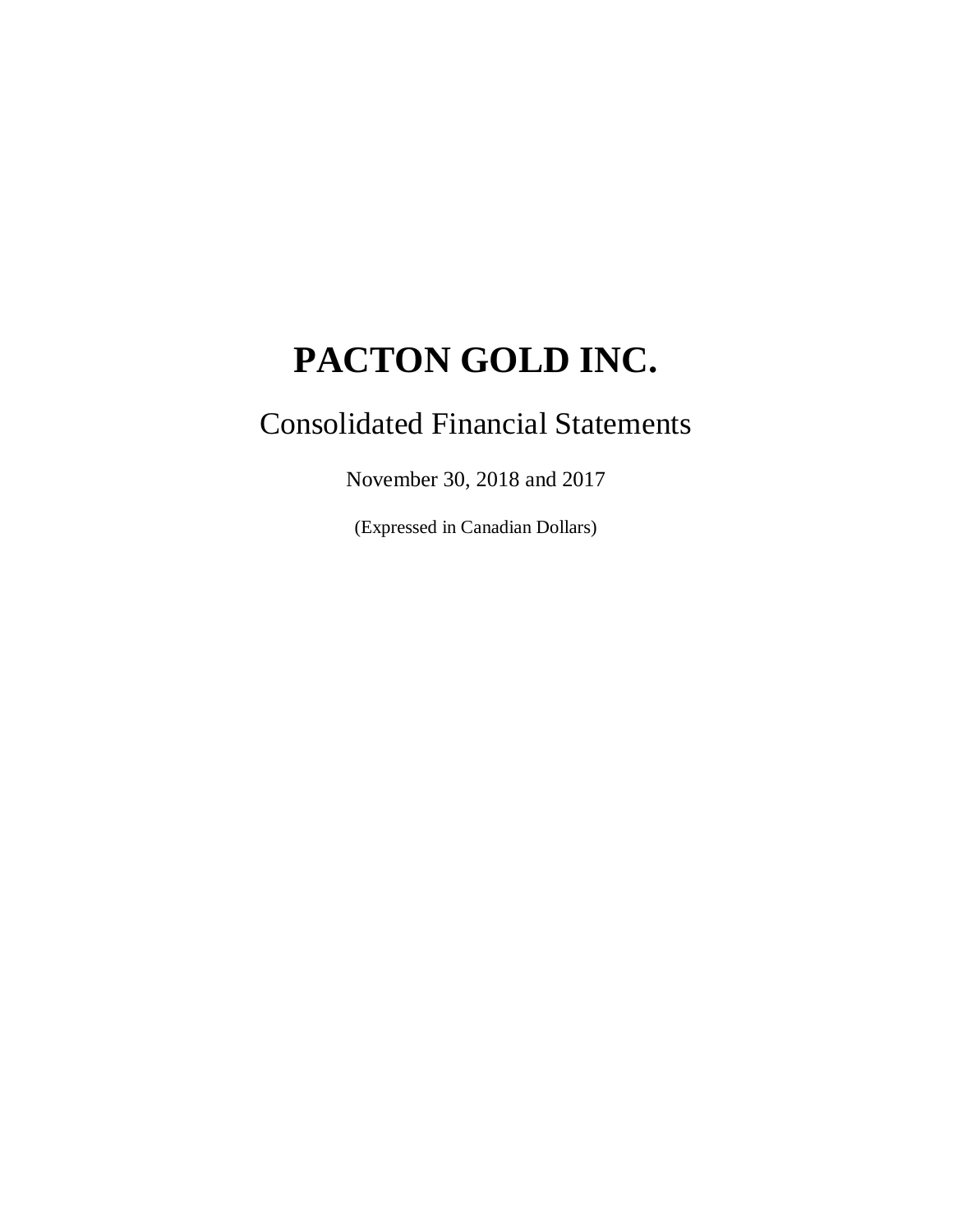November 30, 2018 and 2017

| <b>INDEX</b>                                               | <b>Page</b>    |
|------------------------------------------------------------|----------------|
| <b>Consolidated Financial Statements</b>                   |                |
| Independent Auditor's Report                               |                |
| <b>Consolidated Statements of Financial Position</b>       |                |
| Consolidated Statements of Comprehensive Loss              | $\overline{2}$ |
| Consolidated Statements of Changes in Shareholders' Equity | 3              |
| <b>Consolidated Statements of Cash Flows</b>               | $\overline{4}$ |
| Notes to the Consolidated Financial Statements             | $5 - 37$       |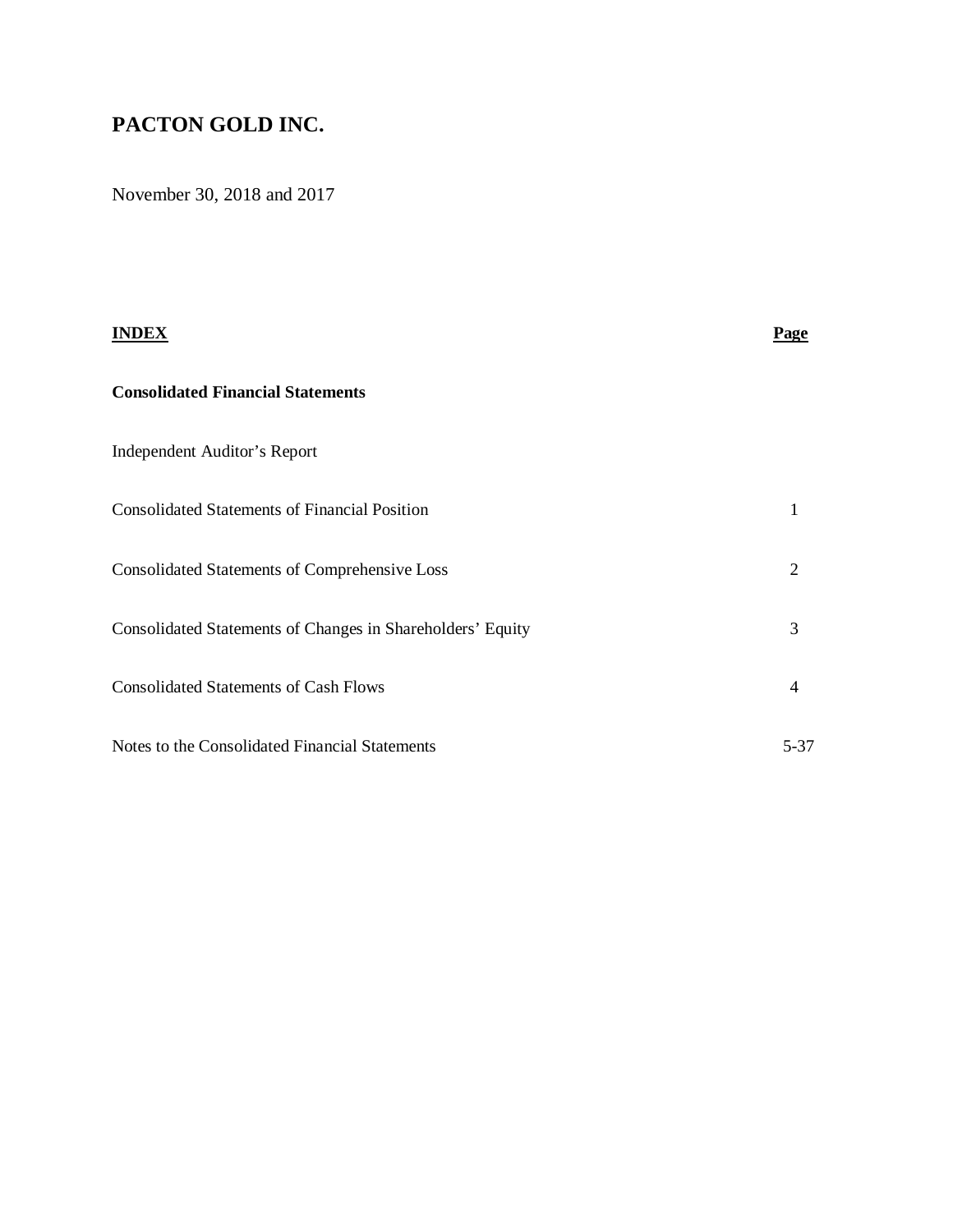

Crowe MacKay LLP Member Crowe Horwath International

1100, 1177 West Hastings Street Vancouver, BC V6E 4T5 +1.604.687.4511 Tel +1.604.687.5805 Fax +1.800.351.0426 Toll Free www.crowemackay.ca

#### **Independent Auditor's Report**

#### **To the Shareholders of Pacton Gold Inc.**

We have audited the accompanying consolidated financial statements of Pacton Gold Inc. and its subsidiaries, which comprise the consolidated statements of financial position as at November 30, 2018 and November 30, 2017, and the consolidated statements of comprehensive loss, changes in shareholders' equity and cash flows for the years then ended, and a summary of significant accounting policies and other explanatory information.

#### Management's Responsibility for the Consolidated Financial Statements

Management is responsible for the preparation and fair presentation of these consolidated financial statements in accordance with International Financial Reporting Standards, and for such internal control as management determines is necessary to enable the preparation of consolidated financial statements that are free from material misstatement, whether due to fraud or error.

#### Auditor's Responsibility

Our responsibility is to express an opinion on these consolidated financial statements based on our audits. We conducted our audits in accordance with Canadian generally accepted auditing standards. Those standards require that we comply with ethical requirements and plan and perform the audits to obtain reasonable assurance about whether the consolidated financial statements are free from material misstatement.

An audit involves performing procedures to obtain audit evidence about the amounts and disclosures in the consolidated financial statements. The procedures selected depend on the auditor's judgment, including the assessment of the risks of material misstatement of the consolidated financial statements, whether due to fraud or error. In making those risk assessments, the auditor considers internal control relevant to the entity's preparation and fair presentation of the consolidated financial statements in order to design audit procedures that are appropriate in the circumstances, but not for the purpose of expressing an opinion on the effectiveness of the entity's internal control. An audit also includes evaluating the appropriateness of accounting policies used and the reasonableness of accounting estimates made by management, as well as evaluating the overall presentation of the consolidated financial statements.

We believe that the audit evidence we have obtained in our audits is sufficient and appropriate to provide a basis for our audit opinion.

#### **Opinion**

In our opinion, the consolidated financial statements present fairly, in all material respects, the financial position of Pacton Gold Inc. and its subsidiaries as at November 30, 2018 and November 30, 2017, and its financial performance and its cash flows for the years then ended in accordance with International Financial Reporting Standards.

#### Emphasis of matter

Without modifying our opinion, we draw attention to Note 2 to the consolidated financial statements which describes the material uncertainty that may cast significant doubt about the ability of Pacton Gold Inc. to continue as a going concern.

#### **"Crowe MacKay LLP"**

**Chartered Professional Accountants Vancouver, Canada March 29, 2019**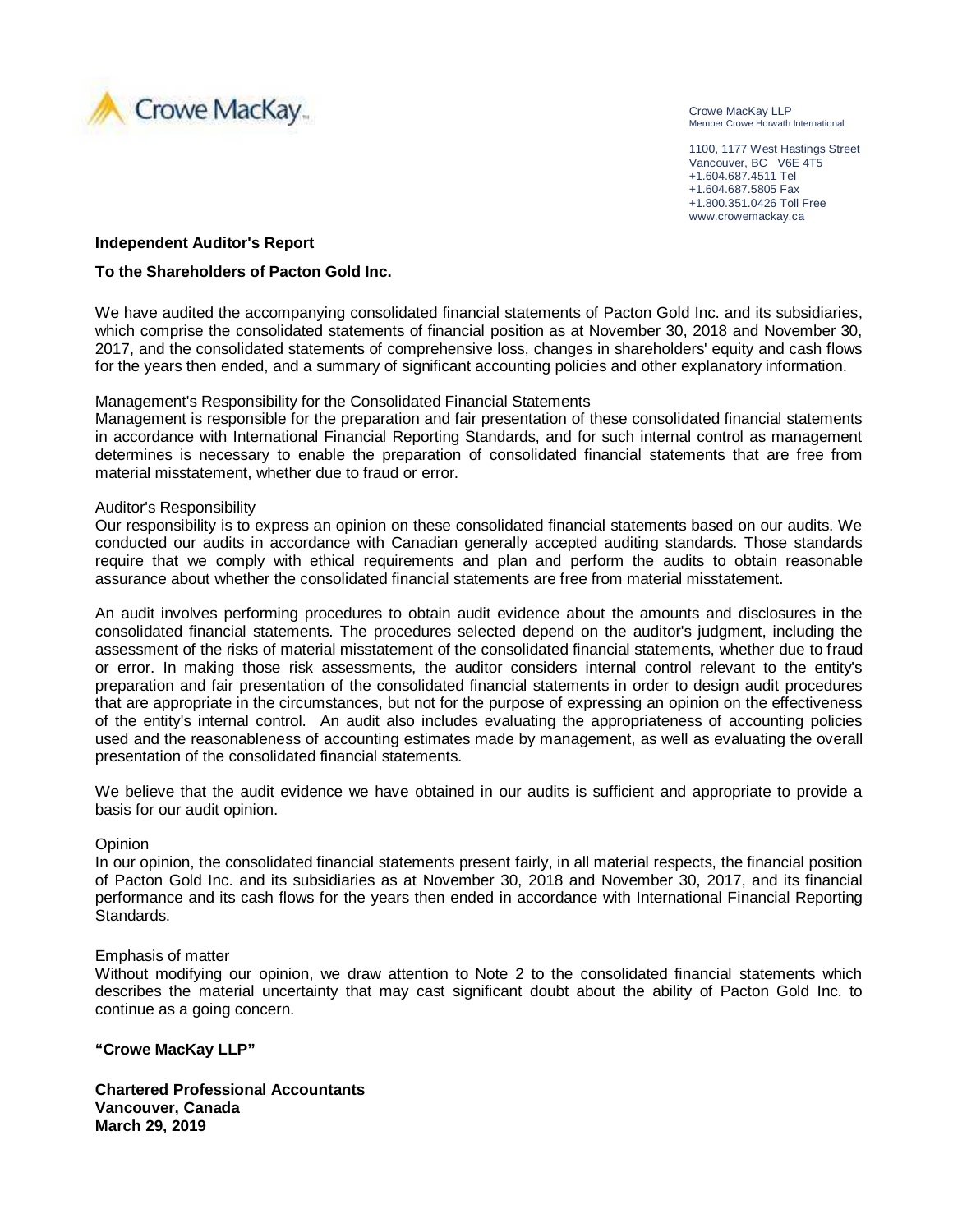Consolidated Statements of Financial Position November 30, (Expressed in Canadian Dollars)

|                                                            |      | 2018         |      | 2017        |
|------------------------------------------------------------|------|--------------|------|-------------|
| <b>Assets</b>                                              |      |              |      |             |
| <b>Current</b>                                             |      |              |      |             |
| Cash                                                       | $\$$ | 465,734      | \$   | 121,526     |
| Receivables                                                |      | 384,566      |      | 97,772      |
| Prepaid expenses                                           |      | 80,986       |      | 3,716       |
|                                                            |      | 931,286      |      | 223,014     |
| <b>Deposits</b>                                            |      | 112,046      |      |             |
| Equipment (note 7)                                         |      | 4,153        |      | 4,315       |
| <b>Exploration and Evaluation Assets (note 8)</b>          |      | 8,360,422    |      | 1,609,706   |
|                                                            |      |              |      |             |
|                                                            | $\$$ | 9,407,907    | $\$$ | 1,837,035   |
| <b>Liabilities</b>                                         |      |              |      |             |
|                                                            |      |              |      |             |
| <b>Current</b>                                             |      |              |      |             |
| Accounts payable and accrued liabilities (notes 10 and 11) | $\$$ | 308,536      | \$   | 1,217,268   |
|                                                            |      | 308,536      |      | 1,217,268   |
|                                                            |      |              |      |             |
| <b>Shareholders' Equity</b>                                |      |              |      |             |
| Capital Stock (note 10)                                    |      | 21,402,968   |      | 9,215,918   |
| <b>Share-based Payments Reserve (note 10)</b>              |      | 3,644,586    |      | 495,161     |
| <b>Deficit</b>                                             |      | (15,982,539) |      | (9,091,312) |
| <b>Accumulated Other Comprehensive Income - Cumulative</b> |      |              |      |             |
| <b>Translation Adjustments</b>                             |      | 34,356       |      |             |
|                                                            |      | 9,099,371    |      | 619,767     |
|                                                            | \$   | 9,407,907    | \$   | 1,837,035   |
| Going Concern (note 2)                                     |      |              |      |             |
| <b>Subsequent Events (note 15)</b>                         |      |              |      |             |
|                                                            |      |              |      |             |
| Approved on behalf of the Board:                           |      |              |      |             |

| "Richard Boulay" | <i>"Alec Pismiris"</i> |
|------------------|------------------------|
|                  |                        |
| Richard Boulay   | Alec Pismiris          |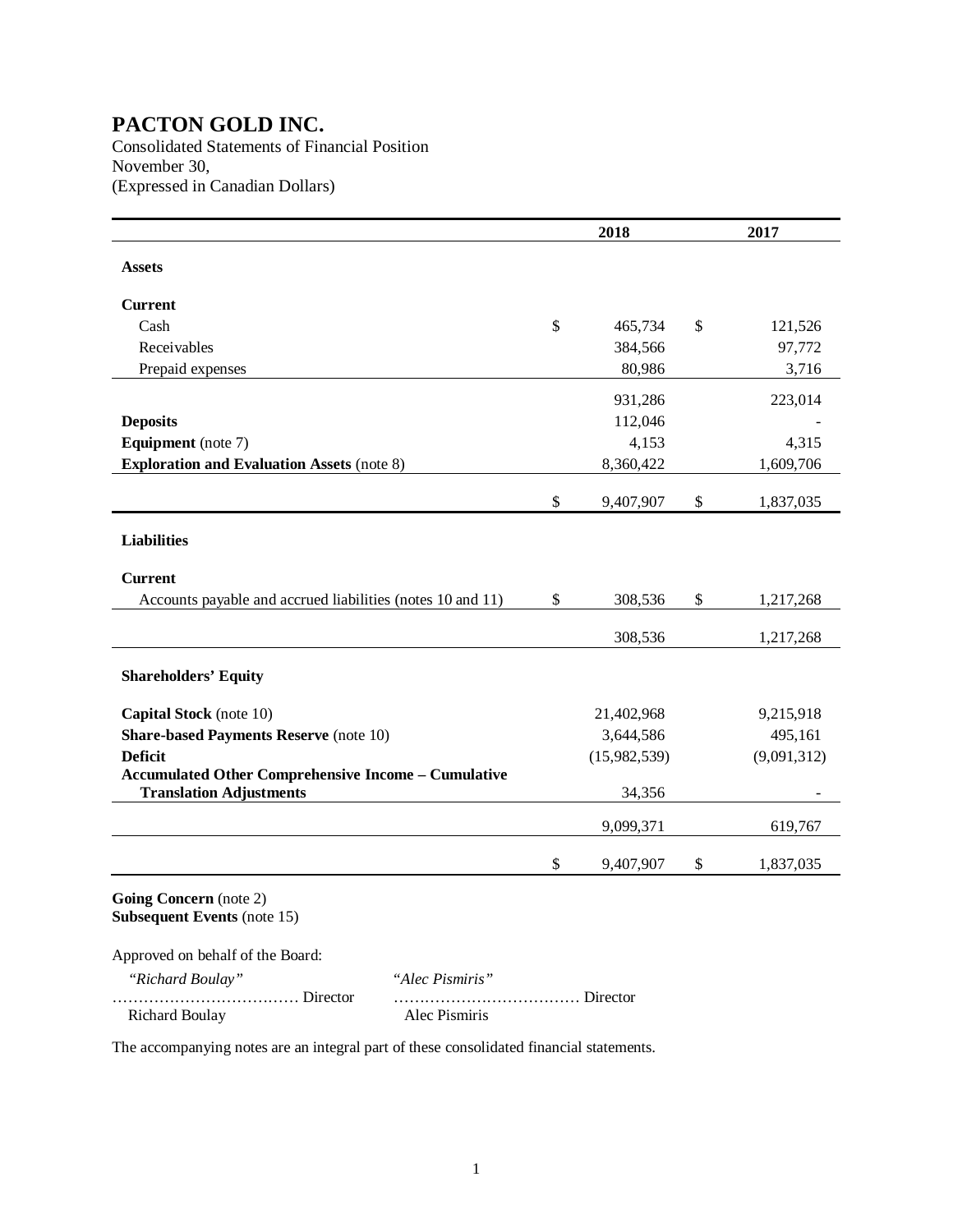Consolidated Statements of Comprehensive Loss For the Years Ended November 30, (Expressed in Canadian Dollars)

|                                                                                    | 2018              | 2017              |
|------------------------------------------------------------------------------------|-------------------|-------------------|
| <b>Expenses</b>                                                                    |                   |                   |
| Depreciation (note 7)                                                              | \$<br>941         | \$<br>1,079       |
| Consulting fees (note 11)                                                          | 1,386,956         | 752,811           |
| Management fees (note 11)                                                          | 190,500           | 42,750            |
| Office and miscellaneous                                                           | 279,811           | 22,691            |
| Professional fees (note 11)                                                        | 447,054           | 81,076            |
| Rent (note 11)                                                                     | 36,000            | 9,000             |
| Share-based payments (notes 10 and 11)                                             | 2,654,646         | 300,629           |
| Shareholder communications and investor relations                                  | 1,228,555         | 4,874             |
| Transfer agent and filing fees                                                     | 94,437            | 64,632            |
| Foreign exchange gain                                                              | (10, 347)         |                   |
| <b>Other Items</b>                                                                 | (6,308,553)       | (1,279,542)       |
| Impairment of exploration and evaluation assets (note 8)                           | (529,000)         | (362, 269)        |
| Gain (loss) on settlement of accounts payable (note 10)                            | 9,167             | (7, 857)          |
| Loss on acquisition of non-controlling interest (note 8)                           | (246, 678)        |                   |
| Part XII.6 tax (note 9)                                                            | (580)             |                   |
| Interest income                                                                    | 10,329            |                   |
| <b>Net Loss</b>                                                                    | (7,065,315)       | (1,649,668)       |
| <b>Other Comprehensive Income</b>                                                  |                   |                   |
| Exchange difference on translating foreign operations                              | 34,356            |                   |
| <b>Comprehensive Loss for the Year</b>                                             | \$<br>(7,030,959) | \$<br>(1,649,668) |
| <b>Basic and Diluted Loss Per Share</b>                                            | \$<br>(0.10)      | \$<br>(0.03)      |
| Weighted Average Number of Common Shares Outstanding - Basic and<br><b>Diluted</b> | 73,385,333        | 48,586,641        |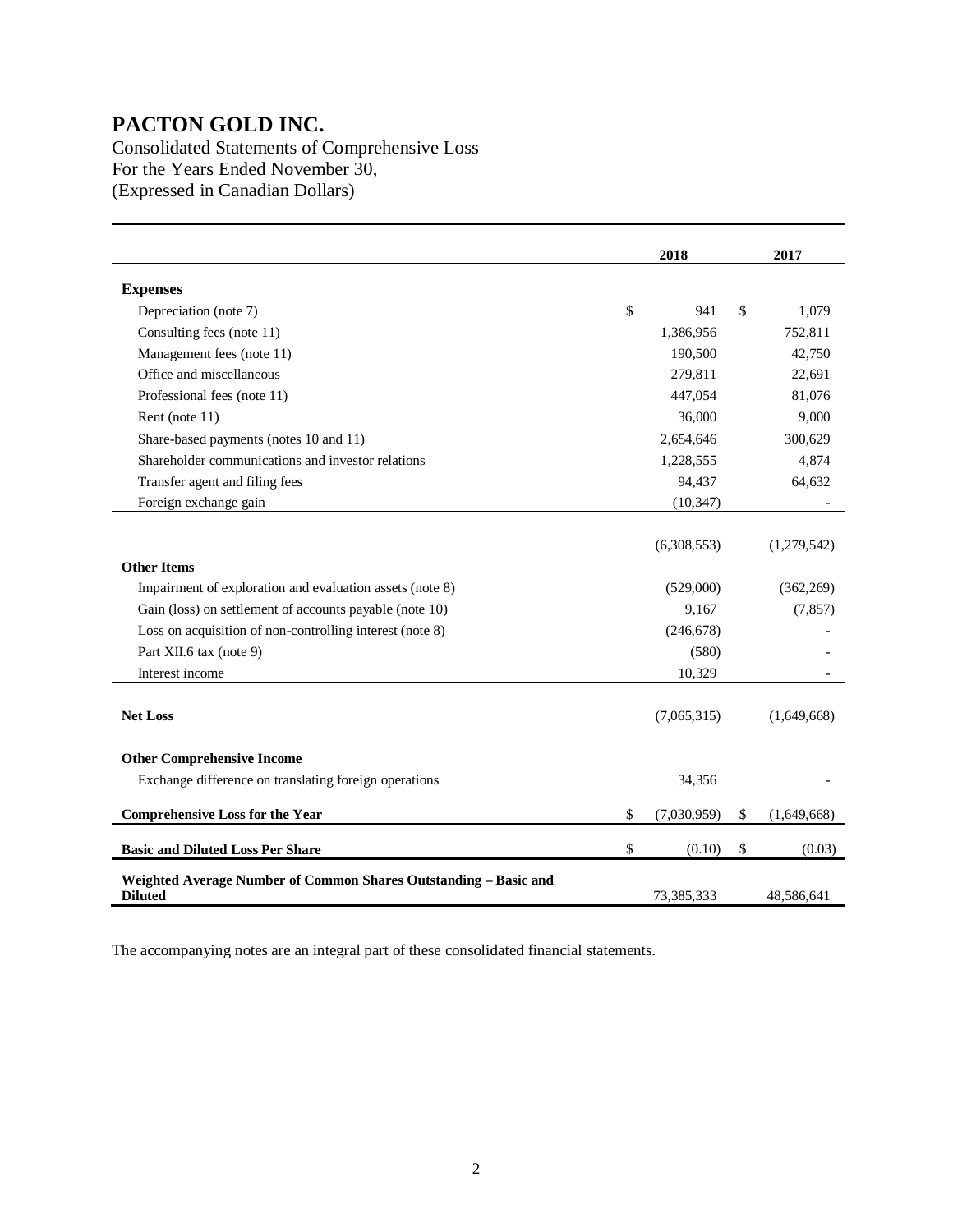Consolidated Statements of Changes in Shareholders' Equity (Expressed in Canadian Dollars)

|                                                       | <b>Capital Stock</b>       |    |                         |                                               |            |                    |                                                            |                 |
|-------------------------------------------------------|----------------------------|----|-------------------------|-----------------------------------------------|------------|--------------------|------------------------------------------------------------|-----------------|
|                                                       | Number of<br><b>Shares</b> |    | Capital<br><b>Stock</b> | <b>Share-based</b><br><b>Payments Reserve</b> |            | <b>Deficit</b>     | <b>Accumulated Other</b><br>Comprehensive<br><b>Income</b> | <b>Total</b>    |
| Balance, November 30, 2016                            | 35,411,321                 | \$ | 7,381,812               | \$                                            | 411,207    | \$<br>(7,562,535)  | \$                                                         | \$<br>230,484   |
| Private placements                                    | 11,328,571                 |    | 711,000                 |                                               |            |                    |                                                            | 711,000         |
| Share issue costs                                     | 28,000                     |    | (20, 435)               |                                               |            |                    |                                                            | (20, 435)       |
| Shares issued for exploration and evaluation assets   | 6,450,000                  |    | 780,500                 |                                               |            |                    |                                                            | 780,500         |
| Shares issued for settlement of accounts payable      | 392,857                    |    | 35,357                  |                                               |            |                    |                                                            | 35,357          |
| Exercise of stock options                             | 1,108,000                  |    | 108,550                 |                                               |            |                    |                                                            | 108,550         |
| Fair value of exercised stock options                 |                            |    | 75,589                  |                                               | (75, 589)  |                    |                                                            |                 |
| Exercise of warrants                                  | 599,920                    |    | 123,350                 |                                               |            |                    |                                                            | 123,350         |
| Fair value of exercised warrants                      |                            |    | 20,195                  |                                               | (20, 195)  |                    |                                                            |                 |
| Share-based payments (note 10)                        |                            |    |                         |                                               | 300,629    |                    |                                                            | 300,629         |
| Expiry of stock options                               |                            |    |                         |                                               | (120, 891) | 120,891            |                                                            |                 |
| Net loss and comprehensive loss for the year          |                            |    |                         |                                               |            | (1,649,668)        |                                                            | (1,649,668)     |
| Balance, November 30, 2017                            | 55,318,669                 |    | 9,215,918               |                                               | 495,161    | (9,091,312)        |                                                            | 619,767         |
| Private placements                                    | 24,132,609                 |    | 5,550,500               |                                               |            |                    |                                                            | 5,550,500       |
| Share issue costs                                     |                            |    | (655, 691)              |                                               | 295,568    |                    |                                                            | (360, 123)      |
| Shares issued for exploration and evaluation assets   | 9,921,355                  |    | 4,338,631               |                                               |            |                    |                                                            | 4,338,631       |
| Shares issued for settlement of accounts payable      | 1,833,333                  |    | 540,833                 |                                               |            |                    |                                                            | 540,833         |
| Exercise of stock options                             | 5,427,000                  |    | 634,200                 |                                               |            |                    |                                                            | 634,200         |
| Fair value of exercised stock options                 |                            |    | 401,990                 |                                               | (401,990)  |                    |                                                            |                 |
| Issuance of warrants for consulting and exploration   |                            |    |                         |                                               | 801,277    |                    |                                                            | 801,277         |
| Exercise of warrants                                  | 5,603,160                  |    | 1,350,599               |                                               |            |                    |                                                            |                 |
|                                                       |                            |    |                         |                                               |            |                    |                                                            | 1,350,599       |
| Fair value of exercised warrants                      |                            |    | 25,988                  |                                               | (25,988)   |                    |                                                            |                 |
| Share-based payments (note 10)                        |                            |    |                         |                                               | 2,654,646  |                    |                                                            | 2,654,646       |
| Expiry of stock options                               |                            |    |                         |                                               | (174, 088) | 174,088            |                                                            |                 |
| Net loss for the year                                 |                            |    |                         |                                               |            | (7,065,315)        |                                                            | (7,065,315)     |
| Exchange difference on translating foreign operations |                            |    |                         |                                               |            |                    | 34,356                                                     | 34,356          |
| Balance, November 30, 2018                            | 102,236,126                | \$ | 21,402,968              | \$                                            | 3,644,586  | \$<br>(15,982,539) | \$<br>34,356                                               | \$<br>9,099,371 |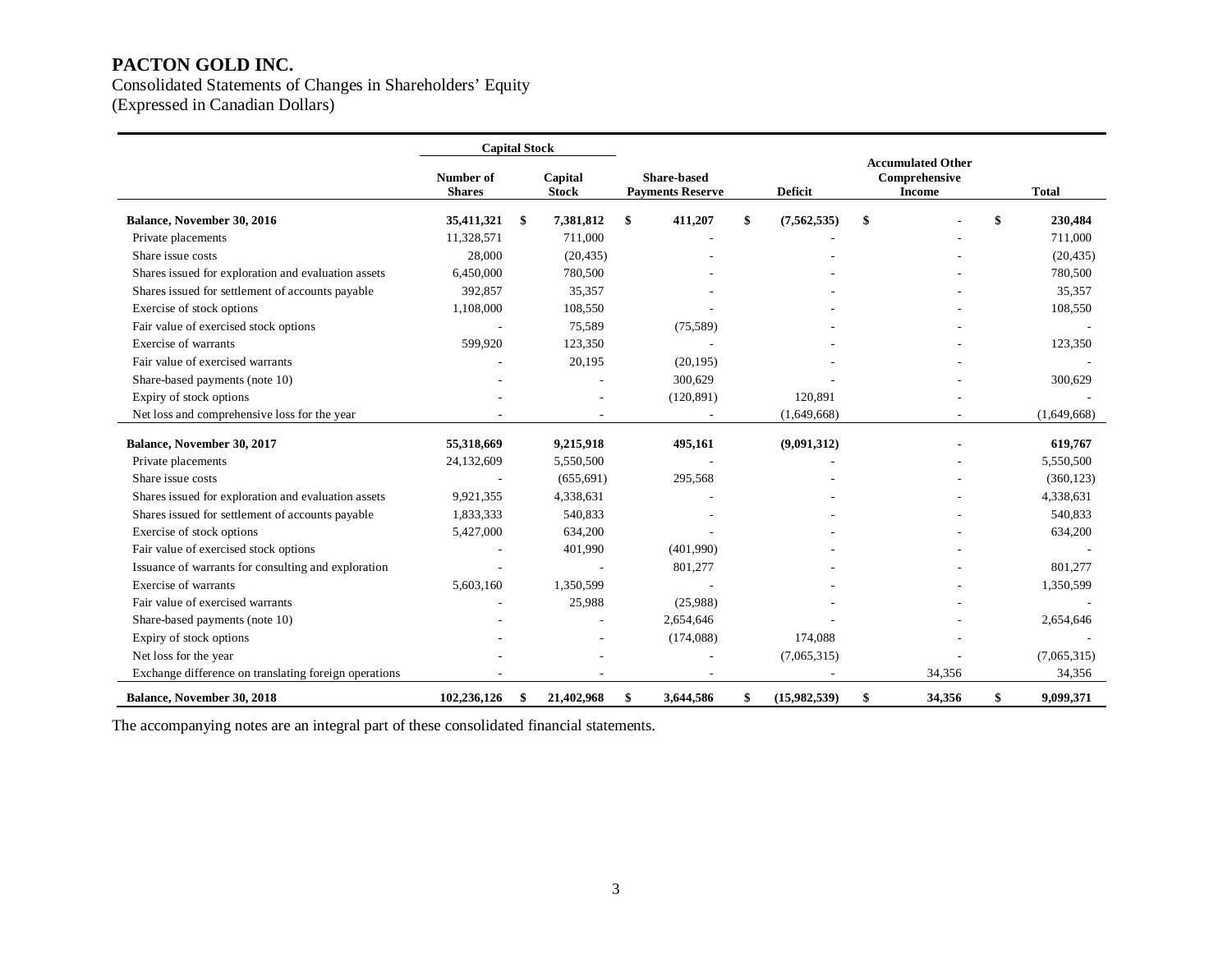Consolidated Statements of Cash Flows For the Years Ended November 30, (Expressed in Canadian Dollars)

|                                                  | 2018              | 2017              |
|--------------------------------------------------|-------------------|-------------------|
|                                                  |                   |                   |
| <b>Operating Activities</b>                      |                   |                   |
| Net loss                                         | \$<br>(7,065,315) | \$<br>(1,649,668) |
| Items not involving cash                         |                   |                   |
| Depreciation                                     | 941               | 1,079             |
| Share-based payments                             | 2,654,646         | 300,629           |
| Share-based payments included in consulting fees | 80,937            |                   |
| Impairment of exploration and evaluation assets  | 529,000           | 362,269           |
| Foreign exchange gain                            | (10, 347)         |                   |
| Loss (gain) on settlement of accounts payable    | (9,167)           | 7,857             |
| Loss on acquisition of non-controlling interest  | 246,678           |                   |
| Changes in non-cash working capital              |                   |                   |
| Receivables                                      | (286, 492)        | (95, 982)         |
| Prepaid expenses and deposits                    | (77, 270)         | (2,966)           |
| Accounts payable and accrued liabilities         | (111, 501)        | 606,605           |
|                                                  |                   |                   |
| <b>Cash Used in Operating Activities</b>         | (4,047,890)       | (470, 177)        |
|                                                  |                   |                   |
| <b>Investing Activities</b>                      |                   |                   |
| Equipment                                        | (779)             |                   |
| Exploration and evaluation assets, net           | (2,791,221)       | (336,904)         |
|                                                  |                   |                   |
| <b>Cash Used in Investing Activities</b>         | (2,792,000)       | (336,904)         |
|                                                  |                   |                   |
| <b>Financing Activities</b>                      |                   |                   |
| Net proceeds from share issuances                | 7,175,176         | 922,465           |
| Repayment of loans                               |                   | (14,000)          |
|                                                  |                   |                   |
| <b>Cash Provided by Financing Activities</b>     | 7,175,176         | 908,465           |
|                                                  |                   |                   |
| <b>Inflow of Cash</b>                            | 335,286           | 101,384           |
| <b>Effect of Foreign Exchange on Cash</b>        | 8,922             |                   |
| <b>Cash, Beginning of Year</b>                   | 121,526           | 20,142            |
|                                                  |                   |                   |
| Cash, End of Year                                | \$<br>465.734     | \$<br>121,526     |

#### **Supplemental Disclosure with Respect to Cash Flows** (note 12)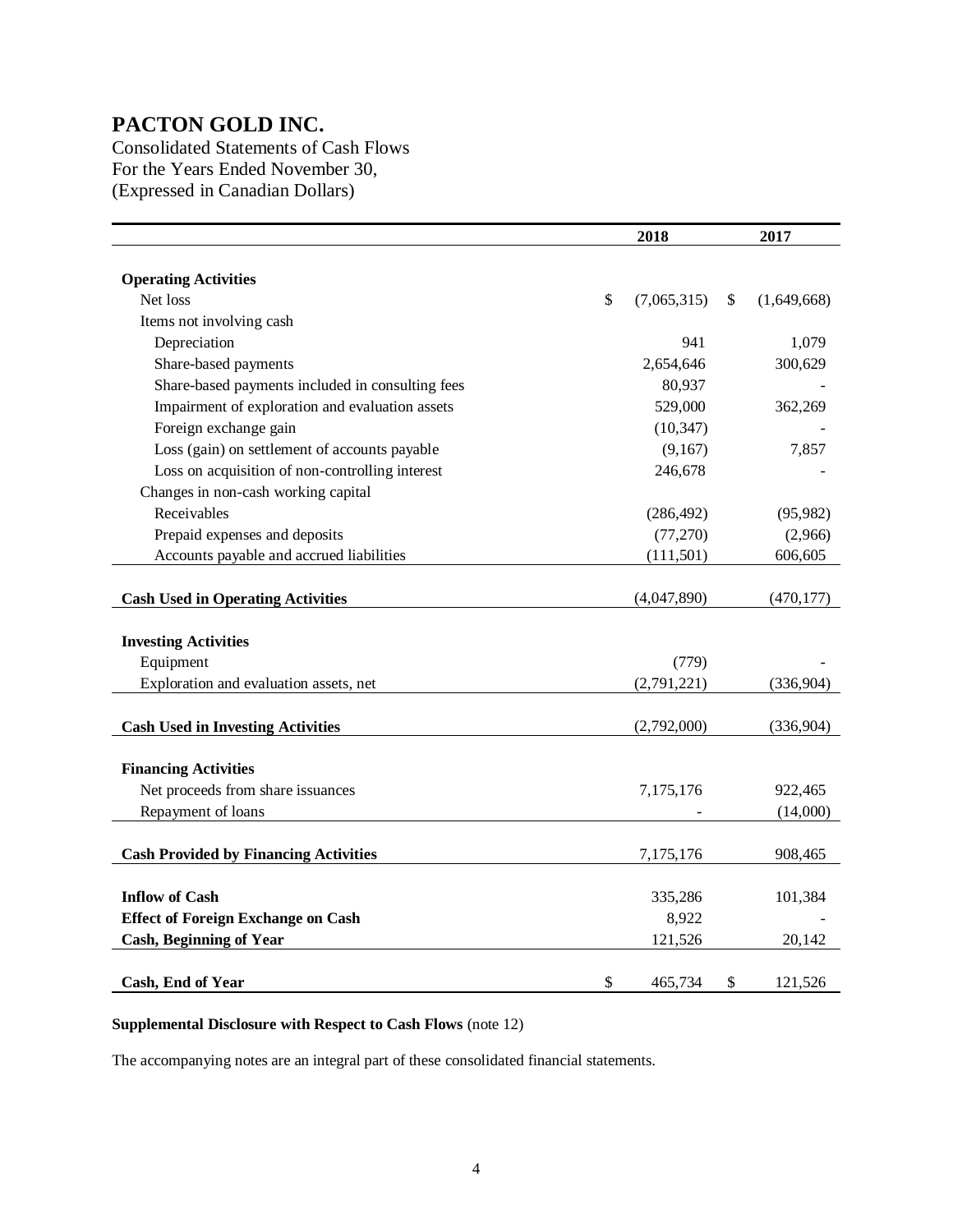Notes to the Consolidated Financial Statements For the Years Ended November 30, 2018 and 2017 (Expressed in Canadian Dollars)

#### **1. NATURE OF OPERATIONS**

Pacton Gold Inc. (the "Company" or "Pacton") was incorporated pursuant to the British Columbia *Business Corporations Act* on December 15, 2010. The address of the Company's corporate office and its principal place of business is 1680 – 200 Burrard Street, Vancouver, British Columbia, Canada, V6C 3L6. The Company's registered and records office is 400 – 725 Granville Street, Vancouver, British Columbia, Canada, V7Y 1G5. The Company operates in Canada and Australia. On July 17, 2012, the Company's stock was listed on the TSX Venture Exchange ("TSX-V") trading under the symbol "NX". On April 27, 2017, the Company changed its name to Pacton Gold Inc. and began trading under the symbol "PAC". The Company's shares also trade on the OTC Exchange in the United States under the symbol "PACXF" and on the Frankfurt Stock Exchange under the symbol "2NKN". The principal business of the Company is the identification, evaluation and acquisition of mineral properties, as well as exploration of mineral properties once acquired. The Company is an exploration stage company and is in the process of acquiring and exploring its mineral property interests.

#### **2. GOING CONCERN**

These consolidated financial statements (the "financial statements") have been prepared on the basis of accounting principles applicable to a going concern, which assumes that the Company will continue in operation for the foreseeable future and will be able to realize its assets and discharge its liabilities in the normal course of operations.

The Company has incurred a loss during the year ended November 30, 2018 of \$7,065,315 (2017 - \$1,649,668) and as at November 30, 2018 has a deficit of \$15,982,539 (2017 - \$9,091,312), has limited resources, no sources of operating cash flow and no assurances that sufficient funding will be available to continue operations for an extended period of time. The Company is in the exploration stage, and accordingly, has not yet commenced revenue-producing operations. These material uncertainties may cast significant doubt upon the Company's ability to continue as a going concern.

The application of the going concern concept is dependent upon the Company's ability to satisfy its liabilities as they become due and to obtain the necessary financing to complete the exploration and development of its mineral property interests, the attainment of profitable mining operations or the receipt of proceeds from the disposition of its mineral property interests. Management is actively engaged in the review and due diligence on opportunities of merit in the mining sector and is seeking to raise the necessary capital to meet its funding requirements. There can be no assurance that management's plan will be successful.

If the going concern assumption were not appropriate for these financial statements then adjustments may be necessary in the carrying values of assets and liabilities, the reported expenses and the statement of financial position classifications used. Such adjustments could be material.

#### **3. BASIS OF PREPARATION**

#### a) Statement of compliance

These financial statements of the Company have been prepared in accordance with International Financial Reporting Standards ("IFRS"), as issued by the International Accounting Standards Board ("IASB").

These financial statements were reviewed by the Audit Committee and approved and authorized for issue by the Board of Directors on March 29, 2019.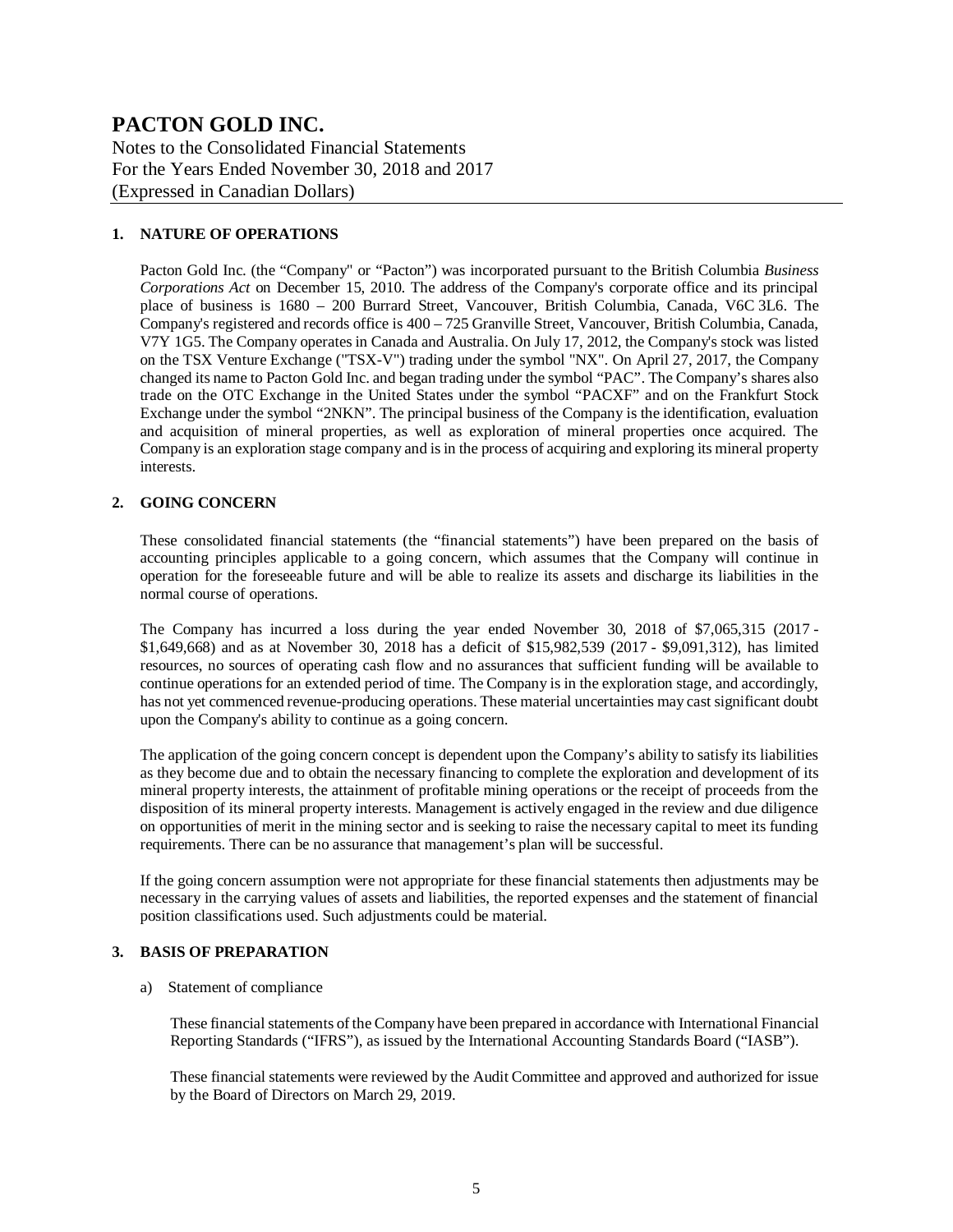Notes to the Consolidated Financial Statements For the Years Ended November 30, 2018 and 2017 (Expressed in Canadian Dollars)

#### **3. BASIS OF PRESENTATION** (Continued)

#### b) Basis of measurement

These financial statements have been prepared under the historical cost basis, except for certain financial instruments, which are measured at fair value, as explained in the significant accounting policies (note 4). These financial statements have been prepared under the accrual basis of accounting, except for cash flow information.

#### c) Subsidiaries

These financial statements include all subsidiaries in the accounts of the Company for the periods presented. These subsidiaries are listed as follows:

|                           | Ownership<br>November 30, | Ownership<br>November 30, |                     |                     |
|---------------------------|---------------------------|---------------------------|---------------------|---------------------|
| <b>Subsidiary</b>         | 2018                      | 2017                      | <b>Incorporated</b> | <b>Nature</b>       |
| Pacton Pilbara Pty. Ltd.  | 100%                      | Nil                       | Australia           | Mineral exploration |
| ("Pacton Pilbara")        |                           |                           |                     |                     |
| CTTR Gold Pty. Ltd.       | 100\%                     | Nil.                      | Australia           | Mineral exploration |
| ("CTTR")                  |                           |                           |                     |                     |
| Drummond East Pty. Ltd.   | 100\%                     | Nil                       | Australia           | Mineral exploration |
| ("Drummond East")         |                           |                           |                     |                     |
| Arrow (Pilbara) Pty. Ltd. | 100\%                     | Nil                       | Australia           | Mineral exploration |
| ("Arrow Pilbara")         |                           |                           |                     |                     |

Control exists when the Company has the power, directly or indirectly, to govern the financial and operating policies of an entity so as to obtain benefits from its activities. The financial statements of subsidiaries are included in the consolidated financial statements from the date that control commences until the date that control ceases. All significant intercompany transactions and balances have been eliminated.

#### **4. SIGNIFICANT ACCOUNTING POLICIES**

The accounting policies have been applied consistently throughout by the Company for purposes of these financial statements.

a) Cash

Cash includes cash on hand, demand deposits with financial institutions and other short-term, highly liquid investments that are readily convertible to known amounts of cash and subject to an insignificant risk of change in value.

b) Equipment

Equipment is stated at cost less accumulated depreciation and impairment losses. The residual value, useful life and depreciation method are evaluated every reporting period and changes to the residual value, estimated useful life or depreciation method resulting from such review are accounted for prospectively. Depreciation is provided for using the declining-balance method at the following rate per annum: Furniture and equipment 20%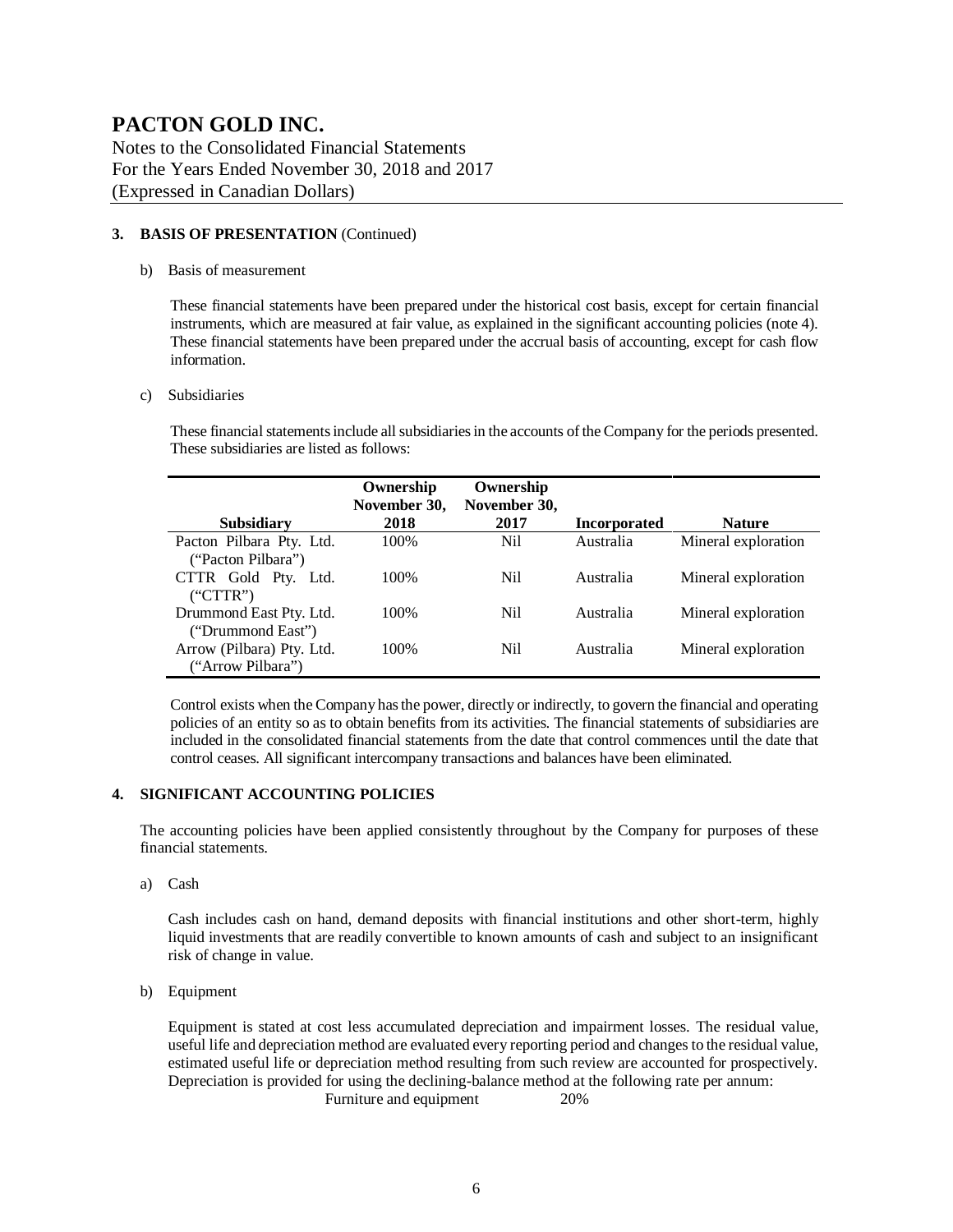Notes to the Consolidated Financial Statements For the Years Ended November 30, 2018 and 2017 (Expressed in Canadian Dollars)

#### **4. SIGNIFICANT ACCOUNTING POLICIES** (Continued)

- c) Exploration and evaluation assets
	- *i) Exploration and evaluation expenditures*

Exploration and evaluation activities involve the search for minerals, the determination of technical feasibility and the assessment of commercial viability of an identified resource.

Costs incurred before the Company has obtained the legal rights to explore an area are expensed in the year in which they are incurred. Once the legal right to explore a property has been acquired, costs directly related to exploration and evaluation expenditures are recognized and capitalized, in addition to the acquisition costs. These direct expenditures include such costs as materials used, surveying costs, drilling costs, payments made to contractors, and depreciation on plant and equipment during the exploration phase. Costs not directly attributable to exploration and evaluation activities, including general administrative overhead costs, are expensed in the year in which they occur.

Mineral property acquisition costs and exploration and evaluation expenditures are recorded at cost. When shares are issued as part of mineral property acquisition costs, they are valued at the closing share price on the date of issuance unless the fair value of goods or services received is determinable. Payments related to a property acquired under an option or joint venture agreement, where payments are made at the sole discretion of the Company, are recorded in the amounts upon payment.

Once the technical feasibility and commercial viability of extracting the mineral resource has been determined, the property is considered to be a mine under development and is classified as "mines under construction". Exploration and evaluation assets are also tested for impairment before the assets are transferred to development properties.

The Company may occasionally enter into farm-out arrangements, whereby the Company will transfer part of a mineral property interest, as consideration, for an agreement by transferee to meet certain exploration and evaluation expenditures that would otherwise have been undertaken by the Company. The Company does not record any expenditures made by the farmee on its behalf. Any cash consideration received from the agreement is credited against the costs previously capitalized to the mineral property interest given up by the Company, with any excess cash accounted for as a gain on disposal.

#### *ii) Impairment*

When a project is deemed to no longer have commercially viable prospects to the Company, exploration and evaluation expenditures in respect of that project are deemed to be impaired. As a result, those exploration and evaluation expenditure costs, in excess of estimated recoveries, are written off to profit and loss.

The Company assesses exploration and evaluation assets for impairment when facts and circumstances suggest that the carrying amount of an asset may exceed its recoverable amount, and at least annually. The recoverable amount is the higher of the asset's fair value less costs to sell and value in use.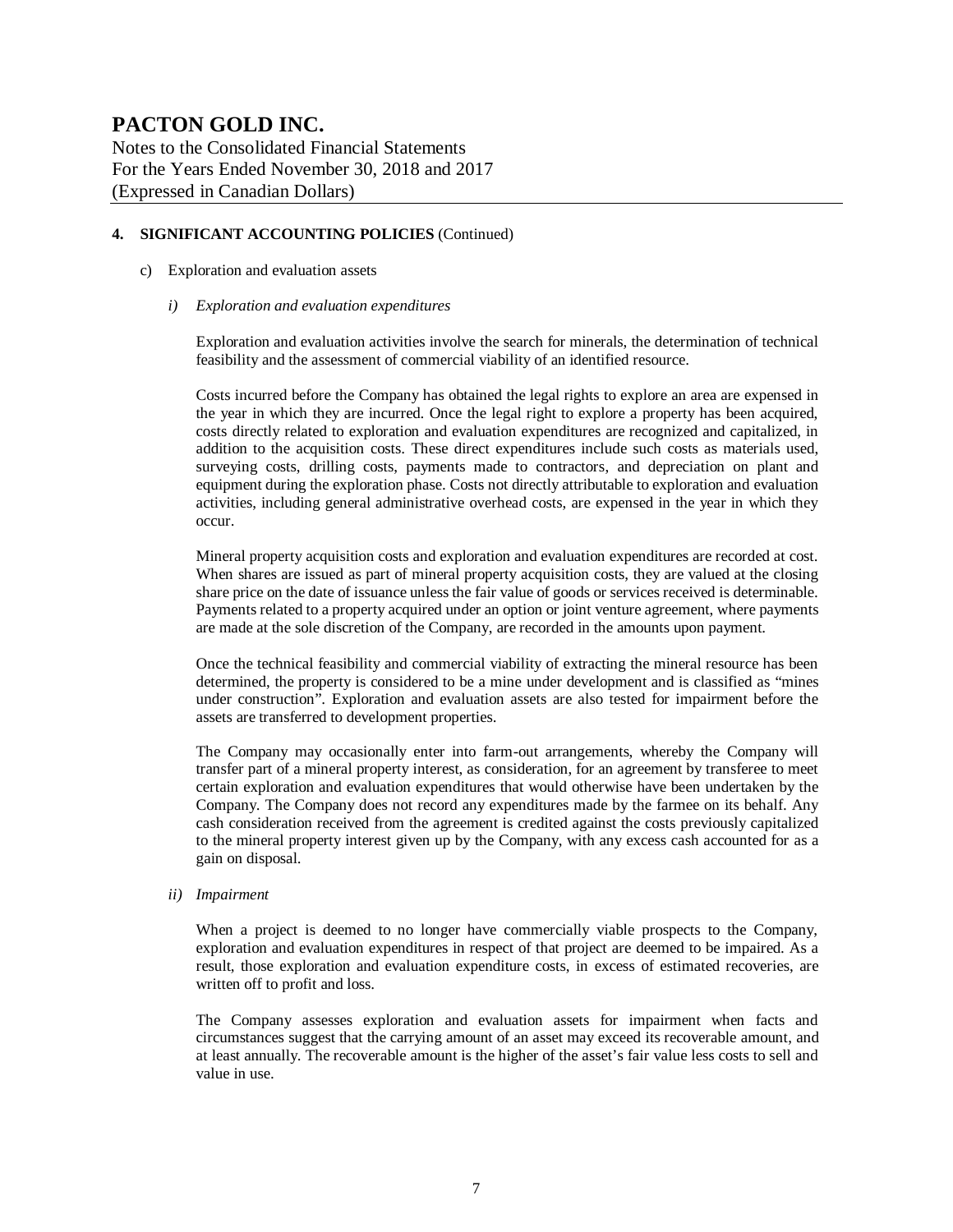Notes to the Consolidated Financial Statements For the Years Ended November 30, 2018 and 2017 (Expressed in Canadian Dollars)

#### **4. SIGNIFICANT ACCOUNTING POLICIES** (Continued)

- c) Exploration and evaluation assets (continued)
	- *iii) Decommissioning liabilities*

An obligation to incur decommissioning and site rehabilitation costs occurs when environmental disturbance is caused by exploration, evaluation, development or ongoing production.

Decommissioning and site rehabilitation costs arising from the installation of plant and other site preparation work, discounted to their net present value, are provided when the obligation to incur such costs arises and are capitalized into the cost of the related asset. These costs are charged against operations through depreciation of the asset and unwinding of the discount on the provision.

Depreciation is included in operating costs while the unwinding of the discount is included as a financing cost. Changes in the measurement of a liability relating to the decommissioning or site rehabilitation of plant and other site preparation work are added to, or deducted from, the cost of the related asset.

The costs for the restoration of site damage, which arises during production, are provided at their net present values and charged against operations as extraction progresses.

Changes in the measurement of a liability, which arises during production, are charged against operating profit. The discount rate used to measure the net present value of the obligations is the pretax rate that reflects the current market assessment of the time value of money and the risks specific to the obligation.

d) Capital stock

Proceeds from the exercise of stock options and warrants are recorded as capital stock in the amount for which the option or warrant enabled the holder to purchase a share in the Company. Capital stock issued for non-monetary consideration is valued at the closing market price at the date of issuance when the fair value of the non-monetary assets cannot be reasonably estimated. The proceeds from the issuance of units are allocated between common shares and warrants based on the residual value method. Under this method, the proceeds are allocated first to capital stock based on the fair value of the common shares at the time the units are priced and any residual value is allocated to the warrants reserve within share-based payments reserve. Consideration received for the exercise of warrants is recorded in capital stock and the related residual value in warrants reserve is transferred to capital stock. For those warrants that expire the recorded value is transferred to deficit.

e) Foreign currency translation

The functional currency of the Company is the Canadian dollar. The functional currency of the Company's subsidiaries (Pacton Pilbara, CTTR, Drummond East, and Arrow Pilbara) is the Australian dollar, which is local currency of their home jurisdiction. Each component's functional currency is the currency of the primary economic environment in which the component operates. The Company's consolidated financial statements are presented in Canadian dollars.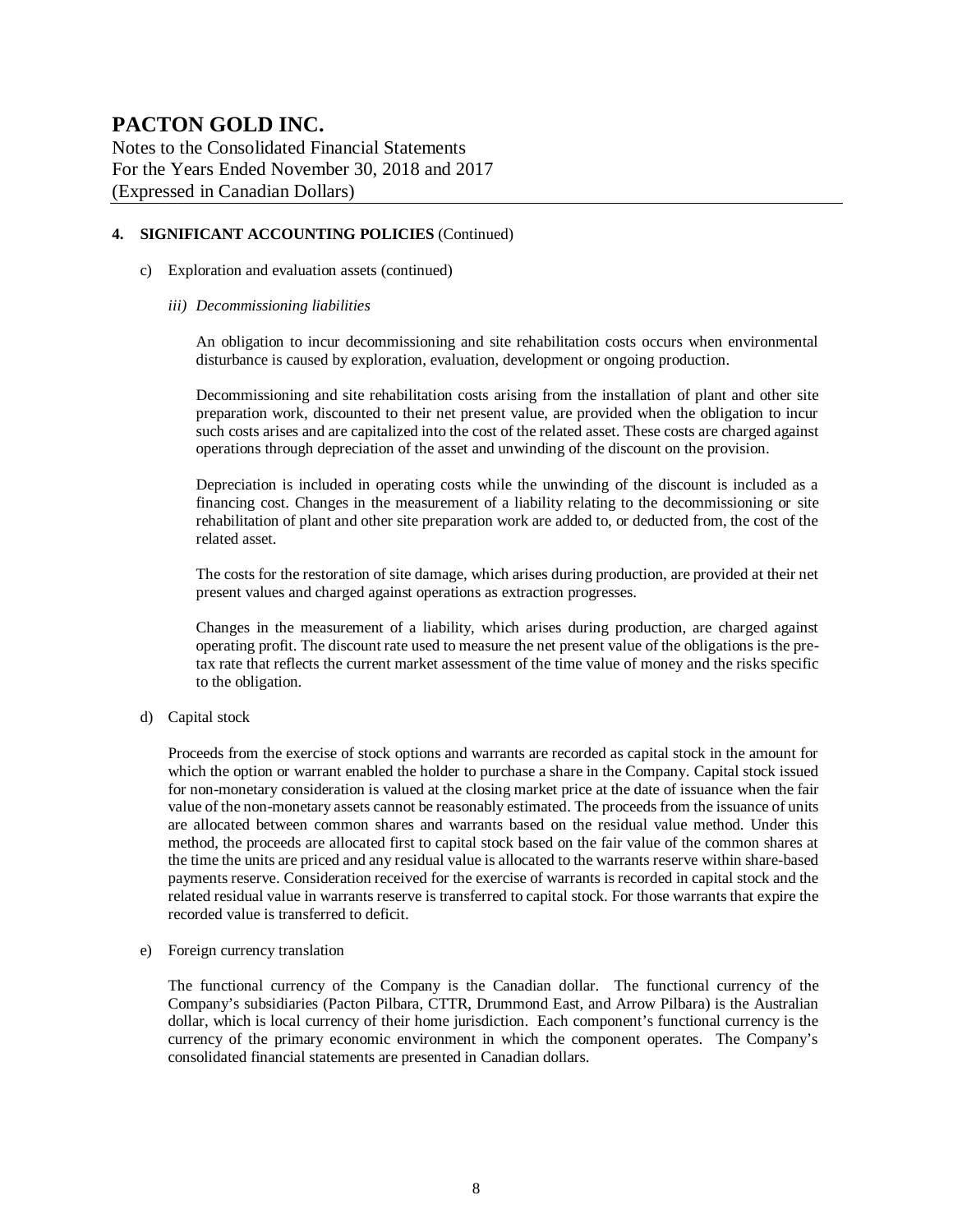Notes to the Consolidated Financial Statements For the Years Ended November 30, 2018 and 2017 (Expressed in Canadian Dollars)

#### **4. SIGNIFICANT ACCOUNTING POLICIES** (Continued)

e) Foreign currency translation (continued)

Transactions in foreign currencies are translated to the functional currency of each entity at a rate of exchange approximating the prevailing rate at the date of the transaction. Monetary assets and liabilities denominated in foreign currencies are translated at the foreign exchange rate in effect at that date. Nonmonetary assets and liabilities that are measured in terms of historical cost in a foreign currency are translated using the exchange rate at the date of the transaction. Realized and unrealized exchange gains and losses are recognized in profit or loss.

On consolidation, the assets and liabilities of foreign operations are translated into Canadian dollars at the rate of exchange prevailing at the reporting date and their statements of income (loss) are translated at the average exchange rates for the reporting period. The exchange differences arising on consolidation are recognized in other comprehensive income or loss. On disposal of a foreign operation, the component of other comprehensive income or loss relating to that particular foreign operation is reclassified to profit or loss.

f) Flow-through shares

Resource expenditures for income tax purposes related to exploration and development activities funded by flow-through share arrangements are renounced to investors in accordance with income tax legislation. A liability is recognized for the premium on the flow-through shares and is subsequently reversed as the Company incurs qualifying Canadian exploration expenses.

In circumstances where the Company has issued flow-through shares by way of a unit offering, the proceeds are allocated first to capital stock based on the fair value of the common shares at the time the units are priced and any residual value is allocated to the warrants reserve first based on the fair value of the warrant component using the Black-Scholes option pricing model on grant date. Any remaining residual value is then recognized as a liability for the premium on the flow-through shares.

- g) Financial instruments
	- *i) Financial assets*

The Company classifies its financial assets in the following categories: fair value through profit or loss ("FVTPL"), held-to-maturity investments ("HTM"), loans and receivables, and available-forsale ("AFS"). The classification depends on the purpose for which the financial assets were acquired. Management determines the classification of assets at recognition.

Financial assets at FVTPL

Financial assets at FVTPL are initially recognized at fair value with changes in fair value recorded through income.

• HTM investments

HTM investments are recognized on a trade-date basis and are initially measured at fair value, including transaction costs. HTM investments are carried at amortized cost, using the effective interest method, less any impairment.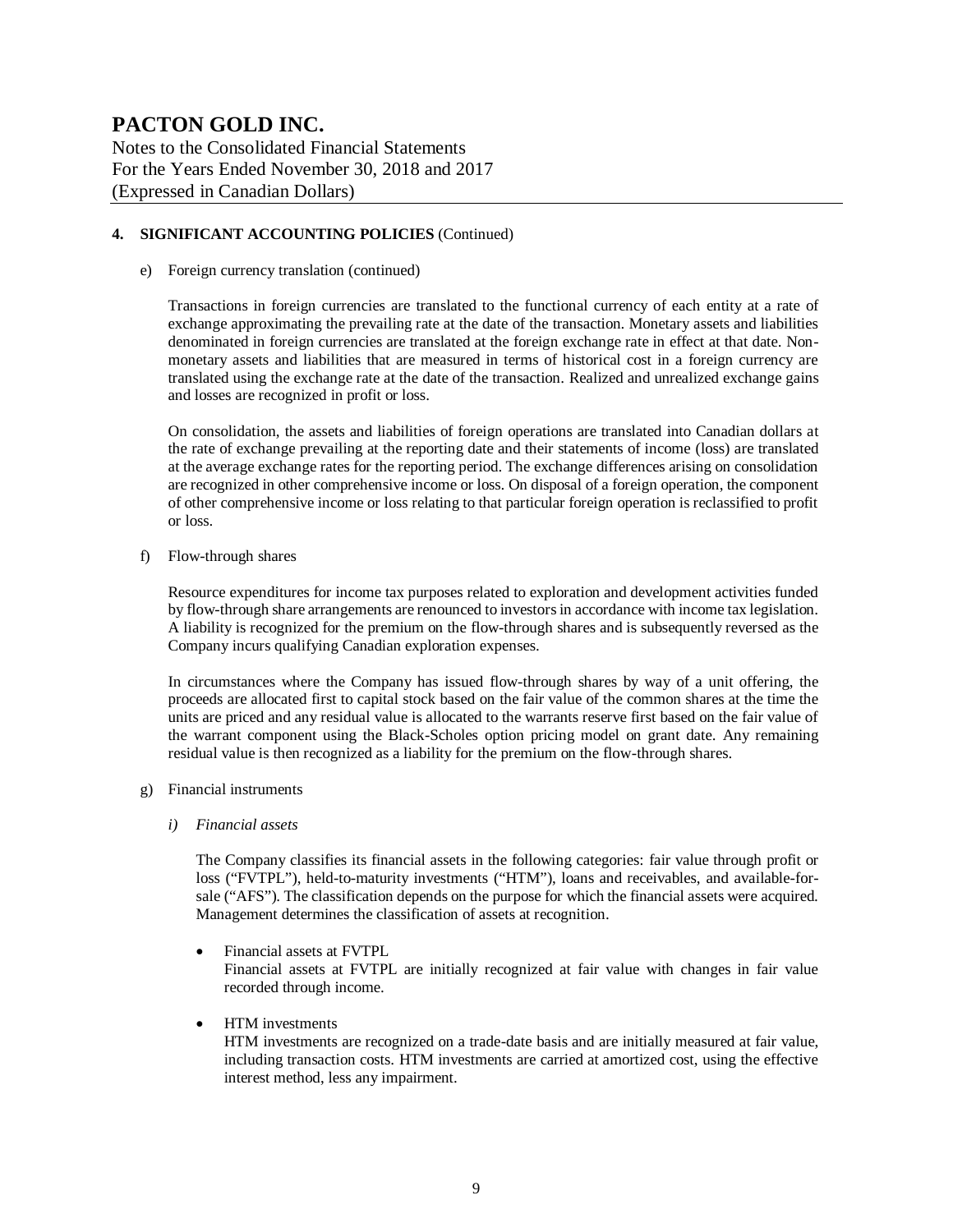Notes to the Consolidated Financial Statements For the Years Ended November 30, 2018 and 2017 (Expressed in Canadian Dollars)

#### **4. SIGNIFICANT ACCOUNTING POLICIES** (Continued)

- g) Financial instruments (continued)
	- *i) Financial assets (continued)*
		- Loans and receivables

Loans and receivables are non-derivative financial assets with fixed or determinable payments that are not quoted in an active market. They are included in current assets, or non-current assets based on their maturity date. Loans and receivables are carried at amortized cost, less any impairment.

AFS financial assets

AFS financial assets are non-derivatives that are either designated as available-for-sale or not classified in any of the other financial asset categories. Changes in the fair value of AFS financial assets are recognized as other comprehensive income or loss and classified as a component of equity.

Management assesses the carrying value of AFS financial assets at least annually and any impairment charges are recognized in profit or loss. When financial assets classified as AFS are sold, the accumulated fair value adjustments recognized in other comprehensive income or loss are included in profit and loss.

• Effective interest method

The effective interest method calculates the amortized cost of a financial asset and allocates interest income over the corresponding period. The effective interest rate is the rate that discounts estimated future cash receipts over the expected life of the financial asset, or, where appropriate, a shorter period, to the net carrying amount on initial recognition.

Income is recognized on an effective interest basis for debt instruments other than those financial assets classified as FVTPL.

• Impairment of financial assets

Financial assets, other than those at FVTPL, are assessed for indicators of impairment at each period-end. Financial assets are impaired when there is objective evidence that, as a result of one or more events that occurred after the initial recognition of the financial asset, the estimated future cash flows of the investment have been impacted.

Objective evidence of impairment could include the following:

- Significant financial difficulty of the issuer or counterparty;
- Default or delinquency in interest or principal payments; or
- It has become probable that the borrower will enter bankruptcy or financial reorganization.

For financial assets carried at amortized cost, the amount of the impairment is the difference between the asset's carrying amount and the present value of the estimated future cash flows, discounted at the financial asset's original effective interest rate.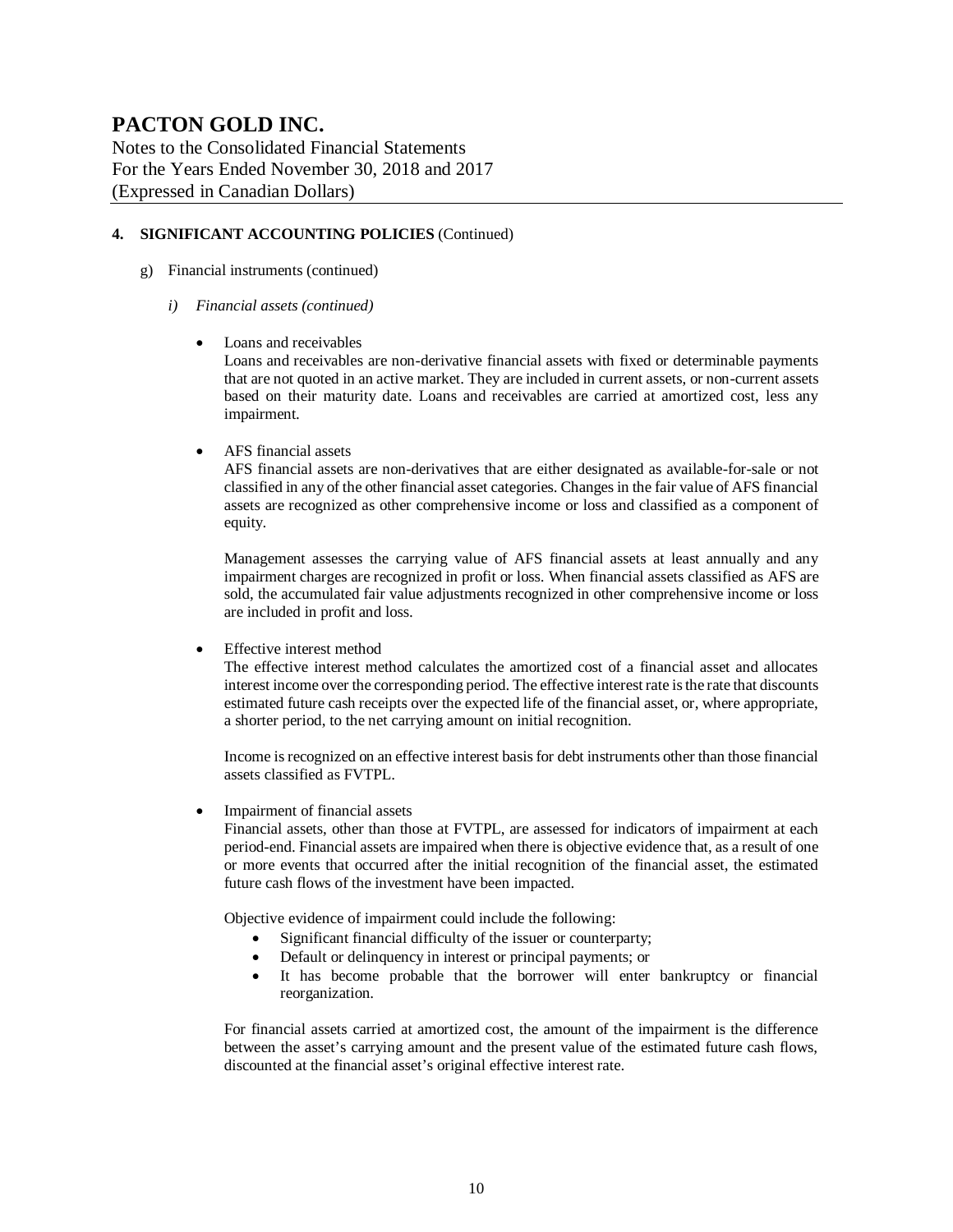Notes to the Consolidated Financial Statements For the Years Ended November 30, 2018 and 2017 (Expressed in Canadian Dollars)

#### **4. SIGNIFICANT ACCOUNTING POLICIES** (Continued)

- g) Financial instruments (continued)
	- *i) Financial assets (continued)*

The carrying amount of all financial assets, excluding trade receivables, is directly reduced by the impairment loss. The carrying amount of trade receivables is reduced through the use of an allowance account. When a trade receivable is considered uncollectible, it is written off against the allowance account. Subsequent recoveries of amounts previously written off are credited against the allowance account. Changes in the carrying amount of the allowance account are recognized in profit and loss.

With the exception of AFS equity instruments, if, in a subsequent period, the amount of the impairment loss decreases and the decrease relates to an event occurring after the impairment was recognized, the previously recognized impairment loss is reversed through profit and loss. On the date of impairment reversal, the carrying amount of the financial asset cannot exceed its amortized cost had impairment not been recognized.

*ii) Financial liabilities*

The Company classifies its financial liabilities in the following categories: Other financial liabilities and derivative financial liabilities.

Other financial liabilities

Other financial liabilities are non-derivatives and are recognized initially at fair value, net of transaction costs incurred, and are subsequently stated at amortized cost. Any difference between the amounts originally received, net of transaction costs, and the redemption value is recognized in profit and loss over the period to maturity using the effective interest method. Borrowings and other financial liabilities are classified as current or non-current based on their maturity date.

• Derivative financial liabilities

Derivative financial liabilities are initially recognized at their fair value on the date the derivative contract is entered into and are subsequently remeasured at their fair value at each reporting period with changes in the fair value recognized in profit and loss. Derivative financial liabilities include warrants issued by the Company denominated in a currency other than the Company's functional currency.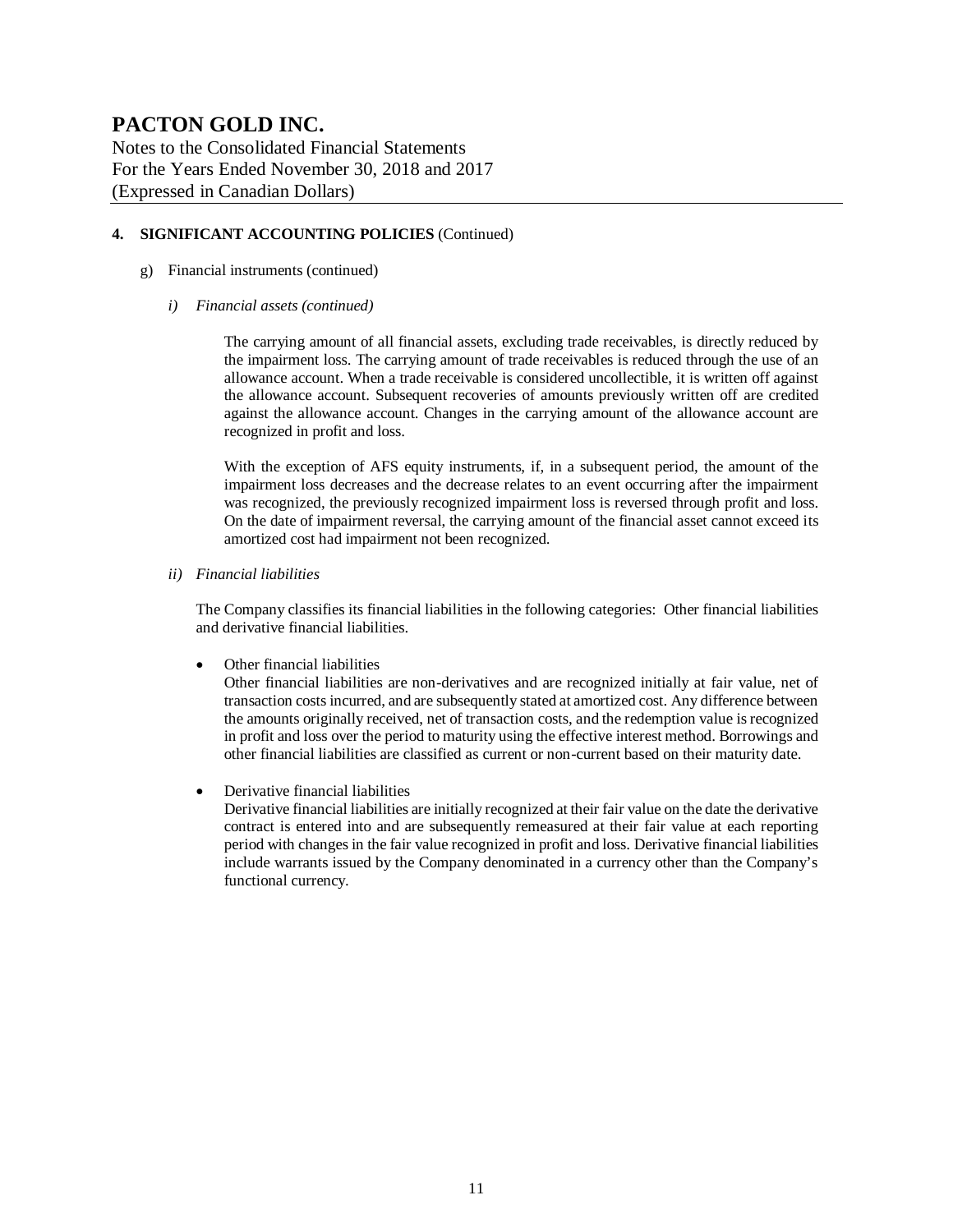Notes to the Consolidated Financial Statements For the Years Ended November 30, 2018 and 2017 (Expressed in Canadian Dollars)

#### **4. SIGNIFICANT ACCOUNTING POLICIES** (Continued)

- g) Financial instruments (continued)
	- *iii) Compound financial instruments*

Compound financial instruments issued by the Company comprise convertible debentures that can be converted into shares of the Company at the option of the holder, and the number of shares to be issued does not vary with changes in their fair value. The liability component of a compound financial instrument is recognized initially at the fair value of a similar liability that does not have an equity conversion option. The equity component is recognized initially as the difference between the fair value of the compound financial instrument as a whole and the fair value of the liability component. Any directly attributable transaction costs are allocated to the liability and equity components in proportion to their initial carrying amounts. Subsequent to the initial recognition, the liability component of a compound financial instrument is measured at amortized cost using the effective interest method. The equity component of a compound financial instrument is not remeasured subsequent to initial recognition. Interest, dividends, losses and gains relating to the financial liability are recognized in profit and loss. When the conversion option is exercised, the consideration received is recorded as capital stock and the equity component of the compound financial instrument is transferred to capital stock.

*iv) Fair value hierarchy*

Fair value measurements of financial instruments are required to be classified using a fair value hierarchy that reflects the significance of inputs used in making the measurements. The levels of the fair value hierarchy are defined as follows:

| Level 1: | Quoted prices (unadjusted) in active markets for identical assets or liabilities. |
|----------|-----------------------------------------------------------------------------------|
| Level 2: | Inputs other than quoted prices included within Level 1 that are observable for   |
|          | the asset or liability, either directly or indirectly.                            |
| Level 3: | Inputs for assets or liabilities that are not based on observable market data.    |

h) Share-based payments

The Company grants share options to acquire common shares of the Company to directors, officers, employees and consultants. The fair value of share-based payments to employees is measured at grant date using the Black-Scholes option pricing model, and is recognized over the vesting period for employees using the graded method. Fair value of share-based payments for non-employees is recognized and measured at the date the goods or services are received based on the fair value of the goods or services received. If it is determined that the fair value of goods and services received cannot be reliably measured, the share-based payment is measured at the fair value of the equity instruments issued using the Black-Scholes option pricing model.

For both employees and non-employees, the fair value of share-based payments is recognized as either an expense or as mineral property interests with a corresponding increase in option reserves within sharebased payments reserve. The amount recognized as expense is adjusted to reflect the number of share options expected to vest. Consideration received on the exercise of stock options is recorded in capital stock and the related share-based payment in option reserves is transferred to capital stock. For those options that expire or are forfeited after vesting, the recorded value is transferred to deficit.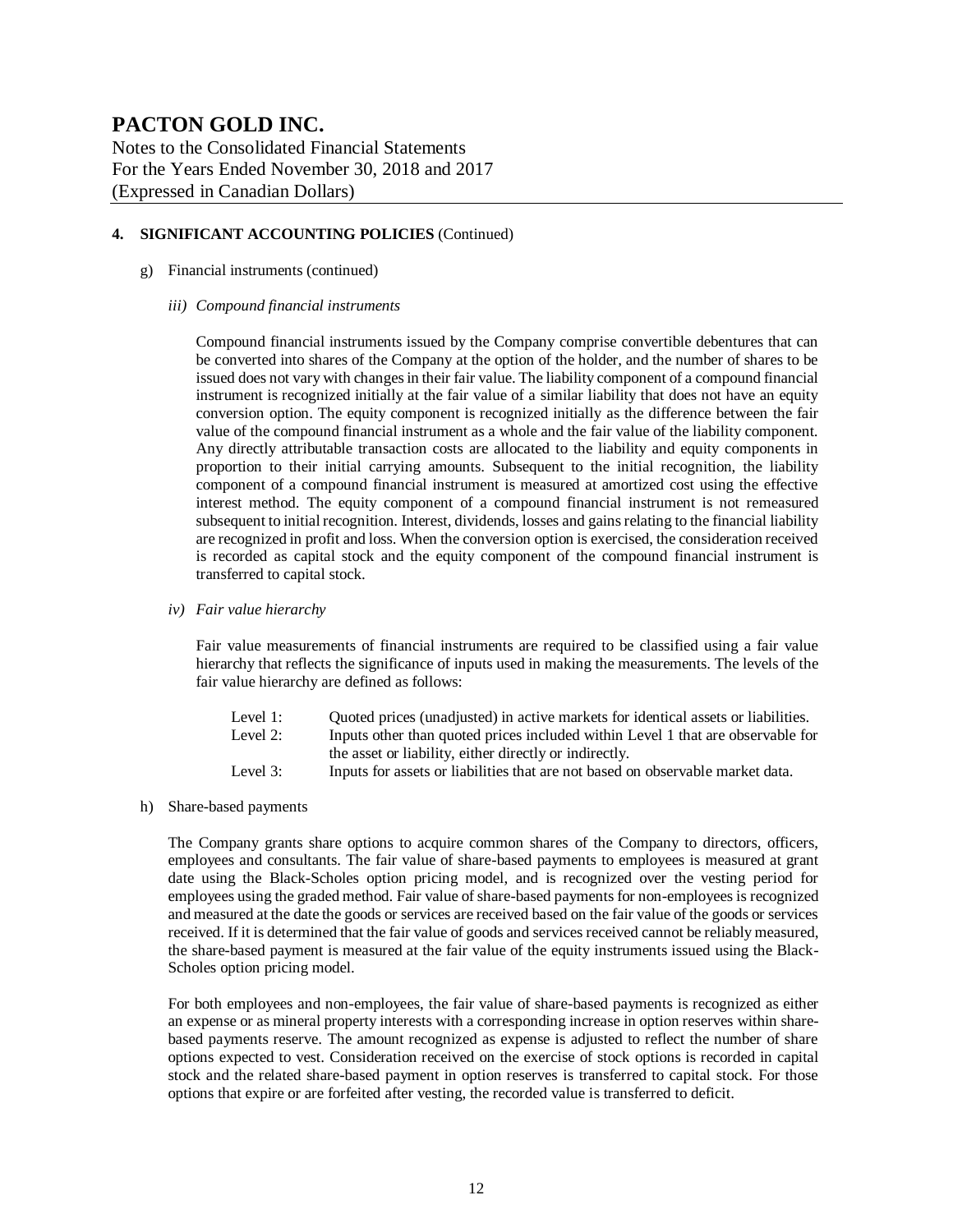Notes to the Consolidated Financial Statements For the Years Ended November 30, 2018 and 2017 (Expressed in Canadian Dollars)

#### **4. SIGNIFICANT ACCOUNTING POLICIES** (Continued)

#### i) Income taxes

Income tax expense consisting of current and deferred tax expense is recognized in the consolidated statement of comprehensive loss. Current tax expense is the expected tax payable on the taxable income for the year, using tax rates enacted or substantively enacted at period-end, adjusted for amendments to tax payable with regard to previous years.

Deferred tax assets and liabilities and the related deferred income tax expense or recovery are recognized for deferred tax consequences attributable to differences between the financial statement carrying amounts of existing assets and liabilities and their respective tax basis, except for taxable temporary differences arising on the initial recognition of goodwill and temporary differences arising from the initial recognition of an asset or liability in a transaction which is not a business combination and at the time of the transaction affects neither accounting nor taxable profit or loss. Deferred tax assets and liabilities are measured using the enacted or substantively enacted tax rates expected to apply when the asset is realized or the liability settled. The effect on deferred tax assets and liabilities of a change in tax rates is recognized in income in the period that substantive enactment occurs.

A deferred tax asset is recognized to the extent that it is probable that future taxable income will be available against which the asset can be utilized. To the extent that the Company does not consider it probable that a deferred tax asset will be recovered, the deferred tax asset is reduced. Deferred tax assets and liabilities are offset when there is a legally enforceable right to set off current tax assets against current tax liabilities and when they relate to income taxes levied by the same taxation authority and the Company intends to settle its current tax assets and liabilities on a net basis.

#### j) Earnings (loss) per share

The Company presents basic earnings (loss) per share data for its common shares, calculated by dividing the loss attributable to common shareholders of the Company by the weighted average number of shares outstanding during the period. The Company uses the treasury stock method for calculating diluted earnings (loss) per share. Under this method the dilutive effect on earnings per share is calculated on the use of the proceeds that could be obtained upon exercise of options, warrants and similar instruments. It assumes that the proceeds of such exercise would be used to purchase common shares at the average market price during the period. However, the calculation of diluted loss per share excludes the effects of various conversions and exercise of options and warrants that would be anti-dilutive. The Company's options and warrants were anti-dilutive in the years ended November 30, 2018 and 2017, as losses were incurred.

k) Impairment of assets

Assets that have an indefinite useful life are tested annually for impairment. At the end of each reporting period, the Company reviews the carrying amounts of its assets that are subject to depreciation to determine whether there is any indication that those assets have suffered an impairment loss. If any such indication exists, the recoverable amount of the asset is estimated in order to determine the extent of the impairment loss (if any). Where it is not possible to estimate the recoverable amount of an individual asset, the Company estimates the recoverable amount of the cash-generating unit ("CGU") to which the asset belongs. Where a reasonable and consistent basis of allocation can be identified, corporate assets are also allocated to individual CGUs, or otherwise they are allocated to the smallest group of CGUs for which a reasonable and consistent allocation basis can be identified.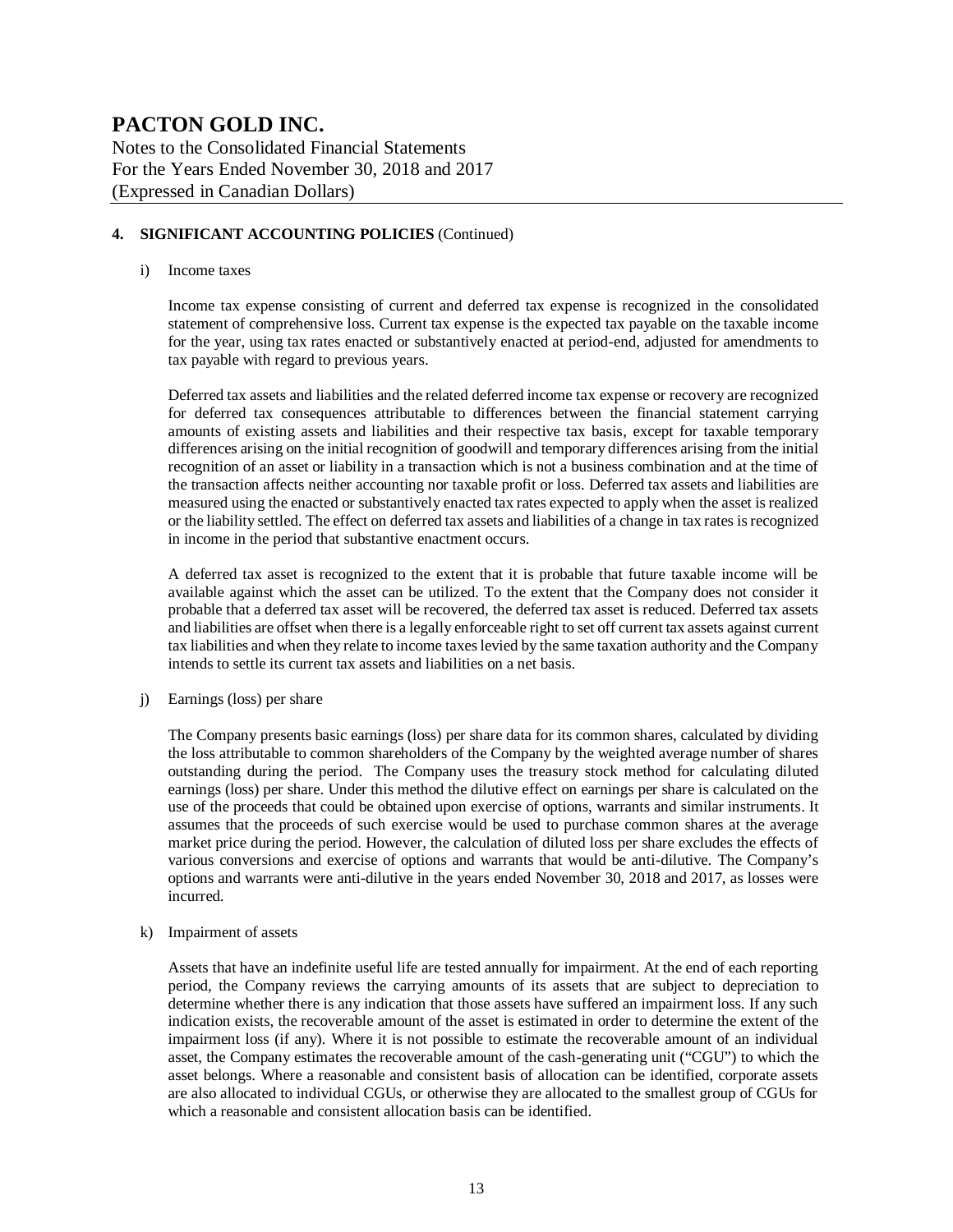Notes to the Consolidated Financial Statements For the Years Ended November 30, 2018 and 2017 (Expressed in Canadian Dollars)

#### **4. SIGNIFICANT ACCOUNTING POLICIES** (Continued)

#### k) Impairment of assets (continued)

Recoverable amount is the higher of fair value less costs to sell and value in use. In assessing value in use, the estimated future cash flows are discounted to their present value using a pre-tax discount rate that reflects current market assessments of the time value of money and the risks specific to the asset for which the estimates of future cash flows have not been adjusted.

If the recoverable amount of an asset or CGU is estimated to be less than its carrying amount, the carrying amount of the asset or CGU is reduced to its recoverable amount. An impairment loss is recognized immediately in profit or loss.

Where an impairment loss subsequently reverses for assets with a finite useful life, the carrying amount of the asset or CGU is increased to the revised estimate of its recoverable amount, but so that the increased carrying amount does not exceed the carrying amount that would have been determined had no impairment loss been recognized for the asset or CGU in prior years. A reversal of an impairment loss is recognized immediately in profit or loss.

#### l) Joint arrangements

Certain activities of the Company may be conducted through joint arrangements in which two or more parties have joint control. A joint arrangement is classified as either a joint operation or a joint venture, depending on the rights and obligations of the parties to the arrangement.

Joint operations arise when the Company has a direct ownership interest in jointly controlled assets and obligations for liabilities. The financial statements include the Company's proportionate share of the assets, liabilities, revenues, expenses and cash flows of this type of arrangement.

Joint ventures arise when the Company has rights to the net assets of the arrangement. For these arrangements the Company uses the equity method of accounting and recognizes initial and subsequent investments at cost, adjusting for the Company's share of the joint venture's income or loss, less dividends received thereafter. Joint ventures are tested for impairment whenever objective evidence indicates that the carrying amount of the investment may not be recoverable under the equity method of accounting. The impairment amount is measured as the difference between the carrying amount of the investment and the higher of its fair value less costs of disposal and its value in use. Impairment losses are reversed in subsequent periods if the amount of the loss decreases and the decrease can be related objectively to an event occurring after the impairment was recognized.

m) New accounting standards adopted during the year

#### *Amendments to IAS 7 Statement of Cash Flows*

These amendments require that the following changes in liabilities arising from financing activities are disclosed (to the extent necessary): (i) changes from financing cash flows; (ii) changes arising from obtaining or losing control of subsidiaries or other businesses; (iii) the effect of changes in foreign exchange rates; (iv) changes in fair values; and (v) other changes. One way to fulfil the new disclosure requirement is to provide a reconciliation between the opening and closing balances in the statement of financial position for liabilities arising from financing activities. Finally, the amendments state that changes in liabilities arising from financing activities must be disclosed separately from changes in other assets and liabilities. This amendment is effective for reporting periods beginning on or after January 1, 2017.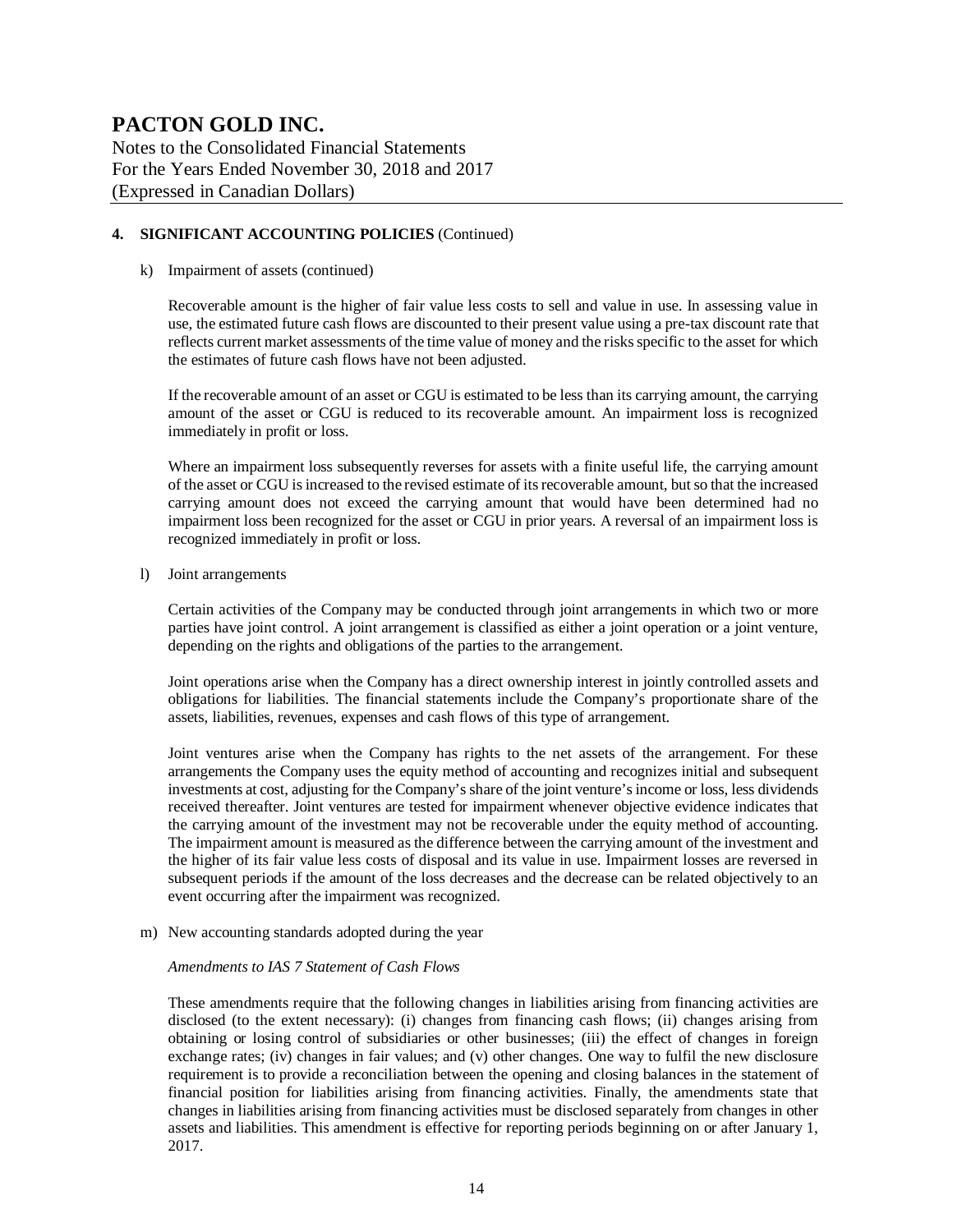Notes to the Consolidated Financial Statements For the Years Ended November 30, 2018 and 2017 (Expressed in Canadian Dollars)

#### **4. SIGNIFICANT ACCOUNTING POLICIES** (Continued)

m) New accounting standards adopted during the year (continued)

The adoption of the above new accounting standard on December 1, 2017 did not have any impact on the Company's financial statements.

n) New accounting standards issued but not yet effective

#### *IFRS 9 Financial Instruments*

IFRS 9 introduces new requirements for classifying and measuring financial assets and liabilities. Additional amendments include introduction of a new hedge accounting model and a new expected-loss impairment model. This standard is effective for annual periods beginning on or after January 1, 2018. Adoption of this accounting standard is not expected to have a material impact on the Company's consolidated financial statements upon adoption on December 1, 2018. Cash will continue to be classified as FVTPL, receivables will change from loans and receivables to amortized cost and accounts payable and accrued liabilities will change from other financial liabilities to amortized cost.

#### *IFRS 16 Leases*

On January 13, 2016 the IASB issued IFRS 16. This standard introduces a single lessee accounting model and requires a lessee to recognize assets and liabilities for all leases with a term of more than 12 months, unless the underlying asset is of low value. A lessee is required to recognize a right-of-use asset representing its right to use the underlying asset and a lease liability representing its obligation to make lease payments. This standard substantially carries forward the lessor accounting requirements of IAS 17 Leases, while requiring enhanced disclosures to be provided by lessors. Other areas of the lease accounting model have been impacted, including the definition of a lease. The new standard is effective for annual periods beginning on or after January 1, 2019. Earlier application is permitted for entities that apply IFRS 15 at or before the date of initial adoption of IFRS 16. The Company is currently evaluating the impact that this new accounting standard is expected to have on its consolidated financial statements.

#### **5. CRITICAL ACCOUNTING ESTIMATES AND JUDGMENTS**

The Company makes estimates and assumptions about the future that affect the reported amounts of assets and liabilities. Estimates and judgments are continually evaluated based on historical experience and other factors, including expectations of future events that are believed to be reasonable under the circumstances. In the future, actual experience may differ from these estimates and assumptions.

The effect of a change in an accounting estimate is recognized prospectively by including it in comprehensive income or loss in the year of the change, if the change affects that year only, or in the year of the change and future years, if the change affects both.

#### *Critical judgments in applying accounting policies*

Information about critical judgments in applying accounting policies that have the most significant risk of causing material adjustment to the carrying amounts of assets and liabilities recognized in the financial statements within the next financial year are discussed below.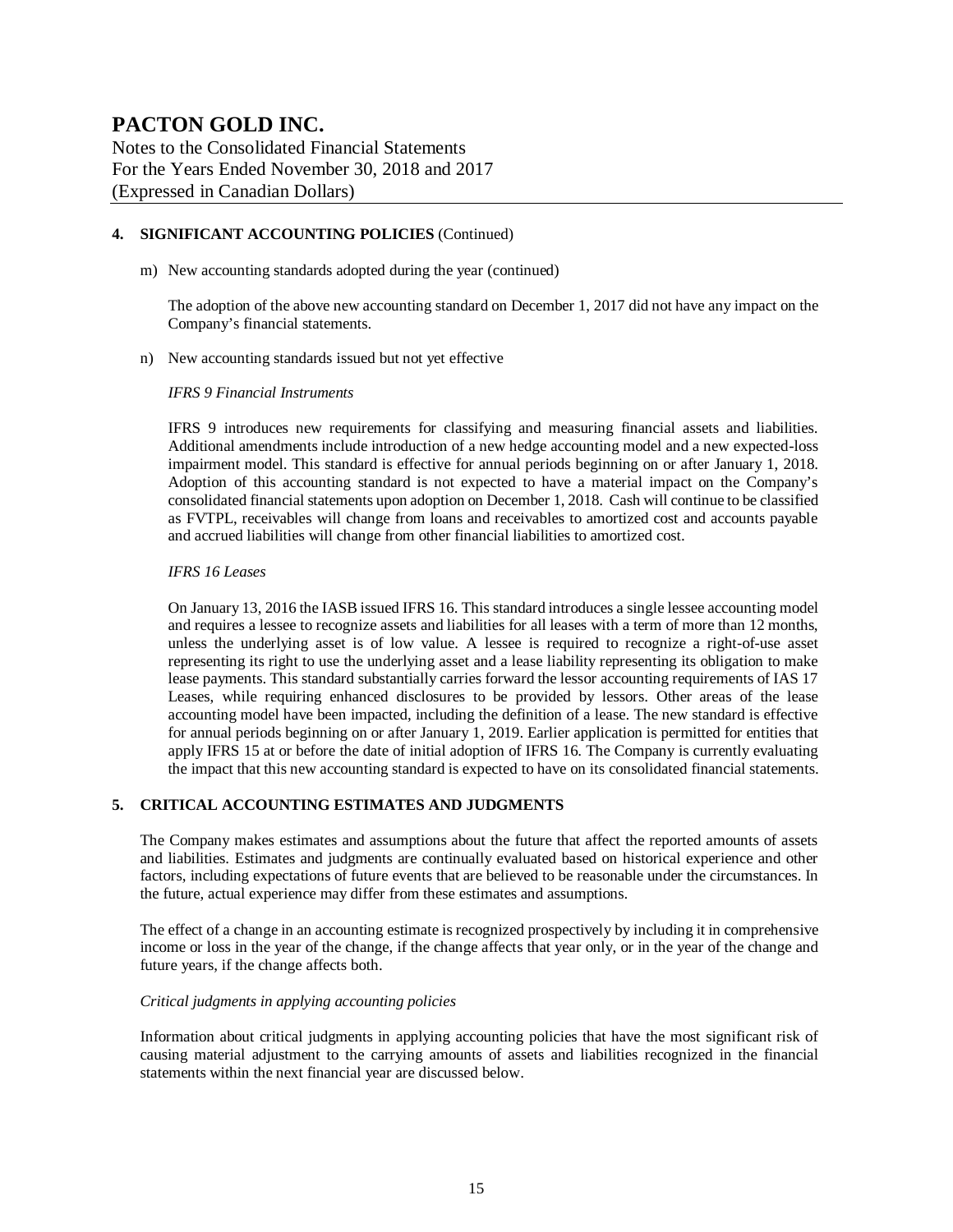Notes to the Consolidated Financial Statements For the Years Ended November 30, 2018 and 2017 (Expressed in Canadian Dollars)

#### **5. CRITICAL ACCOUNTING ESTIMATES AND JUDGMENTS** (Continued)

a) Impairment of exploration and evaluation assets

The application of the Company's accounting policy for exploration and evaluation expenditures and impairment of the capitalized expenditures requires judgment in determining whether it is likely that future economic benefits will flow to the Company, which may be based on assumptions about future events or circumstances. Estimates and assumptions made may change if new information becomes available. If, after expenditure is capitalized, information becomes available suggesting that the recovery of expenditure is unlikely, the amount capitalized is written off in profit or loss in the year the new information becomes available.

b) Income taxes

Significant judgment is required in determining the provision for income taxes. There are many transactions and calculations undertaken during the ordinary course of business for which the ultimate tax determination is uncertain. The Company recognizes liabilities and contingencies for anticipated tax audit issues based on the Company's current understanding of the tax law. For matters where it is probable that an adjustment will be made, the Company records its best estimate of the tax liability, including the related interest and penalties in the current tax provision. Management believes they have adequately provided for the probable outcome of these matters; however, the final outcome may result in a materially different outcome than the amount included in the tax liabilities.

In addition, the Company recognizes deferred tax assets relating to tax losses carried forward to the extent that it is probable that taxable profit will be available against which a deductible temporary difference can be utilized. This is deemed to be the case when there are sufficient taxable temporary differences relating to the same taxation authority and the same taxable entity that are expected to reverse in the same year as the expected reversal of the deductible temporary difference, or in years into which a tax loss arising from the deferred tax asset can be carried back or forward. However, utilization of the tax losses also depends on the ability of the taxable entity to satisfy certain tests at the time the losses are recouped.

c) Going concern

The assessment of the Company's ability to continue as a going concern requires significant judgment. The financial statements have been prepared on the basis of accounting principles applicable to a going concern, as disclosed in note 2.

d) Acquisition of subsidiaries

The Company's acquisitions of CTTR, Drummond East and Arrow Pilbara have been determined to be asset acquisitions as CTTR, Drummond East and Arrow Pilbara do not meet the definition of a business under IFRS 3 – Business Combinations. As a result, the acquisitions have been accounted for as asset acquisitions, whereby all of the assets acquired and liabilities assumed are assigned a carrying amount based on relative fair values. The Company's application of the recognition principle may result in recognizing some assets (often intangible) and liabilities that the acquiree had not previously recognized as assets and liabilities in its consolidated financial statements, which require management judgment.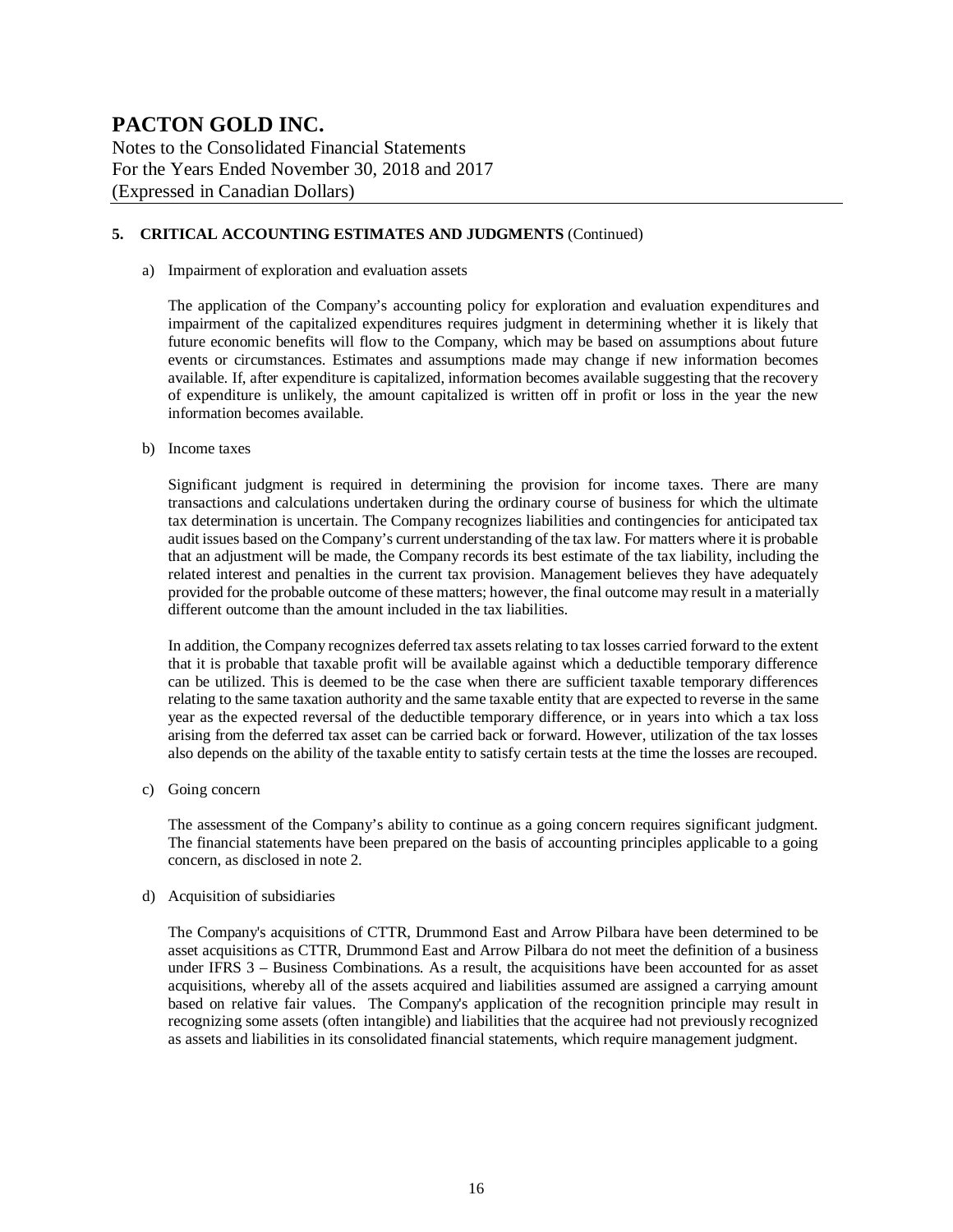Notes to the Consolidated Financial Statements For the Years Ended November 30, 2018 and 2017 (Expressed in Canadian Dollars)

#### **5. CRITICAL ACCOUNTING ESTIMATES AND JUDGMENTS** (Continued)

#### *Key sources of estimation uncertainty*

The following are key assumptions concerning the future and other key sources of estimation uncertainty that have a significant risk of resulting in material adjustments to the financial statements.

a) Decommissioning liabilities

Rehabilitation provisions have been created based on the Company's internal estimates. Assumptions, based on the current economic environment, have been made, which management believes are a reasonable basis upon which to estimate the future liability. These estimates take into account any material changes to the assumptions that occur when reviewed regularly by management. Estimates are reviewed annually and are based on current regulatory requirements. Significant changes in estimates of contamination, restoration standards and techniques will result in changes to provisions from year to year. Actual rehabilitation costs will ultimately depend on future market prices for the rehabilitation costs that will reflect the market condition at the time the rehabilitation costs are actually incurred. The final cost of the currently recognized rehabilitation provisions may be higher or lower than currently provided for. As at November 30, 2018, the Company had no known rehabilitation requirements, and accordingly, no provision has been made.

#### **6. FINANCIAL INSTRUMENTS**

Financial instruments are agreements between two parties that result in promises to pay or receive cash or equity instruments. The Company classifies its financial instruments as follows: cash is classified as financial assets at FVTPL; receivables, as loans and receivables; and accounts payable and accrued liabilities as other financial liabilities, which are measured at amortized cost. The carrying values of these instruments approximate their fair values due to their short term to maturity.

The following table sets forth the Company's financial asset measured at fair value by level within the fair value hierarchy:

| <b>November 30, 2018</b> | <b>Level 1</b> | Level 2                  | Level 3                              | <b>Total</b> |
|--------------------------|----------------|--------------------------|--------------------------------------|--------------|
|                          |                |                          |                                      |              |
| Cash                     | \$465,734      | $\overline{\phantom{a}}$ | \$.<br>-                             | \$465,734    |
|                          |                |                          |                                      |              |
| <b>November 30, 2017</b> | <b>Level 1</b> | Level 2                  | Level 3                              | <b>Total</b> |
|                          |                |                          |                                      |              |
| Cash                     | 121.526        | $\overline{\phantom{a}}$ | <b>S</b><br>$\overline{\phantom{a}}$ | 121.526      |

The Company has exposure to the following risks from its use of financial instruments:

- Credit risk;
- Liquidity risk; and
- Market risk.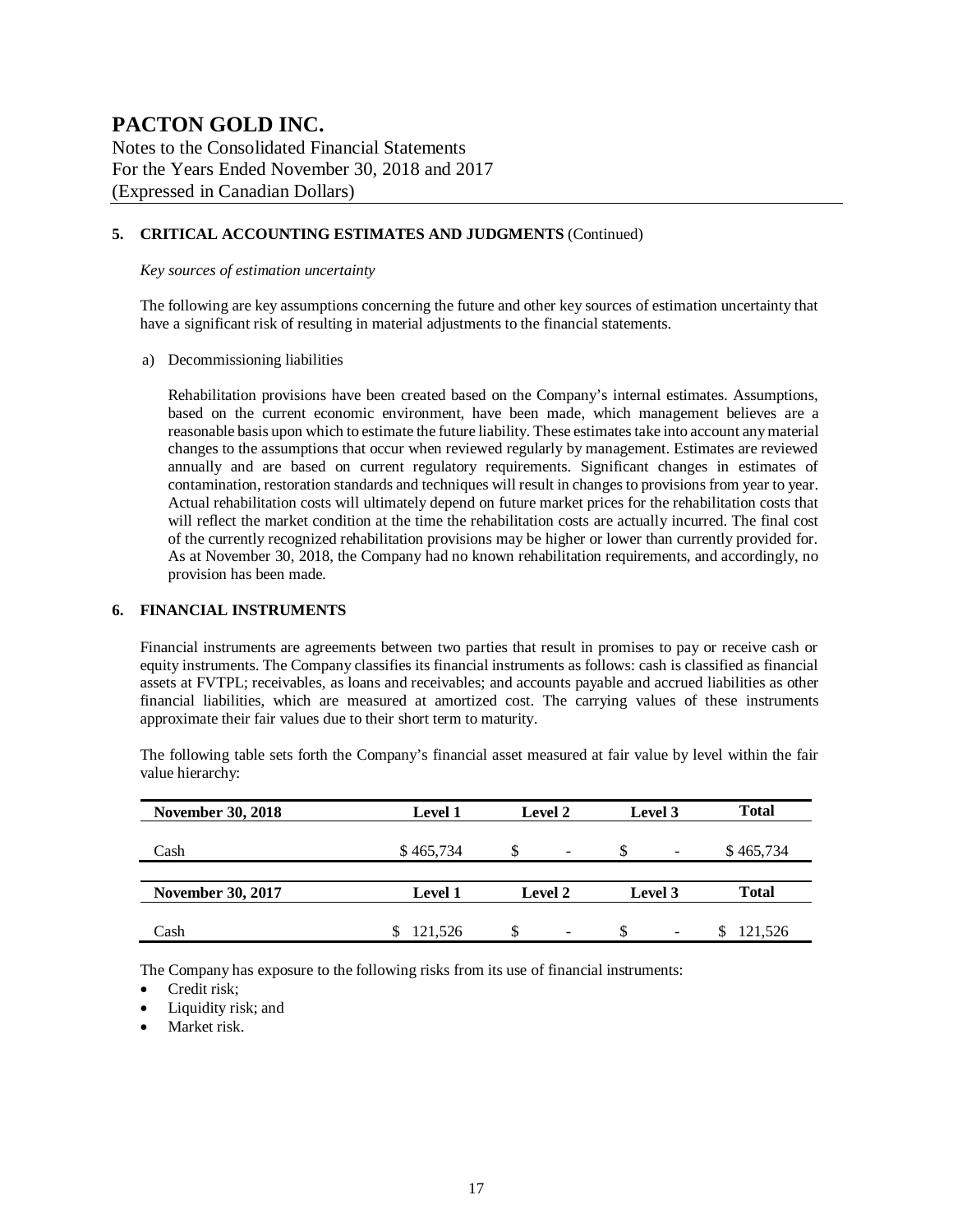Notes to the Consolidated Financial Statements For the Years Ended November 30, 2018 and 2017 (Expressed in Canadian Dollars)

#### **6. FINANCIAL INSTRUMENTS** (Continued)

a) Credit risk

Credit risk is the risk that one party to a financial instrument will cause a financial loss for the other party by failing to discharge an obligation. The Company manages credit risk, in respect of cash, by placing it at major Canadian financial institutions. Included in receivables is \$384,317 (2017 - \$97,772) owing from the Canada Revenue Agency and the Australian Taxation Office. All receivables have been subsequently collected. Accordingly, the Company has minimal credit risk.

b) Liquidity risk

Liquidity risk is the risk that the Company will not be able to meet its financial obligations as they fall due. The Company's approach to managing liquidity is to ensure, as far as possible, that it will always have sufficient liquid funds to meet its liabilities when due, under both normal and stressed conditions, without incurring unacceptable losses or risking damage to the Company's reputation. The contractual financial liabilities of the Company as of November 30, 2018 equal \$308,536 (2017 - \$1,217,268). All of the liabilities presented as accounts payable and accrued liabilities are due within 30 days of November 30, 2018.

c) Market risk

Market risk is the risk that changes in market prices, such as foreign exchange rates and interest rates, will affect the Company's income or the value of its holdings of financial instruments. The objective of market risk management is to manage and control market risk exposure within acceptable parameters, while optimizing the return on capital.

- *i) Currency risk –* Currency risk is the risk that the fair value of future cash flows will fluctuate as a result of changes in foreign exchange rates. The Company has operations in Canada and Australia and incurs operating and exploration expenditures in both currencies. The fluctuation of the Canadian dollar in relation to the Australian dollar will have an impact upon the results of the Company. The Company does not hold substantial funds in a foreign currency, and only a small amount of its accounts payable and accrued liabilities is denominated in Australian dollars. A fluctuation in the exchanges rates between the Canadian and Australian dollar of 10% would result in a nominal change to the Company's cash, accounts payable and accrued liabilities and other comprehensive income. The Company does not use any techniques to mitigate currency risk.
- *ii) Interest rate risk –* Interest rate risk is the risk that future cash flows will fluctuate as a result of changes in market interest rates. Interest earned on cash is at nominal interest rates, and therefore, the Company does not consider interest rate risk to be significant. The Company has no interestbearing financial liabilities.
- *iii) Other price risk –* Other price risk is the risk that the fair value or future cash flows of a financial instrument will fluctuate due to changes in market prices, other than those arising from interest rate risk. The Company is not exposed to significant other price risk.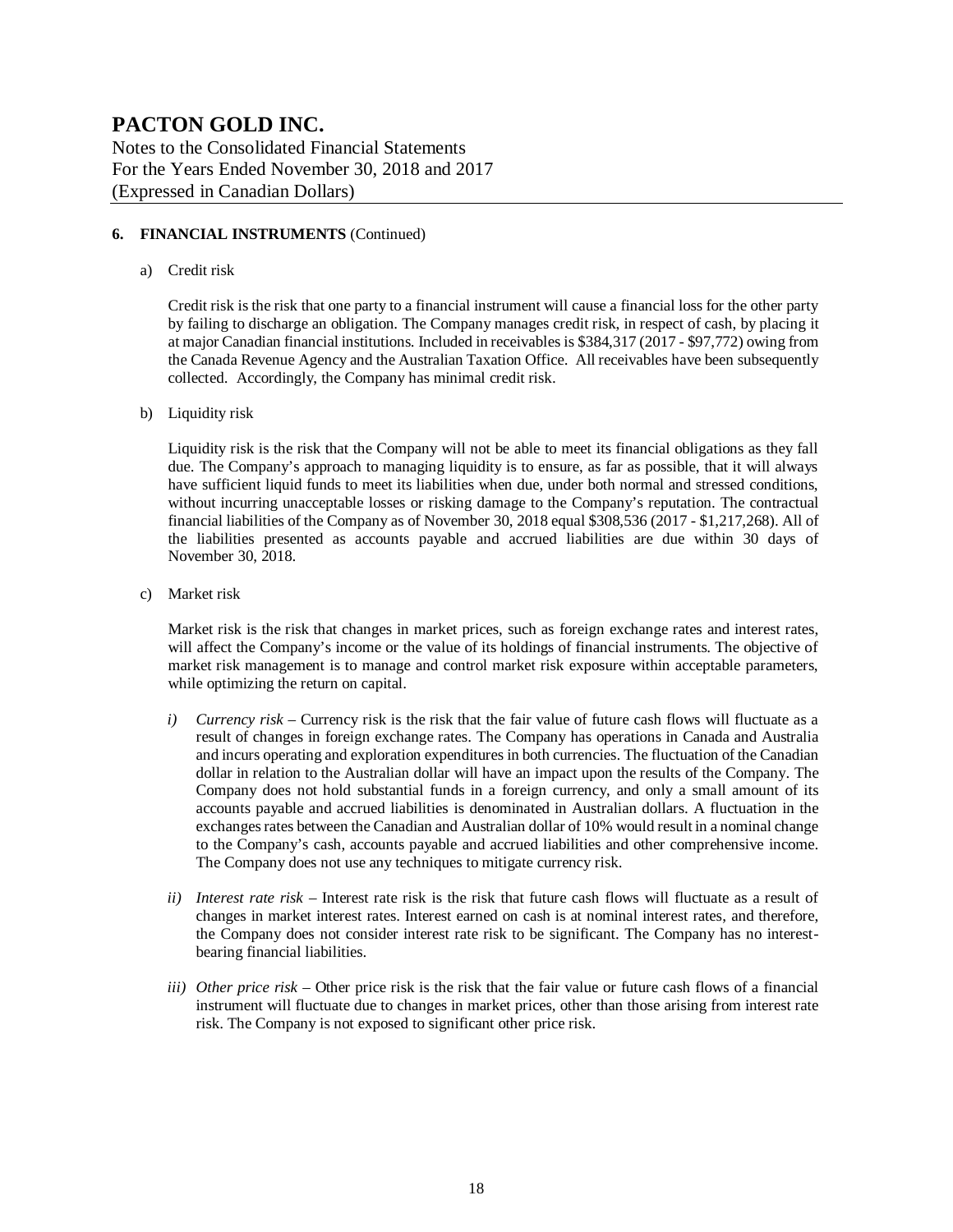Notes to the Consolidated Financial Statements For the Years Ended November 30, 2018 and 2017 (Expressed in Canadian Dollars)

#### **6. FINANCIAL INSTRUMENTS** (Continued)

#### d) Capital management

The Company considers its capital to be comprised of shareholders' equity.

The Company manages the capital structure and makes adjustments to it in light of changes in economic conditions and the risk characteristics of the underlying assets. To maintain or adjust the capital structure, the Company may attempt to issue new shares. Although the Company has been successful at raising funds in the past through the issuance of capital stock, it is uncertain whether it will continue this method of financing due to the current difficult market conditions.

In order to facilitate the management of its capital requirements, the Company prepares expenditure budgets that are updated as necessary depending on various factors, including successful capital deployment and general industry conditions.

Management reviews the capital structure on a regular basis to ensure that the above objectives are met. There have been no changes to the Company's approach to capital management during the year ended November 30, 2018. The Company is not subject to externally imposed capital requirements.

#### **7. EQUIPMENT**

|                                                         | Furniture and<br>Equipment |  |
|---------------------------------------------------------|----------------------------|--|
| Cost                                                    |                            |  |
| <b>Balance, November 30, 2016 and 2017</b><br>Additions | \$<br>7,717<br>779         |  |
| <b>Balance, November 30, 2018</b>                       | \$<br>8,496                |  |
| <b>Accumulated Depreciation</b>                         |                            |  |
| Balance, November 30, 2016                              | \$<br>2,323                |  |
| Depreciation                                            | 1,079                      |  |
| <b>Balance, November 30, 2017</b><br>Depreciation       | 3,402<br>941               |  |
| <b>Balance, November 30, 2018</b>                       | \$<br>4,343                |  |
| Net Book Value, November 30, 2017                       | \$<br>4,315                |  |
| Net Book Value, November 30, 2018                       | \$<br>4,153                |  |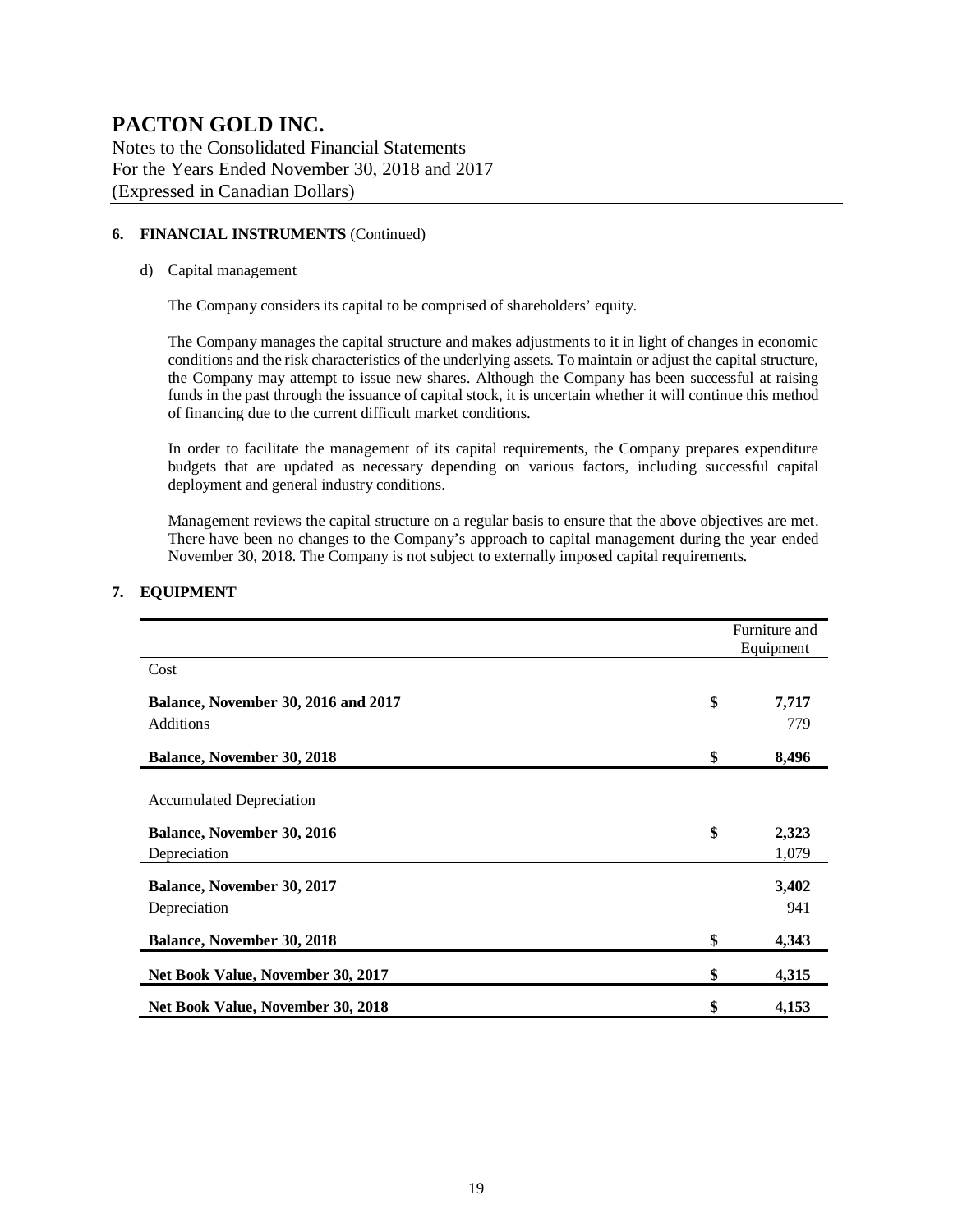Notes to the Consolidated Financial Statements For the Years Ended November 30, 2018 and 2017 (Expressed in Canadian Dollars)

#### **8. EXPLORATION AND EVALUATION ASSETS**

#### a) Pilbara Project

#### **CTTR**

On March 20, 2018, the Company entered into a share purchase agreement to acquire 100% of the issued and outstanding shares of CTTR, an Australian proprietary limited company. CTTR holds applications to nine tenement licenses for a mineral property group in the Pilbara Region of Western Australia.

Under the terms of the share purchase agreement, the Company can acquire 100% of the issued and outstanding shares of CTTR by:

- Paying a \$25,000 non-refundable deposit (paid);
- Paying \$75,000 (paid) and issuing 916,666 common shares (issued and valued at \$238,333) of the Company and 458,333 share purchase warrants (issued and valued at \$64,545). Each warrant is exercisable into one additional common share of the Company for a period of 18 months from the date of issue at a price of \$0.45, upon acceptance of the transaction by the TSX-V (issued on March 29, 2018); and
- Paying \$50,000 (paid) and issuing 416,666 common shares (issued and valued at \$270,833) of the Company and 208,333 share purchase warrants (issued and valued at \$72,034). Each warrant is exercisable into one additional common share of the Company for a period of 18 months from the date of issue at a price to be determined at the date of grant, upon the grant of at least six exploration licenses.

The Company also issued 156,250 common shares valued at \$40,625 as a finder's fee on the transaction.

The acquisition of CTTR has been accounted for as an acquisition of assets and liabilities as CTTR does not meet the definition of a business under IFRS 3. The acquisition of the net assets of CTTR wasrecorded at the fair value of the consideration transferred of \$836,370 as detailed above. The net assets acquired consisted entirely of exploration and evaluation assets.

#### **Arrow Pilbara**

On May 11, 2018, the Company entered into a share purchase and option agreement whereby the Company could earn up to an 80% interest in Arrow Pilbara, an Australian proprietary limited exploration company. Arrow Pilbara holds two granted tenement licenses and two applications for licenses in the Pilbara Region of Western Australia. Under the terms of the agreement, the Company was required to make cash payments and issue common shares and common share purchase warrants of the Company to acquire a 51% interest in Arrow Pilbara as follows:

• Issue 1,086,957 common shares (issued and valued at \$695,652) and 1,086,957 common share purchase warrants (issued and valued at \$583,761) exercisable into one share at \$0.35 for three years and pay \$500,000 (paid \$300,000, with remaining due upon grant of applications).

To acquire a further 29% interest in Arrow Pilbara, the Company was required to:

- Pay \$250,000 or an equivalent number of common shares based on the five-day trailing volumeweighted average price at the time of issue, subject to a floor price of no lower than \$0.19 per common share; and
- Fund exploration expenditures up to a maximum of \$500,000.

The vendor retains a right to explore for, mine and extract lithium, caesium and tantalum from the property.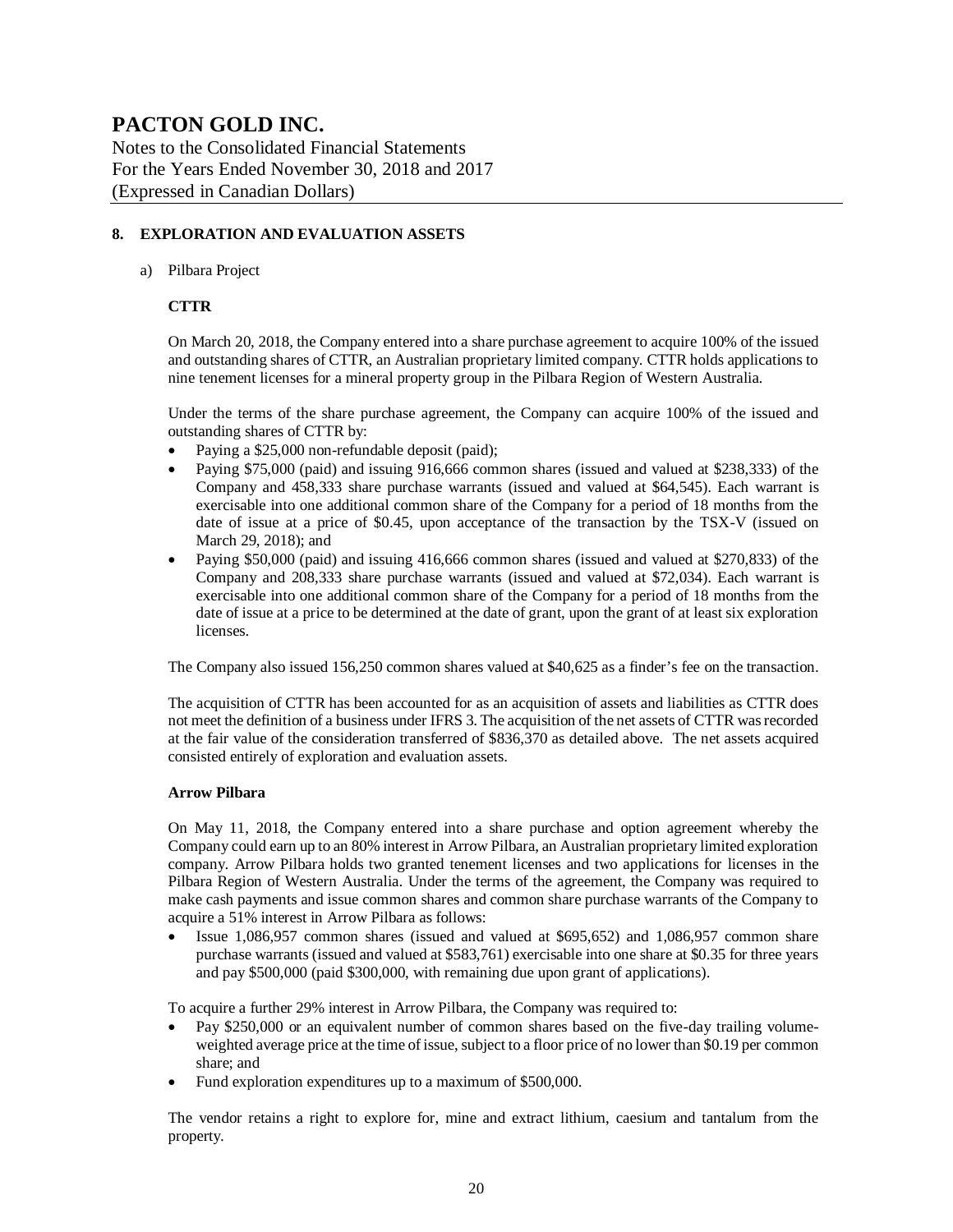Notes to the Consolidated Financial Statements For the Years Ended November 30, 2018 and 2017 (Expressed in Canadian Dollars)

#### **8. EXPLORATION AND EVALUATION ASSETS** (Continued)

#### a) Pilbara Project (continued)

A discovery bonus of \$500,000 cash is payable if the Company reports a National Instrument ("NI") 43- 101-defined "measured mineral resource" or "inferred mineral resource" of at least 100,000 ounces of gold on the property.

The Company also issued 227,941 common shares valued at \$58,125 as a finder's fee on the transaction.

The acquisition of 51% of Arrow Pilbara has been accounted for as an acquisition of assets and liabilities as Arrow Pilbara does not meet the definition of a business under IFRS 3. The acquisition of the net assets of Arrow Pilbara was recorded at the fair value of the consideration transferred of \$1,637,538 as detailed above. The net assets acquired were as follows:

### **Net Assets Acquired** Exploration and evaluation assets  $\qquad$  3,210,860 Non-controlling interest (1,573,322) \$ 1,637,538

On August 20, 2018, the Company entered into a share purchase agreement to acquire the remaining ownership interest in Arrow Pilbara. Under the terms of the agreement, the Company will acquire the remaining 49% ownership interest in Arrow Pilbara that it does not already own by paying \$1,000,000 (paid) and issuing 2,000,000 common shares (issued and valued at \$820,000).

The purchase of the remaining 49% interest was accounted for as follows:

| <b>Acquisition of 49% Interest</b>                                       |                          |
|--------------------------------------------------------------------------|--------------------------|
| Additional consideration paid<br>Elimination of non-controlling interest | 1,820,000<br>(1,573,322) |
| Loss on acquisition                                                      | 246,678                  |

#### **Drummond East**

On August 15, 2018, the Company entered into a share purchase agreement to acquire a 100% interest in Drummond East, an arm's length Australian exploration company wholly owned by Impact Minerals Ltd. ("Impact"). Drummond East holds seven granted tenement licenses in the Pilbara Region of Western Australia.

Under the terms of the agreement, the Company paid Impact a total of \$350,000 and issued to Impact 2,125,000 common shares of the Company valued at \$860,625.

In addition, the Company will pay a bonus to Impact of \$500,000 if the Company publishes measured, indicated or inferred gold resources of more than 250,000 ounces on the property. The Company will grant Impact a 2% net smelter royalty ("NSR") in respect of the property on standard industry terms to be agreed between the parties. The parties agree that the Company shall, at all times, retain an exclusive and unlimited right to purchase 50% of the NSR back from Impact for \$500,000.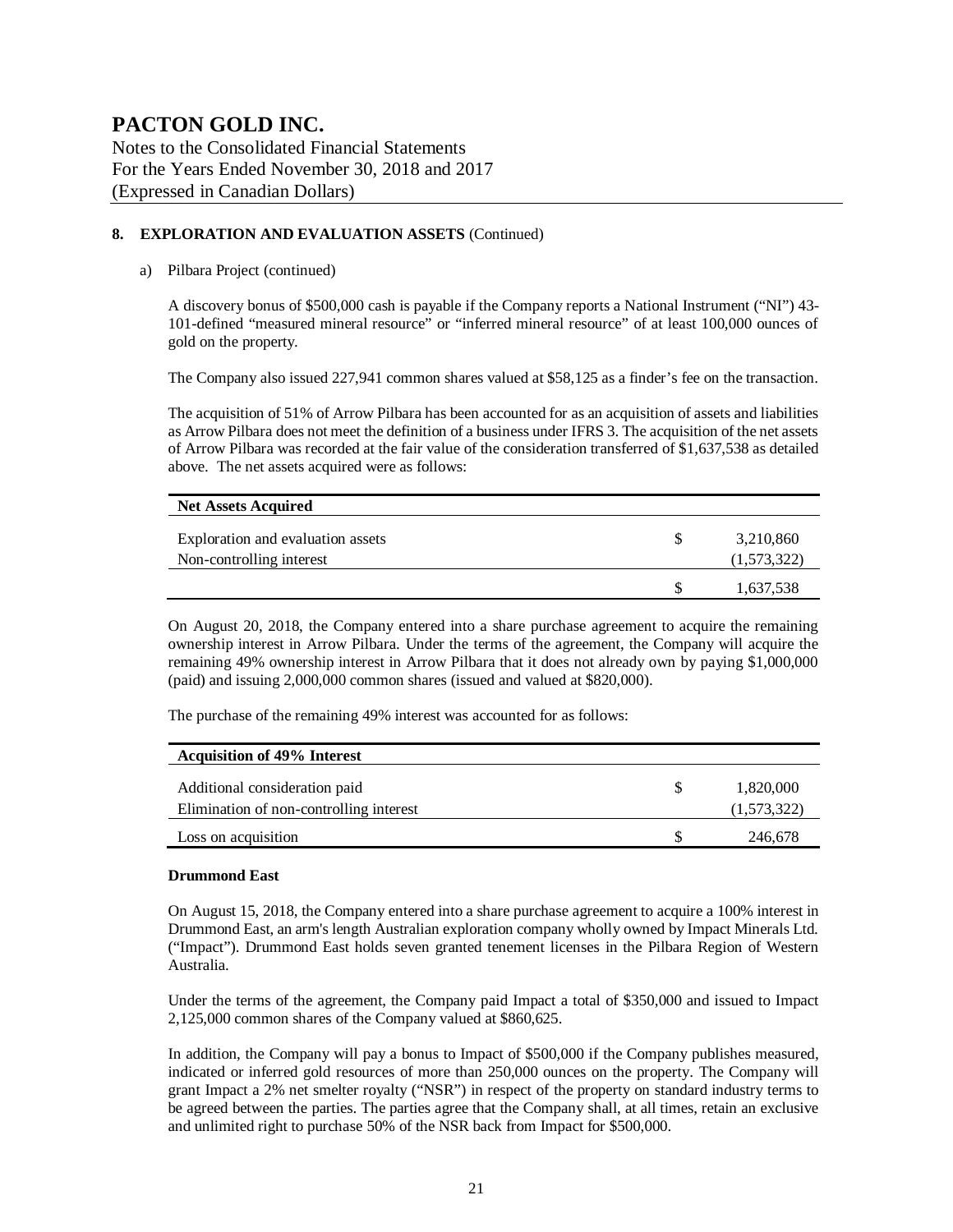Notes to the Consolidated Financial Statements For the Years Ended November 30, 2018 and 2017 (Expressed in Canadian Dollars)

#### **8. EXPLORATION AND EVALUATION ASSETS** (Continued)

#### a) Pilbara Project (continued)

The Company paid a finder's fee of 291,875 common shares (issued and valued at \$145,938).

The acquisition of Drummond East has been accounted for as an acquisition of assets and liabilities as Drummond East does not meet the definition of a business under IFRS 3. The acquisition of the net assets of Drummond East was recorded at the fair value of the consideration transferred of \$1,356,563 as detailed above. The net assets acquired consisted entirely of exploration and evaluation assets.

#### **Friendly Creek**

On August 11, 2018, the Company entered into a tenement sale agreement to acquire 100% of the Friendly Creek exploration license and mining leases in the Pilbara Region of Western Australia.

Under the terms of the agreement, the Company will purchase a 100% interest in Friendly Creek by paying the vendors a total of \$25,000 (paid and included in long-term deposits) and issuing to the vendors 2,500,000 common shares of the Company (issued subsequent to November 30, 2018).

#### **Yandicoogina and Boodalyerrie**

On September 25, 2018, the Company entered into a tenement sale agreement to acquire 100% of both the Yandicoogina and Boodalyerrie exploration licences and mining leases from Gardner Mining Pty. Ltd. ("Gardner Mining"), an Australian proprietary limited exploration company.

Under the terms of the agreement, the Company will purchase a 100% ownership interest in projects by paying Gardner Mining \$25,000 (paid and included in long-term deposits) and issuing to Gardner Mining 3,000,000 common shares of the Company (issued subsequent to November 30, 2018).

#### **Golden Palms Project**

On November 5, 2018 the Company entered into a tenement sale agreement to acquire the Golden Palms tenement license in Western Australia.

Under the terms of the agreement, Pacton can purchase 100% of the property by paying a total of \$100,000 (\$50,000 paid) and issuing 400,000 common shares on completion of the transaction.

#### **Hong Kong Project**

On November 23, 2018, the Company entered into a tenement sale agreement to acquire a 70% interest in the Hong Kong project from Clancy Exploration Ltd. ("Clancy"), an Australian Securities Exchangelisted exploration company.

Under the terms of the agreement, the Company can purchase a 70% interest in the Hong Kong project by paying Clancy \$175,000 (paid subsequent to November 30, 2018) and issuing to Clancy 3,780,613 common shares of the Company (issued subsequent to November 30, 2018). In addition, the Company paid a \$25,000 deposit included in long-term deposits at November 30, 2018.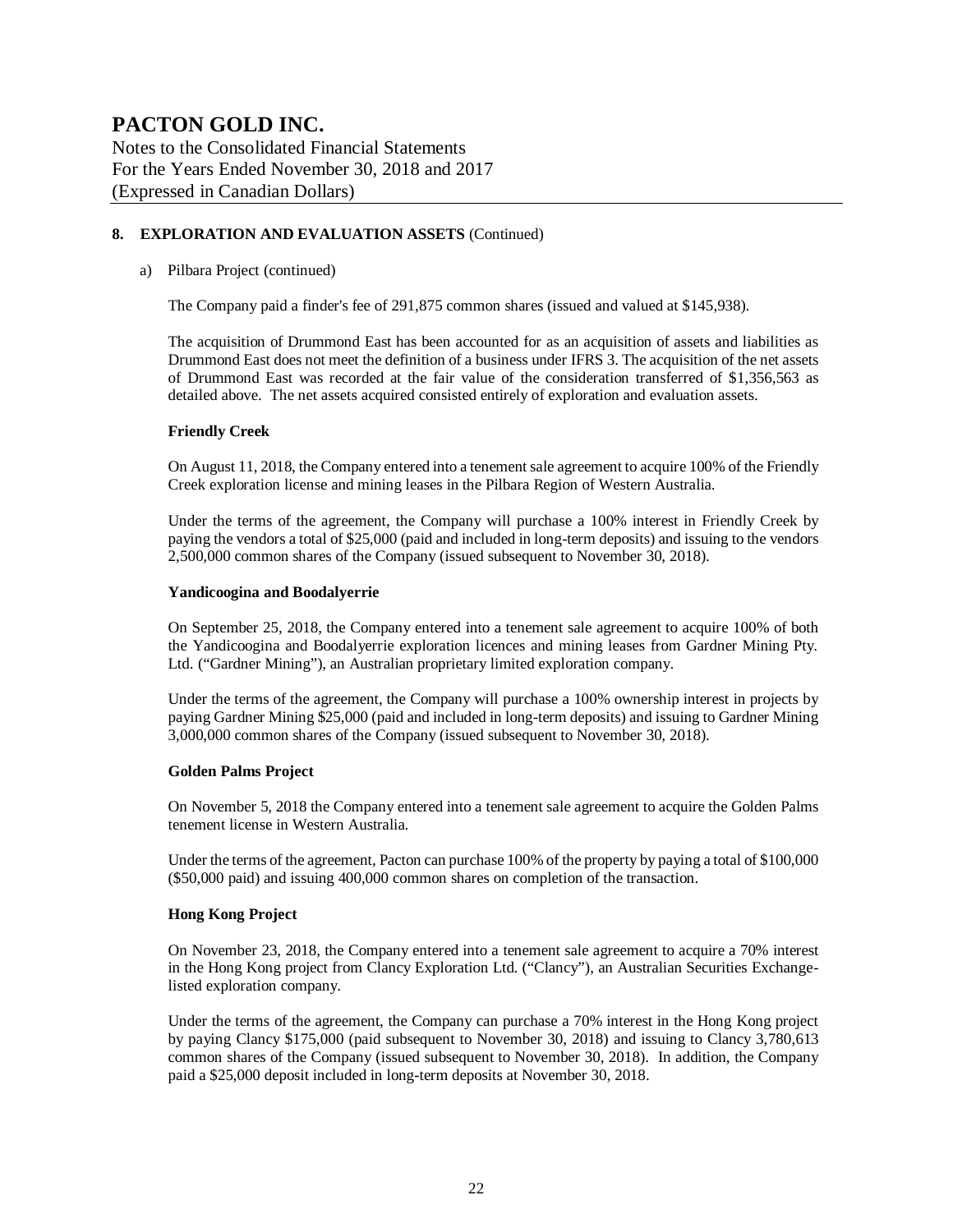Notes to the Consolidated Financial Statements For the Years Ended November 30, 2018 and 2017 (Expressed in Canadian Dollars)

#### **8. EXPLORATION AND EVALUATION ASSETS** (Continued)

#### a) Pilbara Project (continued)

Upon completion of the acquisition, the Company and Clancy will enter into a joint venture, with Pacton acting as operator of the Hong Kong project. A minimum of \$520,000 AUD must be spent by the Company within two years of completion of the transaction. Clancy will be free carried with respect to expenditures until a decision to mine is made unanimously by both parties.

#### **Keras Project**

On October 18, 2018, the Company entered into a grant of gold rights agreement to acquire the conglomerate gold rights of Calidus Resources Ltd. ("Calidus") in both the Marble Bar sub basin and the northeast Pilbara sub basin of Western Australia's Pilbara craton.

Under the terms of the agreement, the Company will acquire the gold rights by issuing Calidus or its nominees 7,000,000 common shares of the Company (issued subsequent to November 30, 2018). The agreement includes a right to deferred compensation whereby Calidus may receive up to 3,000,000 additional common shares of the Company on October 18, 2019 based on the 30-day volume weighted average price of the Company's common shares on the date of such issuance. A minimum of \$55,000 AUD must be spent by the Company on each anniversary of the completion of the transaction. In addition, the Company paid a \$10,000 deposit included in prepaid expenses at November 30, 2018.

b) Red Lake Project

On May 10, 2017, the Company entered into an option agreement to earn a 100% interest in 34 mineral claims and two mineral patents in the Red Lake Mining District, located in Ontario. Under the terms of the agreement, the Company was required to make cash payments of \$300,000 and issue 4,200,000 common shares of the Company over a period of four years. Of that, 1,200,000 common shares of the Company were issued (valued at \$168,000) and \$75,000 was paid.

The vendor retained a NSR varying from 0.25% to 2.25%, of which one-half could be repurchased by the Company, at a rate of \$250,000 per 0.25%.

On April 18, 2018, the Company provided notice of termination on the option agreement to the vendor. During the year ended November 30, 2018, the Company recorded an impairment of exploration and evaluation assets of \$243,000 as a result of the termination.

On May 23, 2017, the Company entered into an option agreement to earn a 100% interest in 14 mineral claims in the Red Lake Mining District, located in Ontario. Under the terms of the agreement, the Company must make cash payments and issue common shares of the Company as follows:

- Issue 300,000 common shares of the Company (issued and valued at \$42,000) and pay \$16,000 (paid) within five days of approval by the TSX-V, which was received on May 26, 2017;
- Pay \$12,000 on or before May 26, 2018 (paid);
- Pay \$16,000 on or before May 26, 2019; and
- Pay \$26,000 on or before May 26, 2020.

The claims are subject to an underlying 2% NSR.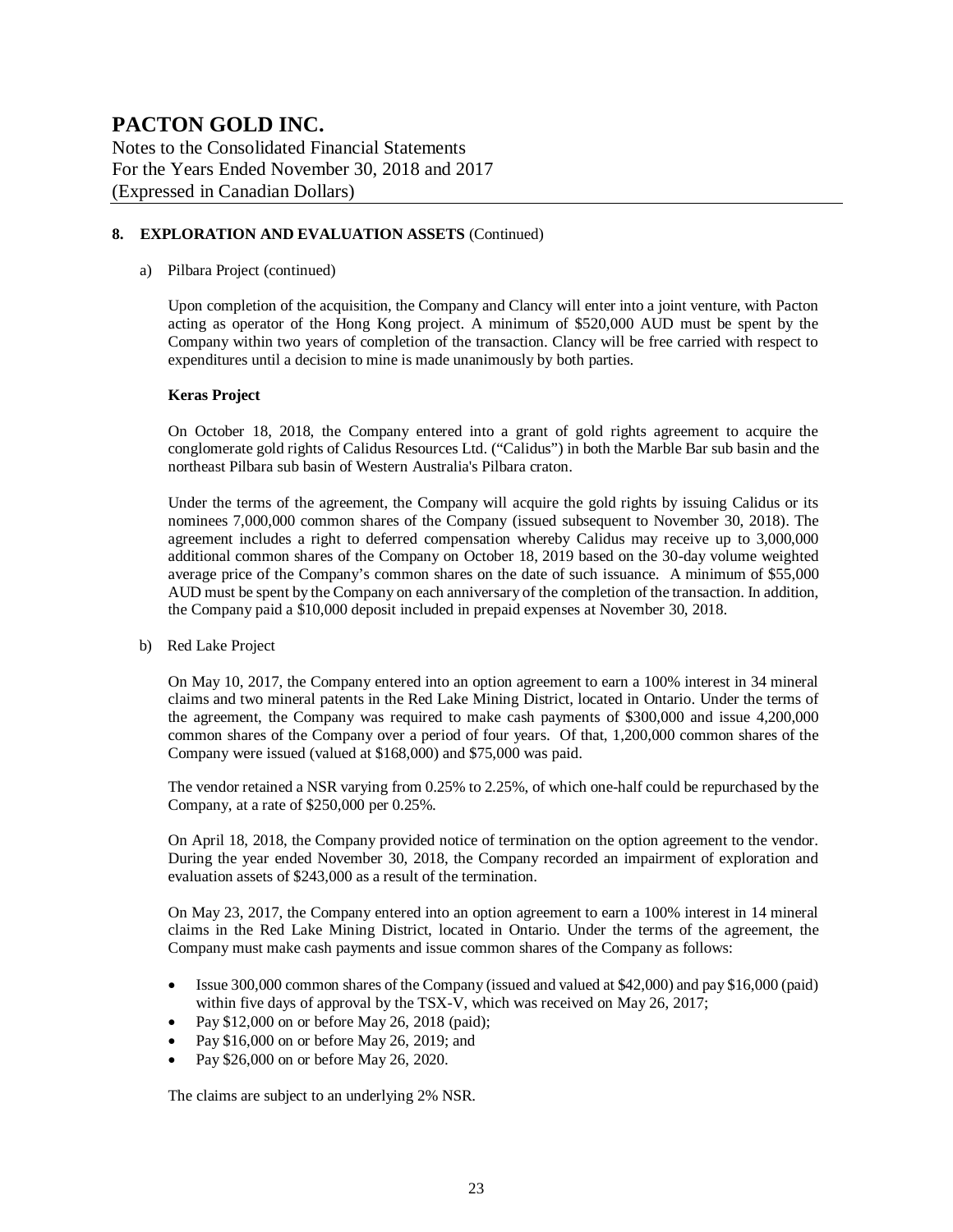Notes to the Consolidated Financial Statements For the Years Ended November 30, 2018 and 2017 (Expressed in Canadian Dollars)

#### **8. EXPLORATION AND EVALUATION ASSETS** (Continued)

b) Red Lake Project (continued)

On May 23, 2017, and as amended November 23, 2017 and June 14, 2018, the Company entered into an additional option agreement to earn a 100% interest in 30 additional mineral claims in the Red Lake Mining District, located in Ontario. Under the terms of the agreement, the Company must make cash payments and issue common shares of the Company as follows:

- Issue 2,500,000 common shares of the Company within five days of approval by the TSX-V, which was received on May 26, 2017 (issued and valued at \$350,000);
- Pay \$20,000 on or before June 30, 2018 (paid);
- Pay \$80,000 on or before January 31, 2019 (paid subsequent to November 30, 2018); and
- Pay \$150,000 on or before May 26, 2019.

The vendors retain a 2.5% NSR, of which two-fifths (1%) can be repurchased by the Company for \$1,500,000.

On November 1, 2018, the Company entered into an option agreement to earn a 100% interest in 12 mineral claims in the Red Lake Mining District, located in Ontario. Under the terms of the agreement, the Company must make cash payments and issue common shares of the Company as follows:

- Pay \$15,000 on or before November 6, 2018 (paid);
- Pay \$15,000 (paid subsequent to November 30, 2018) and issue 100,000 common shares of the Company within five days of approval by the TSX-V, which was received November 19, 2018 (issued and valued at \$25,500);
- Pay \$40,000 and issue 75,000 common shares of the Company on or before November 19, 2019; and
- Pay \$40,000 and issue 75,000 common shares of the Company on or before November 19, 2020.

The vendors retain a NSR that ranges from 0.25% to 2.25%, of which one-half can be repurchased by the Company for \$250,000.

c) Tully West Gold Property

On January 16, 2017, the Company entered into an option agreement to earn a 100% interest in the Tully West Gold Property, located in Ontario. On January 18, 2018, certain terms were amended. Under the terms of the amended agreement, the Company must make cash payments and issue common shares of the Company as follows:

- Issue 1,300,000 common shares of the Company (issued on January 25, 2017 and valued at \$117,000) and pay \$25,000 (paid) within five days of approval by the TSX-V, which was received January 25, 2017;
- Issue 1,300,000 common shares of the Company on or before January 25, 2018 (issued on January 25, 2018 and valued at \$390,000);
- Pay \$80,000 on or before February 15, 2018 (paid); and
- Issue 1,300,000 common shares of the Company (issued on July 24, 2018 and valued at \$793,000) and pay \$110,000 (paid) on or before January 25, 2019.

The Company completed an equity financing for gross proceeds in excess of \$1,000,000 (excluding flowthrough proceeds), so the January 25, 2019 common share and cash payments were accelerated.

On December 12, 2018, the agreement was amended to extend the exploration expenditure deadlines. The Company is required to pay an additional \$10,000 on or before January 12, 2019 (paid subsequent to November 30, 2018).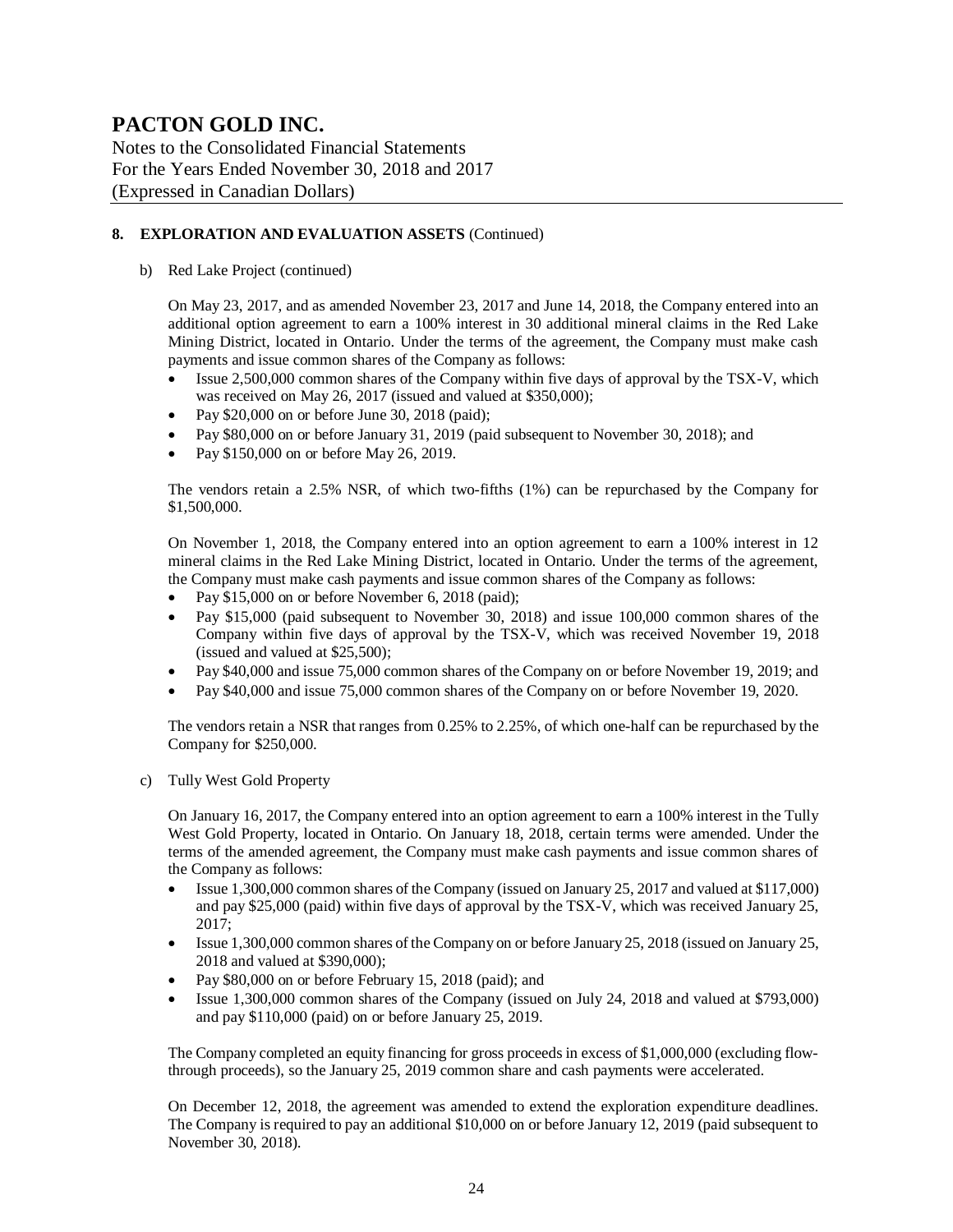Notes to the Consolidated Financial Statements For the Years Ended November 30, 2018 and 2017 (Expressed in Canadian Dollars)

#### **8. EXPLORATION AND EVALUATION ASSETS** (Continued)

c) Tully West Gold Property (continued)

The Company must now incur exploration expenditures as follows:

- \$250,000 on or before January 16, 2018 (incurred);
- An additional \$500,000 on or before January 25, 2020; and
- An additional \$500,000 on or before January 25, 2021.

The vendors retain a 2.5% NSR, of which two-fifths (1%) can be repurchased by the Company for an aggregate \$1,000,000.

d) Lincoln Property

On April 21, 2016, and as amended June 15, 2016, the Company entered into an option agreement to acquire a 100% interest in the Lincoln Property, a lithium project in Nevada. Consideration for the option is as follows:

- Issue 1,500,000 common shares to the optionor upon acceptance of the transaction by the TSX-V (issued on July 4, 2016 and valued at \$195,000); and
- Cash payment of \$50,000 within five days of acceptance by the TSX-V (paid).

At November 30, 2016, the Company determined that the value of the property was impaired. The property was written down to \$100,000. On January 1, 2017, and as amended on July 11, 2017 and March 14, 2018, the Company reached an agreement to sell the property for \$100,000. The sale price was amended to \$40,000 on May 29, 2018 and payment was received. The remaining balance of \$60,000 was written off and included in impairment of exploration and evaluation assets.

e) Carpenter Lake

On May 28, 2013, the Company entered into an agreement to acquire a 100% interest in 34 mineral claims located in the Athabasca Basin Region of northern Saskatchewan. Consideration for the acquisition was the issuance of 200,000 common shares (issued and valued at \$380,000). The Company paid a finder's fee of 10,000 common shares (issued and valued at \$19,000).

The property was subject to a 5% NSR. The NSR could be reduced to a minimum of 2% at the option of either the vendors or the Company in exchange for the issuance of 100,000 common shares for each percentage point bought back (the "Royalty Buyback").

Pursuant to an amending agreement dated June 21, 2013, the Company agreed to file a NI 43-101 Report on or before July 1, 2014 as a condition for approval from the TSX-V to exercise the Royalty Buyback. Failure to receive approval would give the vendors of the property the right to purchase the property for the sum of \$200,000 commencing July 1, 2014 for a period of 180 days.

On January 13, 2014, the Company granted an option to Alpha Exploration Inc. (TSX-V: AEX) ("Alpha") to earn a 60% interest in the Company's Clearwater/Carpenter Lake Property. Under the terms of the agreement, Alpha was required to make cash and share payments as follows: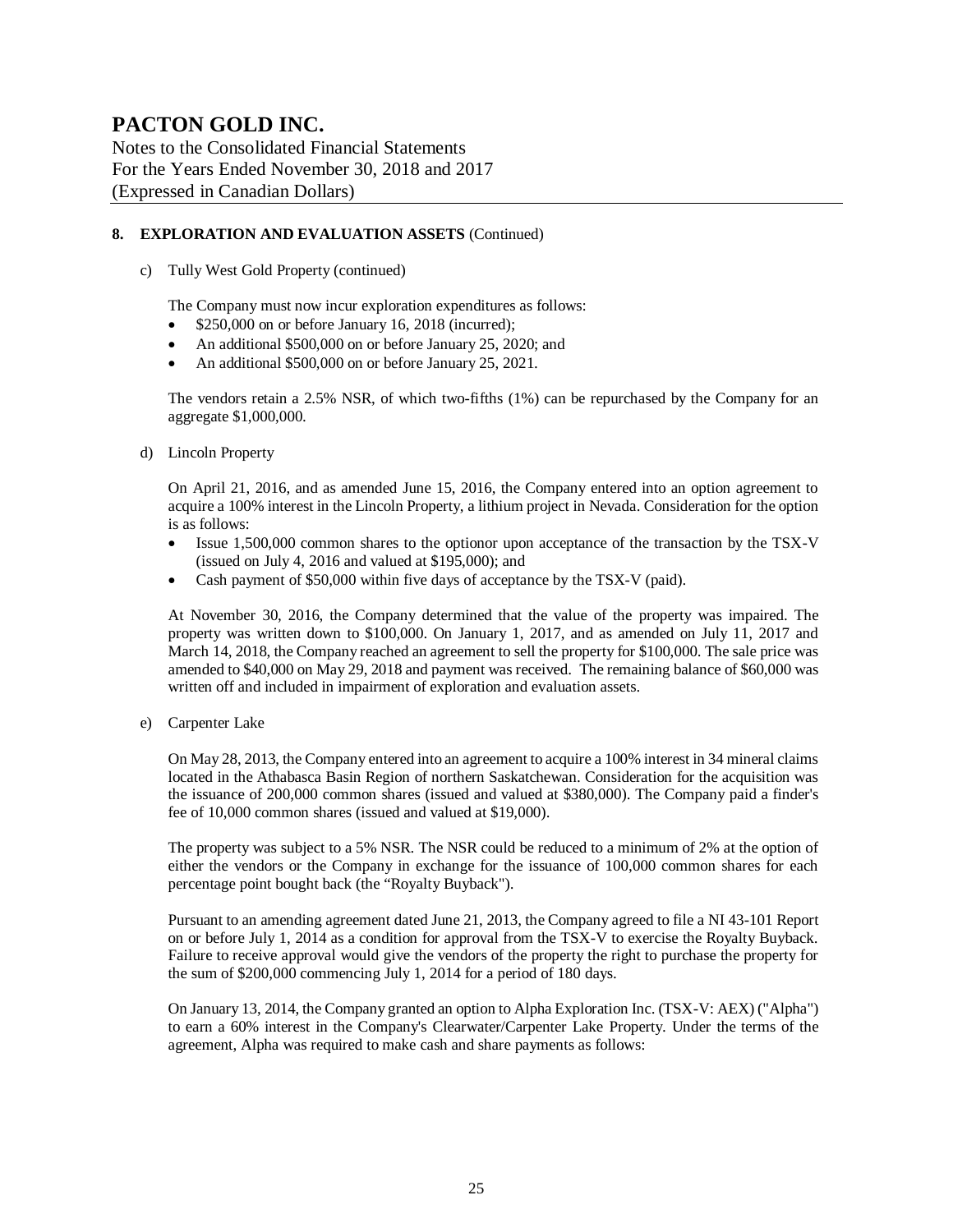Notes to the Consolidated Financial Statements For the Years Ended November 30, 2018 and 2017 (Expressed in Canadian Dollars)

#### **8. EXPLORATION AND EVALUATION ASSETS** (Continued)

- e) Carpenter Lake (continued)
	- Cash payment of \$12,500 upon approval of the agreement by the TSX-V (received);
	- Issuance of 100,000 common shares within 10 days of approval by the TSX-V (received and valued at \$59,000);
	- Cash payment of a total of \$37,500 and issuance of a total of 300,000 common shares over a three year period ending on the third anniversary of approval by the TSX-V; and
	- 1,250,000 in exploration expenditures on the property over a three year period ending on the third anniversary of approval by the TSX-V.

On November 6, 2014, Alpha provided the Company with its Notice of Exercise on the option to earn a 60% interest in the Clearwater/Carpenter Lake Property. The Company received the \$37,500 in cash payments due from the first through third anniversaries and the 300,000 common shares (valued at \$27,000). A joint venture was formed between Alpha (60%) and Pacton (40%) for the further development of the property, with Alpha serving as the operator.

The property was then subject to a 2% NSR, which was owed to the original vendors (the "Underlying NSR"). The Underlying NSR rate was reduced from 5% to 2% by Pacton through the issuance of 300,000 common shares of the Company on October 27, 2014 (valued at \$90,000).

At November 30, 2016, the property was written down to \$226,000. At November 30, 2018, the property was written off and included in impairment of exploration and evaluation assets.

f) Birch Gold Project

On March 10, 2017, the Company entered into an option agreement to earn a 100% interest in the Birch Gold Property, located in Ontario. Under the terms of the agreement, the Company was required to make cash payments and issue common shares of the Company as follows:

- Issue 900,000 common shares of the Company within five days of approval by the TSX-V, which was received on March 22, 2017 (issued and valued at \$81,000);
- Pay \$75,000 by April 21, 2017 (paid); and
- Issue a further 3,600,000 common shares of the Company and pay a further \$300,000 over a fouryear period ending March 22, 2021.

The Company was also required to incur exploration expenditures of \$1,300,000 over a four-year period ending March 22, 2021. The property was subject to a 2% NSR.

On March 10, 2017, the Company entered into an option agreement to earn a 100% interest in the Uchi Gold Property, located in Ontario. Under the terms of the agreement, the Company was required to make cash payments and issue common shares of the Company as follows:

- Issue 250,000 common shares of the Company within five days of approval by the TSX-V, which was received on March 22, 2017 (issued and valued at \$22,500);
- Pay \$15,000 by April 21, 2017 (paid); and
- Issue a further 1,000,000 common shares of the Company and pay a further \$60,000 over a four-year period ending March 22, 2021.

The vendor retained a 2.5% NSR, of which two-fifths (1%) could be repurchased by the Company for \$1,000,000 within 180 days of a public announcement of a positive feasibility study on the project.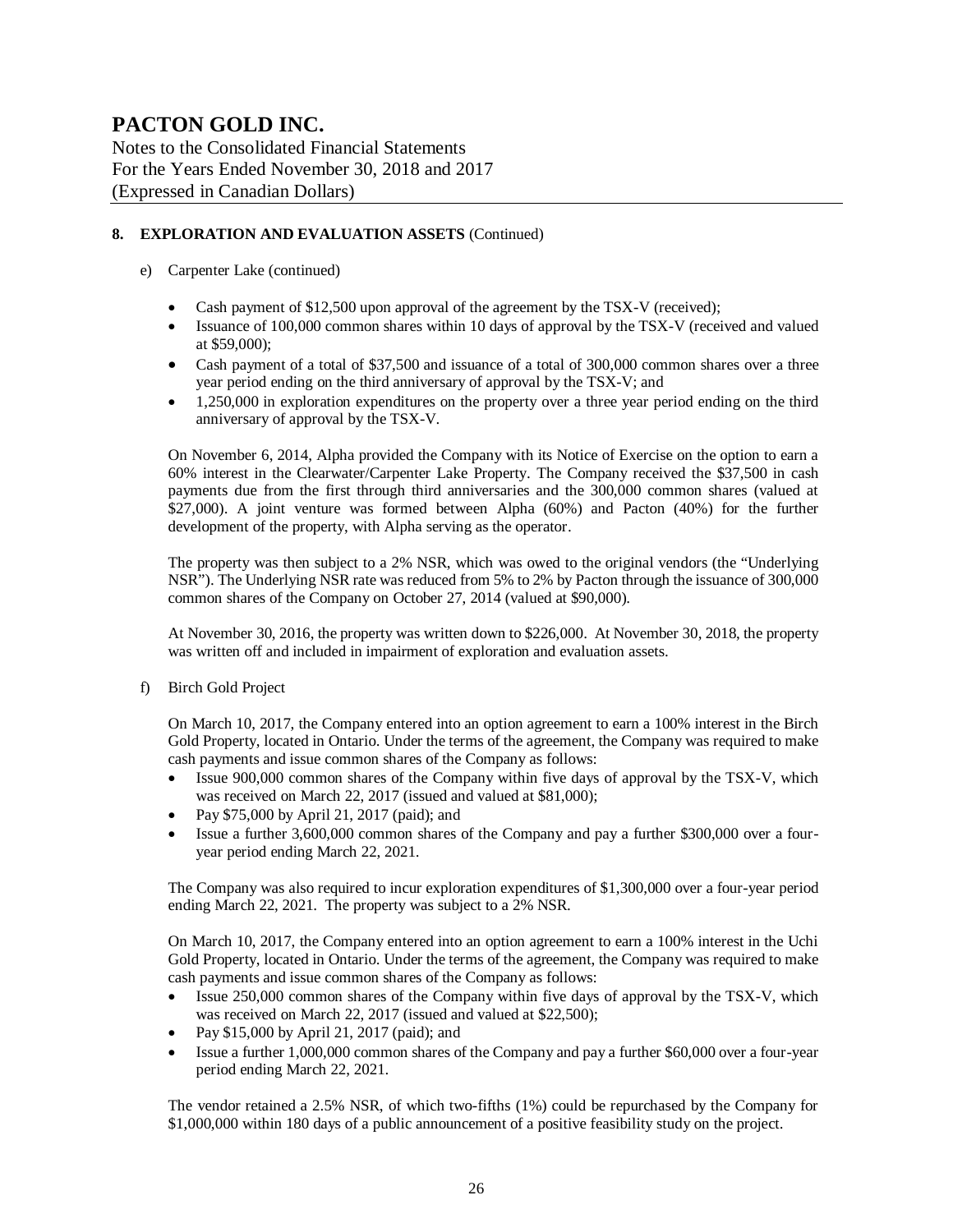Notes to the Consolidated Financial Statements For the Years Ended November 30, 2018 and 2017 (Expressed in Canadian Dollars)

#### **8. EXPLORATION AND EVALUATION ASSETS** (Continued)

#### f) Birch Gold Project (continued)

The Company determined it would not make option payments due on March 22, 2018. An impairment charge of \$211,820 was recognized in net loss for the year ended November 30, 2017.

g) Duxbury Property

On June 28, 2016, and as amended March 10, 2017, the Company entered into an option agreement to acquire a 100% interest in the Duxbury Property, a lithium project in Quebec. Consideration for the option was the issuance of 1,000,000 common shares to the optionor within five days of acceptance of the transaction by the TSX-V (issued on July 5, 2016 and valued at \$130,000). The vendor retained a 2% NSR, of which the Company may repurchase one-half (1%) for \$1,000,000.

At November 30, 2017, the Company determined it would not continue exploration of the Duxbury Property. An impairment charge of \$150,448 was recognized in net loss for the year ended November 30, 2017.

h) Corning Creek

On April 20, 2011, and as amended December 31, 2011, the Company entered into an option agreement to acquire a 100% interest in the mineral claims comprising the Corning Creek Property, except for mineral claim 831925, subject to a 2% NSR. Consideration for the option was as follows:

- Cash payment of \$35,000 (paid) within 10 days of the Company's shares being listed on the TSX-V (July 17, 2012); and
- Issue 20,000 common shares (issued and valued at \$40,000).

The Company had the sole and exclusive option to purchase the NSR at a purchase price of \$1,000,000 for each percentage point bought back during the five-year period commencing from the date upon which the property is put into commercial production.

On June 29, 2011, the Company entered into an option agreement to earn a 100% interest in mineral claim 831925, which forms part of the Corning Creek Property. Consideration for the option was a cash payment of \$5,000 (paid) within 10 days of the Company's shares being listed on the TSX-V.

The option agreement was subject to a 3% NSR. The Company could acquire the first 2% of the NSR by paying \$500,000 for each percentage point bought back. The final 1% could be purchased, for a negotiated amount, after commercial production commences.

During the year ended November 30, 2014, the Corning Creek Property was deemed to be impaired and written down to \$1. During the year ended November 30, 2017, the Corning Creek Property was written down to \$nil.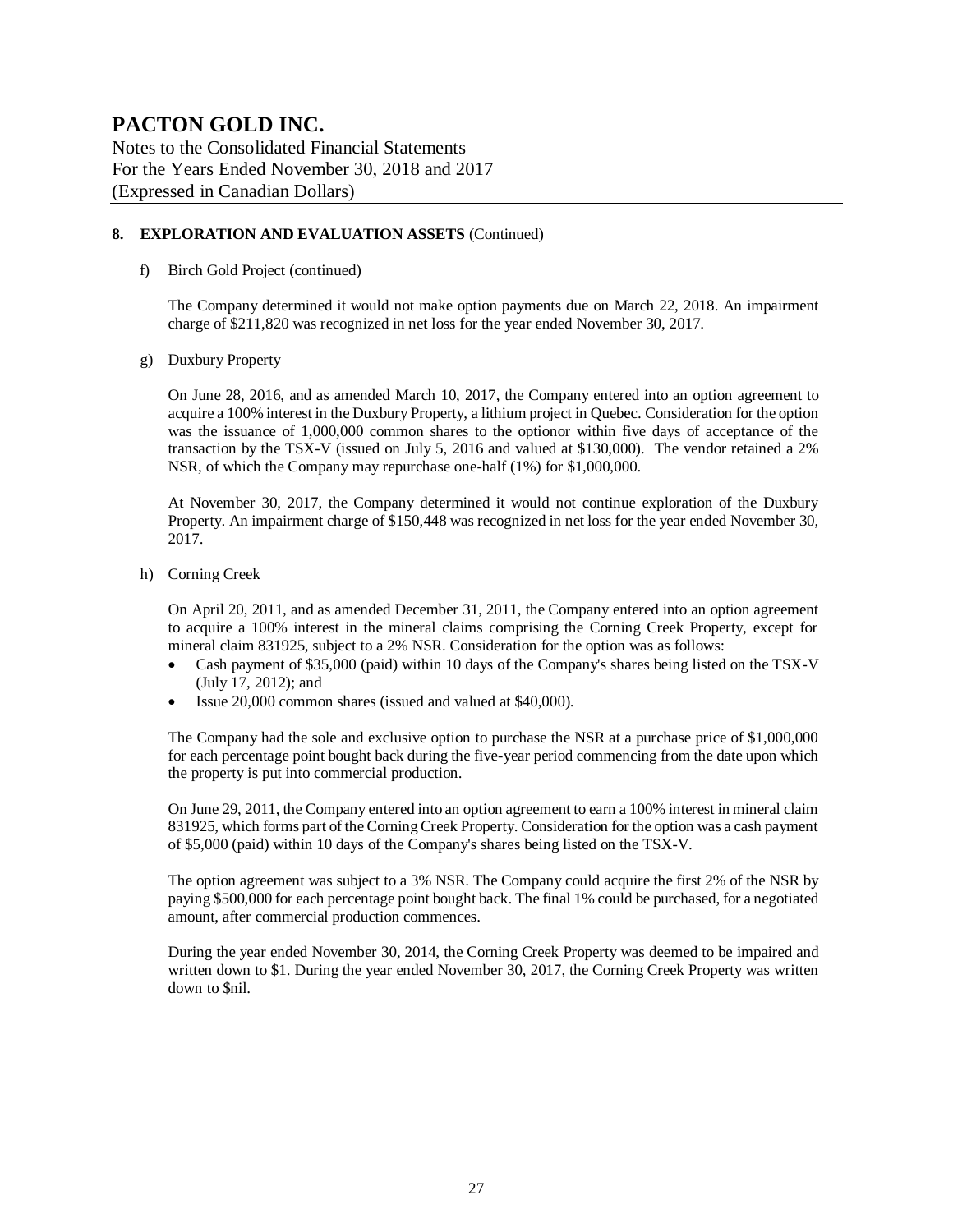Notes to the Consolidated Financial Statements For the Years Ended November 30, 2018 and 2017 (Expressed in Canadian Dollars)

#### **8. EXPLORATION AND EVALUATION ASSETS** (Continued)

|                                   | Pilbara                  | <b>Red Lake</b>          | <b>Tully West</b>        | Lincoln       | <b>Carpenter Lake</b>    | <b>Birch</b>             | <b>Duxbury</b>           | <b>Corning Creek</b>     | <b>Total</b>    |
|-----------------------------------|--------------------------|--------------------------|--------------------------|---------------|--------------------------|--------------------------|--------------------------|--------------------------|-----------------|
| Balance, November 30, 2016        | \$                       | \$                       | \$                       | 100,000<br>\$ | \$<br>226,000            | \$                       | \$<br>150,448            | \$<br>$\mathbf{1}$       | \$<br>476,449   |
| <b>Property Acquisition Costs</b> |                          |                          |                          |               |                          |                          |                          |                          |                 |
| Acquisition and option payments   |                          | 651,000                  | 142,000                  |               |                          | 193,500                  |                          |                          | 986,500         |
| Claim costs                       |                          |                          | 313                      |               |                          | $\sim$                   |                          |                          | 313             |
| <b>Total Acquisition Costs</b>    | $\sim$                   | 651,000                  | 142,313                  |               | $\sim$                   | 193,500                  |                          | $\overline{\phantom{a}}$ | 986,813         |
| <b>Property Exploration Costs</b> |                          |                          |                          |               |                          |                          |                          |                          |                 |
| Assays                            |                          |                          | 15,285                   |               |                          |                          |                          |                          | 15,285          |
| Camp and other                    |                          |                          |                          |               |                          | 3,000                    |                          |                          | 3,000           |
| Drilling                          |                          |                          | 241,807                  |               |                          |                          |                          |                          | 241,807         |
| Geological                        | $\overline{\phantom{a}}$ | 126,813                  | 106,488                  |               | $\sim$                   | 15,320                   |                          | $\overline{\phantom{a}}$ | 248,621         |
| <b>Total Exploration Costs</b>    | $\overline{\phantom{a}}$ | 126,813                  | 363,580                  |               |                          | 18,320                   |                          |                          | 508,713         |
| Impairment                        | $\sim$                   | $\overline{\phantom{a}}$ |                          |               | $\sim$                   | (211, 820)               | (150, 448)               | (1)                      | (362, 269)      |
| Balance, November 30, 2017        | $\blacksquare$           | 777,813                  | 505,893                  | 100,000       | 226,000                  | $\blacksquare$           |                          |                          | 1,609,706       |
| <b>Property Acquisition Costs</b> |                          |                          |                          |               |                          |                          |                          |                          |                 |
| Acquisition and option payments   | 5,453,793                | 72,500                   | 1,373,000                | (40,000)      |                          |                          |                          |                          | 6,859,293       |
| Translation difference            | 35,600                   |                          |                          |               |                          |                          |                          |                          | 35,600          |
| Claim costs                       | $\overline{a}$           | $\overline{\phantom{a}}$ | 312                      |               |                          |                          |                          |                          | 312             |
| <b>Total Acquisition Costs</b>    | 5,489,393                | 72,500                   | 1,373,312                | (40,000)      | $\overline{\phantom{a}}$ | $\sim$                   | $\overline{\phantom{a}}$ | $\sim$                   | 6,895,205       |
| <b>Property Exploration Costs</b> |                          |                          |                          |               |                          |                          |                          |                          |                 |
| Camp and other                    | 120,910                  |                          |                          |               |                          |                          |                          |                          | 120,910         |
| Geological                        | 175,835                  | 68,750                   | 5,750                    |               |                          |                          |                          |                          | 250,335         |
| Travel                            | 13,266                   | $\sim$                   | $\overline{\phantom{a}}$ | $\sim$        |                          | $\overline{\phantom{a}}$ |                          | $\overline{\phantom{a}}$ | 13,266          |
| <b>Total Exploration Costs</b>    | 310,011                  | 68,750                   | 5,750                    |               |                          |                          |                          | ÷,                       | 384,511         |
| Impairment                        | $\overline{\phantom{a}}$ | (243,000)                |                          | (60,000)      | (226,000)                | $\overline{\phantom{a}}$ | $\sim$                   | $\overline{\phantom{a}}$ | (529,000)       |
| Balance, November 30, 2018        | 5,799,404<br>\$          | 676,063<br>\$            | 1,884,955<br>\$          | \$<br>$\sim$  | \$<br>$\sim$             | \$<br>$\blacksquare$     | \$<br>$\sim$             | \$<br>$\blacksquare$     | \$<br>8,360,422 |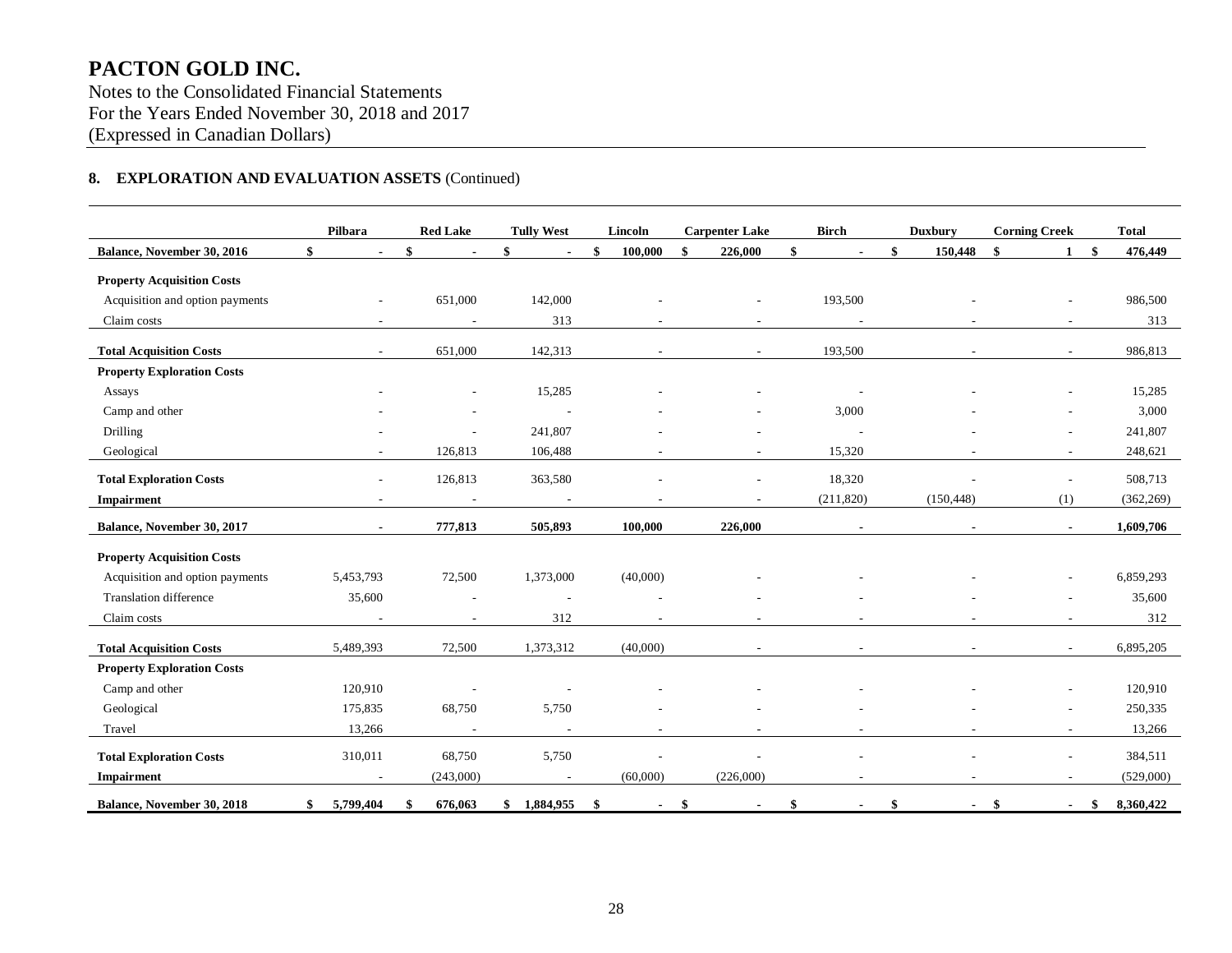#### **9. FLOW-THROUGH SHARES**

During the year ended November 30, 2018, the Company incurred \$580 (2017 - \$nil) for Part XII.6 tax and other provincial taxes in relation to its December 2016 flow-through share financing.

At November 30, 2018, the Company had no remaining commitment to incur exploration expenditures in relation to its December 29, 2016 flow-through share financing.

#### **10. CAPITAL STOCK**

a) Authorized

Unlimited number of common voting shares without par value

b) Issued

#### **During the year ended November 30, 2018**

On January 25, 2018, the Company issued 1,300,000 common shares valued at \$390,000 for the Tully West Gold Property (note 8(c)).

On March 29, 2018, the Company issued 916,666 common shares valued at \$238,333 for the Pilbara Project (note 8(a) - CTTR). The Company also issued 156,250 common shares valued at \$40,625 as a finder's fee on the transaction.

On March 21, 2018, the Company issued 1,833,333 common shares valued at \$540,833 of the Company to a vendor of the Company to settle accounts payable of \$550,000. The Company recorded a gain on settlement of accounts payable of \$9,167.

On May 9, 2018, the Company closed a private placement for gross proceeds of \$5,550,500. The Company issued 24,132,609 units at a price of \$0.23 per unit. Each unit consists of one common share and one share purchase warrant. Each warrant entitles the holder to acquire one common share at a price of \$0.35 for a period of three years from the date of issuance. The Company paid finders' fees of \$331,346 and issued 1,096,056 agent warrants with a value of \$295,568 (note 10(d)). In addition, the Company incurred share issue costs of \$28,777.

On May 22, 2018, the Company issued 1,086,957 common shares valued at \$695,652 for the Pilbara Project (note 8(a) – Arrow Pilbara). The Company also issued 227,941 common shares valued at \$58,125 as a finder's fee on the transaction.

On July 24, 2018, the Company issued 1,300,000 common shares valued at \$793,000 for the Tully West Gold Property (note  $8(c)$ ).

On August 8, 2018, the Company issued 416,666 common shares valued at \$270,833 for the Pilbara Project (note 8(a) - CTTR).

On September 10, 2018, the Company issued 2,125,000 common shares valued at \$860,625 for the Pilbara Project (note 8(a) – Drummond East).

On September 26, 2018, the Company issued 2,000,000 common shares valued at \$820,000 for the Pilbara Project (note 8(a) - Arrow Pilbara).

On October 3, 2018, the Company issued 291,875 common shares valued at \$145,938 as a finder's fee for the Pilbara Project (note 8(a) – Drummond East).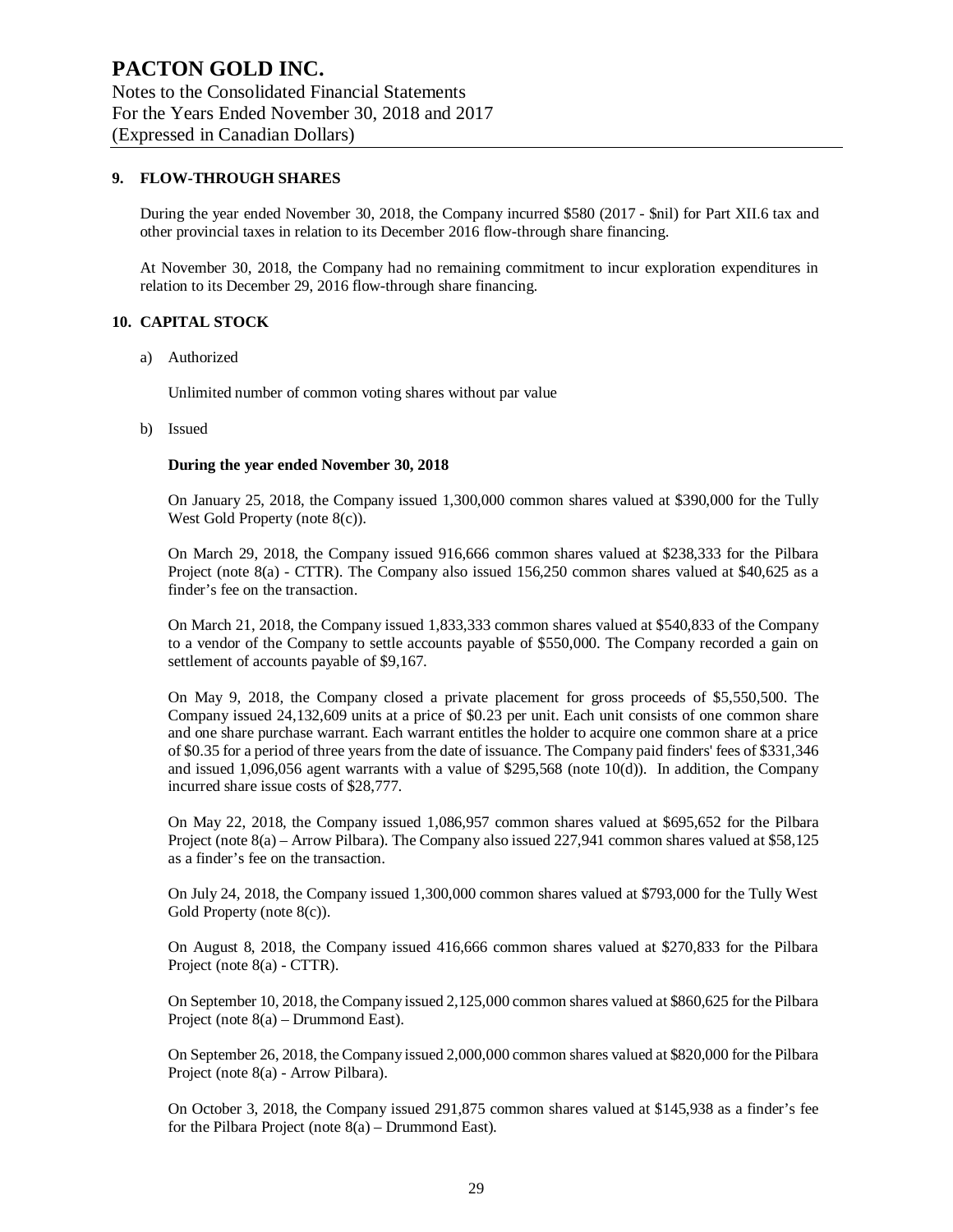#### **10. CAPITAL STOCK** (Continued)

b) Issued (continued)

On November 27, 2018, the Company issued 100,000 shares valued at \$25,500 for the Red Lake Project (note 8(b)).

The Company received \$634,200 on the exercise of 5,427,000 stock options. The Company transferred \$401,990, the value of the stock options, from the share-based payment reserve to capital stock upon exercise of the options. The average share price was \$0.53 when the stock options were exercised.

The Company received \$1,325,420 on the exercise of 5,393,333 warrants. There was no value of the warrants transferred from the share-based payment reserve to capital stock upon exercise of the warrants.

The Company received \$25,179 on the exercise of 209,827 agent warrants. The Company transferred \$25,988, the value of the agent warrants, from the share-based payment reserve to capital stock upon exercise of the agent warrants.

#### **During the year ended November 30, 2017**

On December 29, 2016, the Company closed a private placement and issued 4,100,000 flow-through common shares at a price of \$0.05 per share for gross proceeds of \$205,000. The Company paid cash share issue costs of \$2,375.

On January 25, 2017, the Company issued 1,300,000 common shares valued at \$117,000 for the Tully West Gold Property (note 8(c)).

On March 23, 2017, the Company issued 392,857 common shares valued at \$35,357 to companies controlled by a current and a former officer of the Company to settle accounts payable of \$27,500. The Company recorded a loss on settlement of accounts payable of \$7,857.

On March 23, 2017, the Company issued 1,150,000 common shares valued at \$103,500 for the Birch Gold Project (note 8(f)).

On April 18, 2017, the Company closed a private placement and issued 7,228,571 common shares at a price of \$0.07 per share for gross proceeds of \$506,000. The Company issued 28,000 common shares, paid cash share issue costs of \$3,290 and paid \$14,770 in cash as finder's fees.

On May 23, 2017 and May 29, 2017, the Company issued 4,000,000 common shares valued at \$560,000 for the Red Lake Project (note 8(b)).

The Company received \$108,550 on the exercise of 1,108,000 stock options. The Company transferred \$75,589, the value of the stock options, from the share-based payment reserve to capital stock upon exercise of the options. The average share price was \$0.12 when the stock options were exercised.

The Company received \$102,720 on the exercise of 428,000 warrants. There was no value of the warrants transferred from the share-based payment reserve to capital stock upon exercise of the warrants.

The Company received \$20,630 on the exercise of 171,920 agent warrants. The Company transferred \$20,195, the value of the agent warrants, from the share-based payment reserve to capital stock upon exercise of the agent warrants.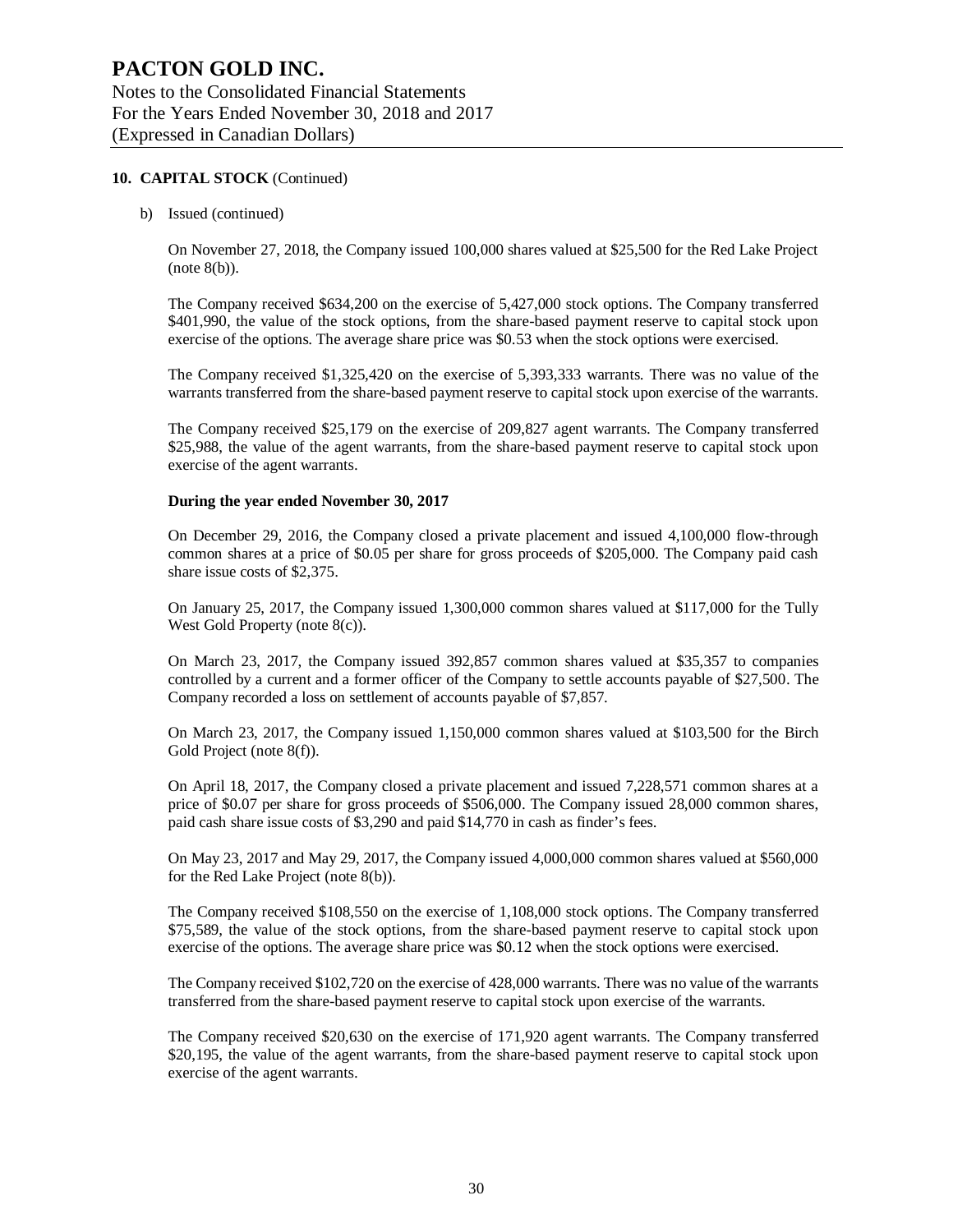### **PACTON GOLD INC.** Notes to the Consolidated Financial Statements For the Years Ended November 30, 2018 and 2017 (Expressed in Canadian Dollars)

#### **10. CAPITAL STOCK** (Continued)

#### c) Warrants

Warrant transactions and the number of warrants outstanding are summarized as follows:

|                                | <b>Year Ended</b><br><b>November 30, 2018</b>                                                  |        | <b>Year Ended</b><br><b>November 30, 2017</b> |         |  |  |
|--------------------------------|------------------------------------------------------------------------------------------------|--------|-----------------------------------------------|---------|--|--|
|                                | Weighted<br>Number of<br>Number of<br>Average<br><b>Exercise Price</b><br>Warrants<br>Warrants |        |                                               |         |  |  |
| Outstanding, beginning of year | 5,411,333                                                                                      | \$0.24 | 5,839,333                                     | \$0.24  |  |  |
| <b>Issued</b>                  | 25,886,232                                                                                     | 0.36   |                                               |         |  |  |
| Exercised                      | (5,393,333)                                                                                    | 0.25   | (428,000)                                     | 0.24    |  |  |
| Expired                        | (300,000)                                                                                      | 0.24   |                                               |         |  |  |
| Outstanding, end of year       | 25,604,232                                                                                     | \$0.36 | 5,411,333                                     | \$ 0.24 |  |  |

The following warrants were outstanding and exercisable:

| <b>Expiry Date</b> | Weighted Average<br><b>Remaining Contractual</b><br>Life in Years | Exercise Price | <b>November 30, 2018</b> |
|--------------------|-------------------------------------------------------------------|----------------|--------------------------|
|                    |                                                                   |                |                          |
| February 8, 2020   | 1.19                                                              | \$ 0.97        | 208,333                  |
| September 29, 2019 | 0.83                                                              | \$ 0.45        | 458,333                  |
| May 9, 2021        | 2.44                                                              | \$ 0.35        | 23,850,609               |
| May 22, 2021       | 2.48                                                              | \$0.35         | 1,086,957                |
|                    | 2.40                                                              |                | 25,604,232               |

#### d) Agent warrants

Agent warrant transactions and the number of agent warrants outstanding are summarized as follows:

|                                |                       | <b>Year Ended</b><br><b>November 30, 2018</b> | <b>November 30, 2017</b> | <b>Year Ended</b>                            |  |
|--------------------------------|-----------------------|-----------------------------------------------|--------------------------|----------------------------------------------|--|
|                                | Number of<br>Warrants | Weighted<br>Average<br><b>Exercise Price</b>  | Number of<br>Warrants    | Weighted<br>Average<br><b>Exercise Price</b> |  |
| Outstanding, beginning of year | 221,227               | \$ 0.12                                       | 393,147                  | \$0.12                                       |  |
| <b>Issued</b>                  | 1,447,956             | 0.35                                          | $\overline{\phantom{0}}$ |                                              |  |
| Exercised                      | (209, 827)            | 0.12                                          | (171,920)                | 0.12                                         |  |
| Expired                        | (11,400)              | 0.12                                          |                          |                                              |  |
| Outstanding, end of year       | 1,447,956             | \$0.35                                        | 221,227                  | \$0.12                                       |  |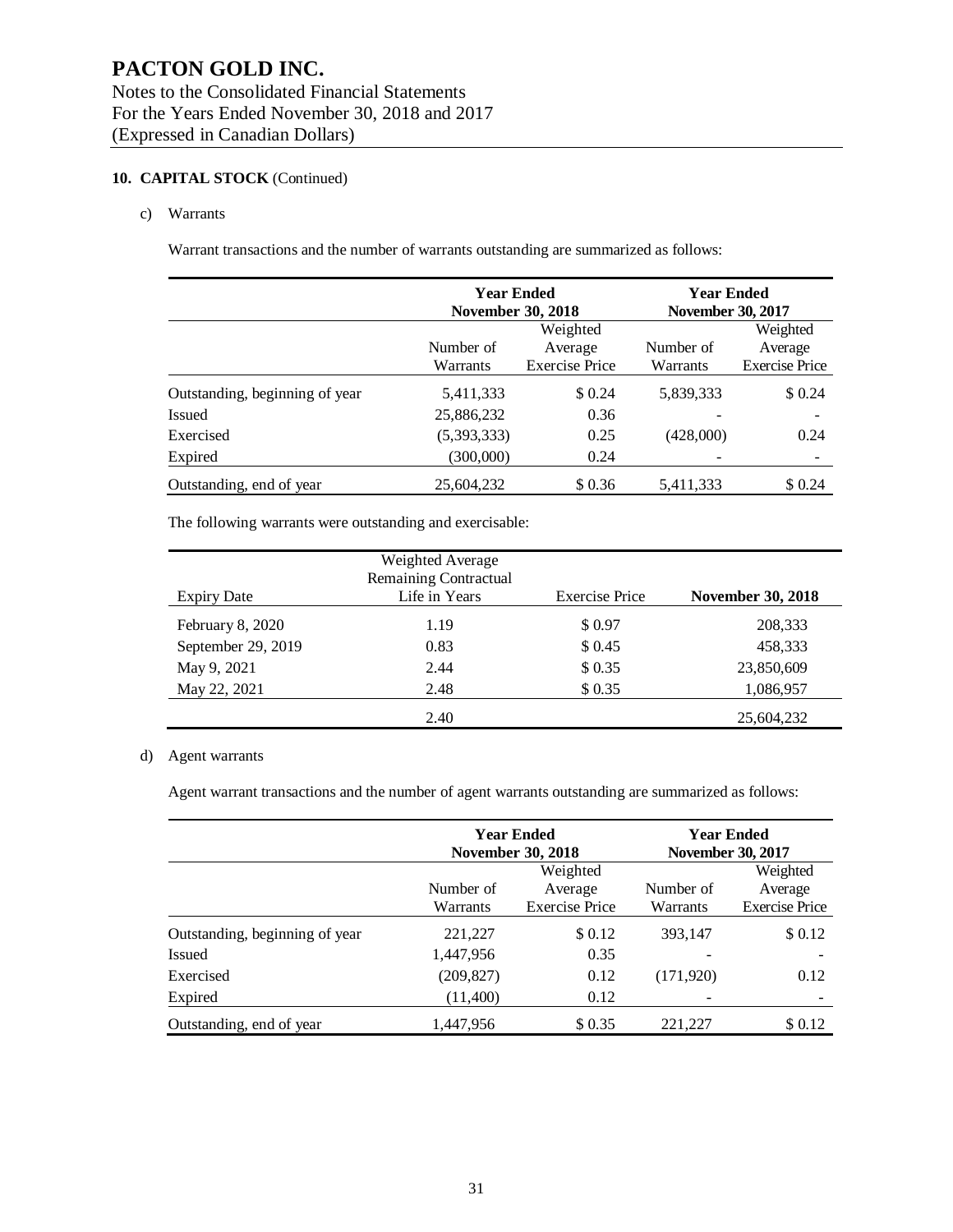#### **10. CAPITAL STOCK** (Continued)

d) Agent warrants (continued)

The following agent warrants were outstanding and exercisable:

|                    | Weighted Average                              |                |                          |
|--------------------|-----------------------------------------------|----------------|--------------------------|
| <b>Expiry Date</b> | <b>Remaining Contractual</b><br>Life in Years | Exercise Price | <b>November 30, 2018</b> |
|                    | 2.44                                          | \$0.35         | 1,447,956                |
| May 9, 2021        |                                               |                |                          |

The Company applies the fair value method using the Black-Scholes option pricing model in accounting for its agent warrants granted. Included in consulting fees during the year ended November 30, 2018 was \$80,937 (2017 - \$nil) in relation to 351,900 agent warrants issued for advisory fees on the same terms as the agent warrants issued on the May 9, 2018 private placement.

The fair value of each agent warrant issued was calculated using the following weighted average assumptions:

|                                        | <b>Year Ended</b><br><b>November 30, 2018</b> | <b>Year Ended</b><br><b>November 30, 2017</b> |
|----------------------------------------|-----------------------------------------------|-----------------------------------------------|
| Expected life (years)                  | 3.00                                          | N/A                                           |
| Risk-free interest rate                | 1.95%                                         | N/A                                           |
| Annualized volatility                  | 130%                                          | N/A                                           |
| Dividend yield                         | N/A                                           | N/A                                           |
| Stock price at issue date              | \$0.35                                        | N/A                                           |
| Exercise price                         | \$0.35                                        | N/A                                           |
| Weighted average issue date fair value | \$0.26                                        | N/A                                           |

Option pricing models require the input of highly subjective assumptions regarding volatility. The Company has used historical volatility to estimate the volatility of the share price.

#### e) Stock options

The Company has a stock option plan to grant incentive stock options to directors, officers, employees and consultants. Under the plan, the aggregate number of common shares that may be subject to option at any one time may not exceed 10% of the issued common shares of the Company as of that date, including options granted prior to the adoption of the plan. Options granted may not exceed a term of 10 years, and the term will be reduced to one year following the date of death of the optionee. All options vest when granted unless otherwise specified by the Board of Directors.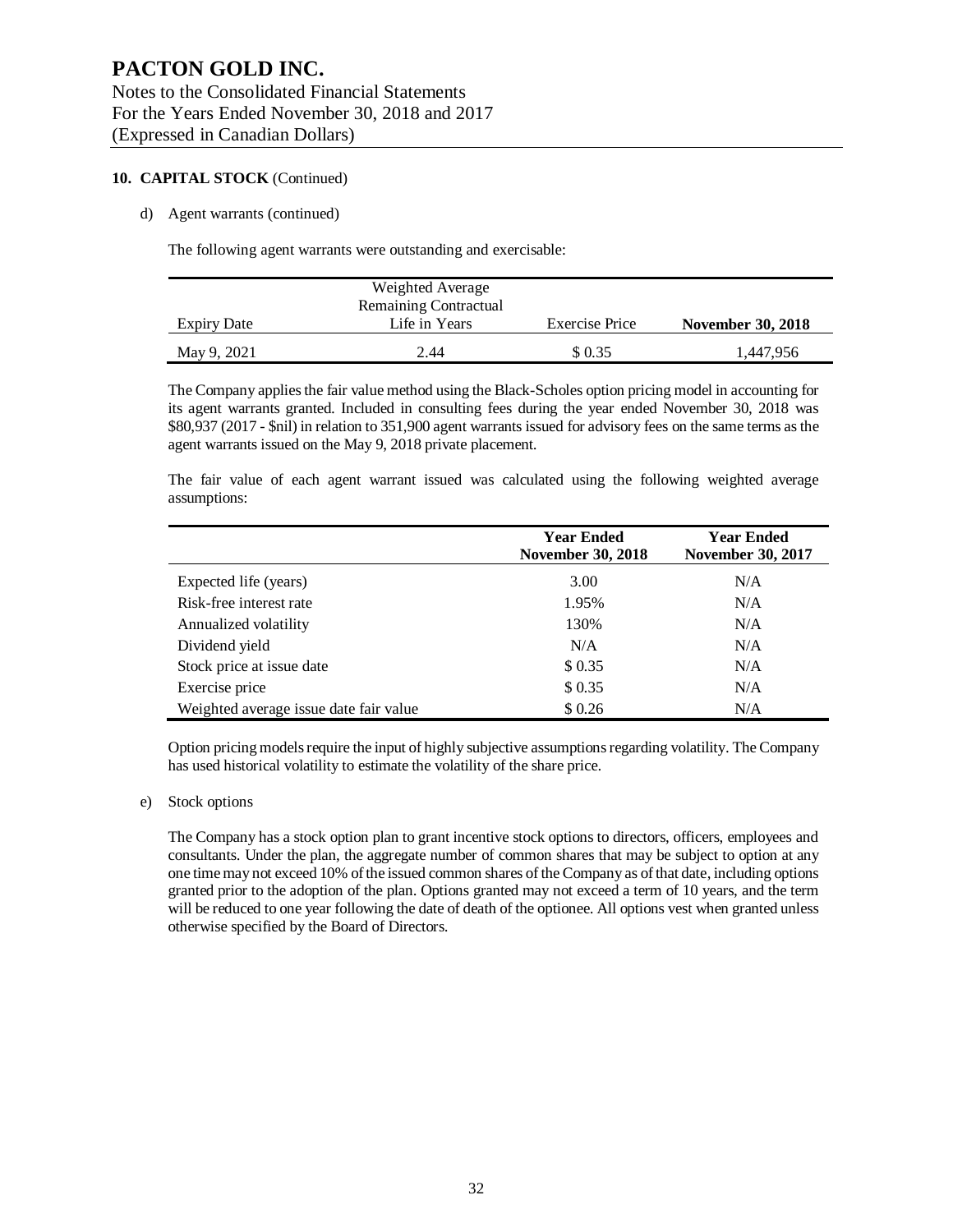#### **10. CAPITAL STOCK** (Continued)

#### e) Stock options (continued)

Stock option transactions and the number of stock options outstanding are summarized as follows:

|                                | <b>Year Ended</b><br><b>November 30, 2018</b> |          | <b>Year Ended</b><br><b>November 30, 2017</b> |          |  |
|--------------------------------|-----------------------------------------------|----------|-----------------------------------------------|----------|--|
|                                |                                               | Weighted |                                               | Weighted |  |
|                                |                                               | Average  |                                               | Average  |  |
|                                | Number of                                     | Exercise | Number of                                     | Exercise |  |
|                                | Options                                       | Price    | <b>Options</b>                                | Price    |  |
| Outstanding, beginning of year | 5,377,000                                     | \$ 0.11  | 3,539,000                                     | \$0.10   |  |
| Granted                        | 7,350,000                                     | 0.44     | 4,700,000                                     | 0.12     |  |
| Exercised                      | (5,427,000)                                   | 0.12     | (1,108,000)                                   | 0.10     |  |
| Expired                        | (550,000)                                     | 0.52     | (954,000)                                     | 0.12     |  |
| Cancelled                      |                                               |          | (800,000)                                     | 0.13     |  |
| Outstanding, end of year       | 6,750,000                                     | \$ 0.43  | 5,377,000                                     | \$ 0.11  |  |

The following stock options were outstanding and exercisable at November 30, 2018:

|                    | Weighted Average<br>Remaining<br>Contractual Life |                       |             |             |
|--------------------|---------------------------------------------------|-----------------------|-------------|-------------|
| <b>Expiry Date</b> | in Years                                          | <b>Exercise Price</b> | Outstanding | Exercisable |
| September 21, 2019 | 0.81                                              | \$ 0.405              | 1,000,000   | 1,000,000   |
| November 15, 2019  | 0.96                                              | \$ 0.22               | 50,000      | 50,000      |
| November 15, 2020  | 1.96                                              | \$0.22                | 100,000     | 100,000     |
| May 10, 2021       | 2.44                                              | \$0.35                | 3,125,000   | 3,125,000   |
| May 14, 2021       | 2.45                                              | \$0.55                | 100,000     | 100,000     |
| July 19, 2021      | 2.64                                              | \$0.55                | 2,125,000   | 2,125,000   |
| July 25, 2021      | 2.65                                              | \$0.57                | 250,000     | 250,000     |
|                    | 2.25                                              |                       | 6,750,000   | 6,750,000   |

The Company applies the fair value method using the Black-Scholes option pricing model in accounting for its stock options granted. Accordingly, share-based payments of \$2,654,646 (2017 - \$300,629) were recognized during the year ended November 30, 2018.

The fair value of each stock option granted was calculated using the following weighted average assumptions: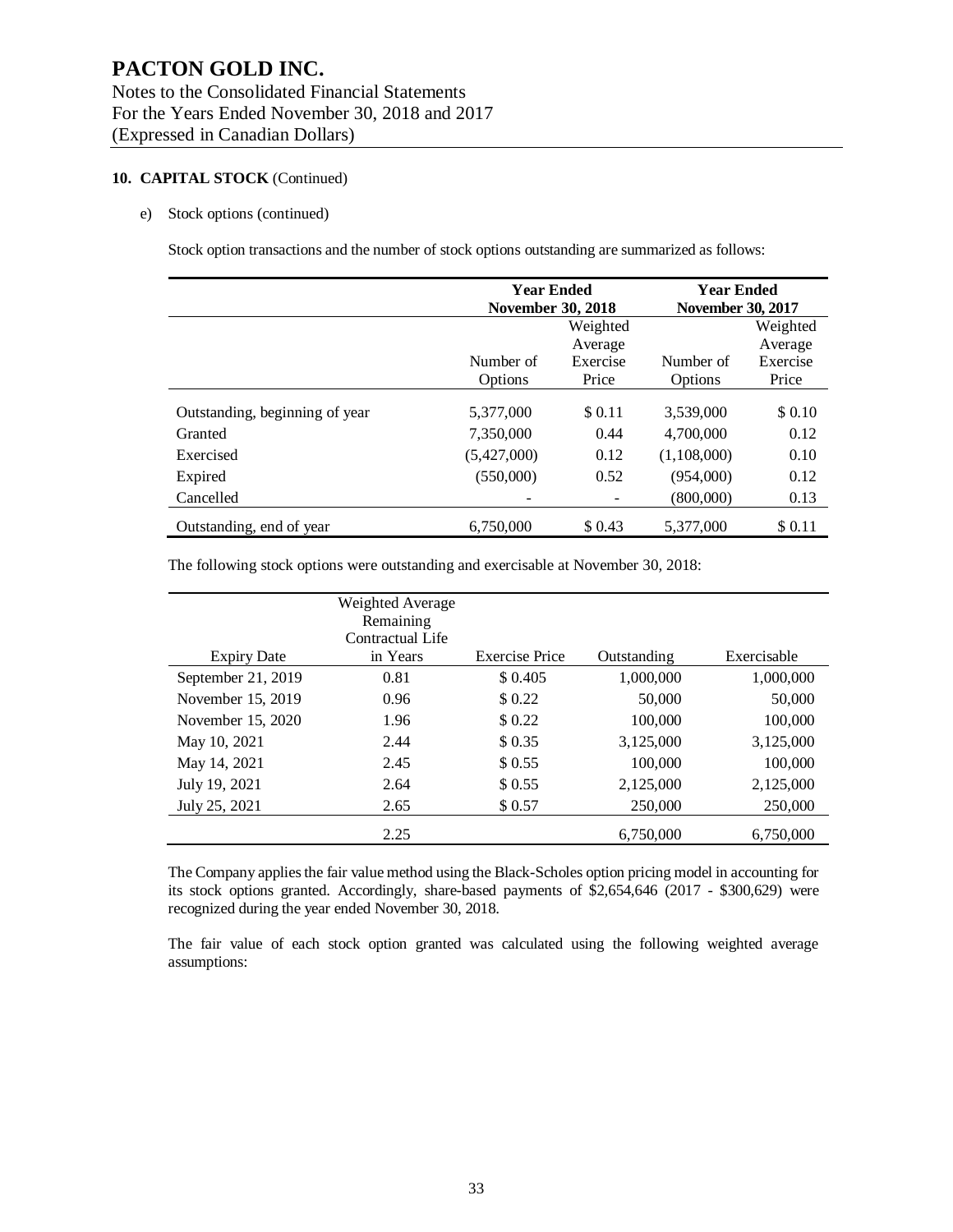Notes to the Consolidated Financial Statements For the Years Ended November 30, 2018 and 2017 (Expressed in Canadian Dollars)

#### **10. CAPITAL STOCK** (Continued)

#### e) Stock options (continued)

|                                        | <b>Year Ended</b><br><b>November 30, 2018</b> | <b>Year Ended</b><br><b>November 30, 2017</b> |
|----------------------------------------|-----------------------------------------------|-----------------------------------------------|
| Expected life (years)                  | 2.65                                          | 1.11                                          |
| Risk-free interest rate                | 2.05%                                         | 0.93%                                         |
| Annualized volatility                  | 143%                                          | 132%                                          |
| Dividend yield                         | N/A                                           | N/A                                           |
| Stock price at grant date              | \$0.48                                        | \$0.12                                        |
| Exercise price                         | \$ 0.44                                       | \$0.12                                        |
| Weighted average grant date fair value | \$0.36                                        | \$0.06                                        |

Option pricing models require the input of highly subjective assumptions regarding volatility. The Company has used historical volatility to estimate the volatility of the share price.

During the year ended November 30, 2018, the Company transferred \$174,088 from the share-based payments reserve to deficit upon the expiry of 550,000 stock options granted to consultants.

During the year ended November 30, 2017, the Company transferred \$120,891 from the share-based payments reserve to deficit upon the expiry of 954,000 and cancellation of 800,000 stock options granted to consultants.

#### **11. RELATED PARTY TRANSACTIONS**

These amounts of key management compensation are included in the amounts shown on the consolidated statements of comprehensive loss:

|                          | <b>Year Ended</b><br><b>November 30, 2018</b> | <b>Year Ended</b><br><b>November 30, 2017</b> |         |  |
|--------------------------|-----------------------------------------------|-----------------------------------------------|---------|--|
| Short-term compensation  | \$<br>403,000                                 |                                               | 95.250  |  |
| Share-based compensation | 602.608                                       |                                               | 16.010  |  |
|                          | \$<br>1,005,608                               |                                               | 111.260 |  |

During the year ended November 30, 2018, short-term compensation to related parties consisted of \$92,500 (2017 - \$nil) in consulting fees, \$190,500 (2017 - \$42,750) in management fees, \$100,000 (2017 - \$52,500) in professional fees and \$20,000 (2017 - \$nil) in evaluation and exploration assets.

Transactions with related parties are included in the amounts shown on the consolidated statements of comprehensive loss as follows:

|                                              | <b>Year Ended</b><br><b>November 30, 2018</b> | <b>Year Ended</b><br><b>November 30, 2017</b> |       |  |
|----------------------------------------------|-----------------------------------------------|-----------------------------------------------|-------|--|
| Related company with a common officer (rent) | 36.000                                        |                                               | 9.000 |  |

As at November 30, 2018, the Company has outstanding amounts payable to officers and directors of the Company of \$15,000 (2017 - \$61,375) for outstanding fees and expenses. The amounts payable are noninterest-bearing, uncollateralized and repayable on demand.

As at November 30, 2018, the Company had payables of \$nil (2017 - \$9,585) related to shared administrative expenses with a company related by a common officer.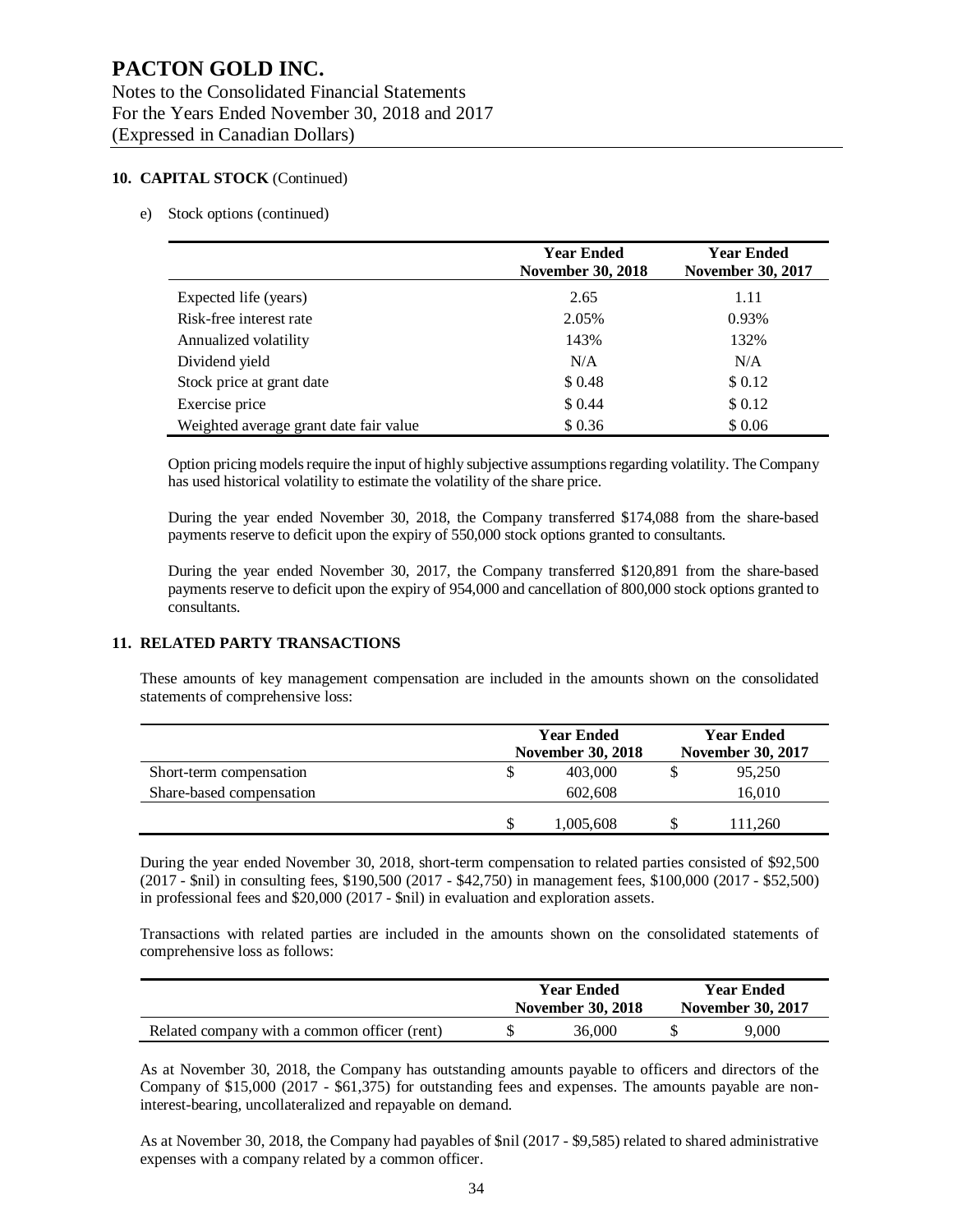#### **12. SUPPLEMENTAL DISCLOSURE WITH RESPECT TO CASH FLOWS**

|                                                                                                                                             | November 30,<br>2018 | November 30,<br>2017 |         |
|---------------------------------------------------------------------------------------------------------------------------------------------|----------------------|----------------------|---------|
| Income tax paid                                                                                                                             | \$                   | S                    |         |
| Interest paid                                                                                                                               | \$                   | \$                   |         |
| Exploration and evaluation expenditures in accounts payable (opening)                                                                       | \$<br>393,730        | S                    | 15,608  |
| Exploration and evaluation expenditures in accounts payable (closing)<br>Fair value of shares issued for settlement of accounts payable and | \$<br>146,378        | \$                   | 393,730 |
| accrued liabilities                                                                                                                         | \$<br>540,833        | S                    | 35,357  |
| Fair value of shares issued for exploration and evaluation assets                                                                           | \$<br>4,338,631      | \$                   | 780,500 |
| Fair value of warrants issued for exploration and evaluation assets                                                                         | \$<br>720,340        | \$                   |         |
| Fair value of stock options exercised                                                                                                       | \$<br>401,990        | \$                   | 75,589  |
| Fair value of stock options expired                                                                                                         | \$<br>174,088        | \$                   | 120,891 |
| Fair value of agent warrants exercised                                                                                                      | \$<br>25,988         | \$                   | 20,195  |

#### **13. SEGMENTED DISCLOSURE**

The Company has one operating segment, mineral exploration and development. The Company's reportable segments are summarized as follows:

#### *Geographical segment*

| <b>Non-current assets</b> | Canada    | USA |         | <b>Australia</b> | Total     |
|---------------------------|-----------|-----|---------|------------------|-----------|
| November 30, 2018         | 2,565,171 |     | $\sim$  | 5.911.450        | 8,476,621 |
| November 30, 2017         | 1,514,021 |     | 100,000 | -                | 1.614.021 |

#### **14. INCOME TAXES**

A reconciliation of income taxes at statutory rates with reported taxes is as follows:

|                                                                                     | November 30,<br>2018 |                       | November 30,<br>2017 |                       |
|-------------------------------------------------------------------------------------|----------------------|-----------------------|----------------------|-----------------------|
| Loss for the year before income taxes<br>Statutory income tax rate                  |                      | (7,065,315)<br>26.92% | \$.                  | (1,649,668)<br>26.00% |
| Income tax benefit computed at statutory tax rate                                   |                      | (1,901,748)           |                      | (428,914)             |
| Change in income tax rate<br>Items not deductible for income tax purposes           |                      | 727<br>807,058        |                      | (87,978)<br>78,164    |
| Unrecognized benefit of deferred income tax assets<br>Income tax expense (recovery) | \$                   | 1,093,963             | S                    | 438,728               |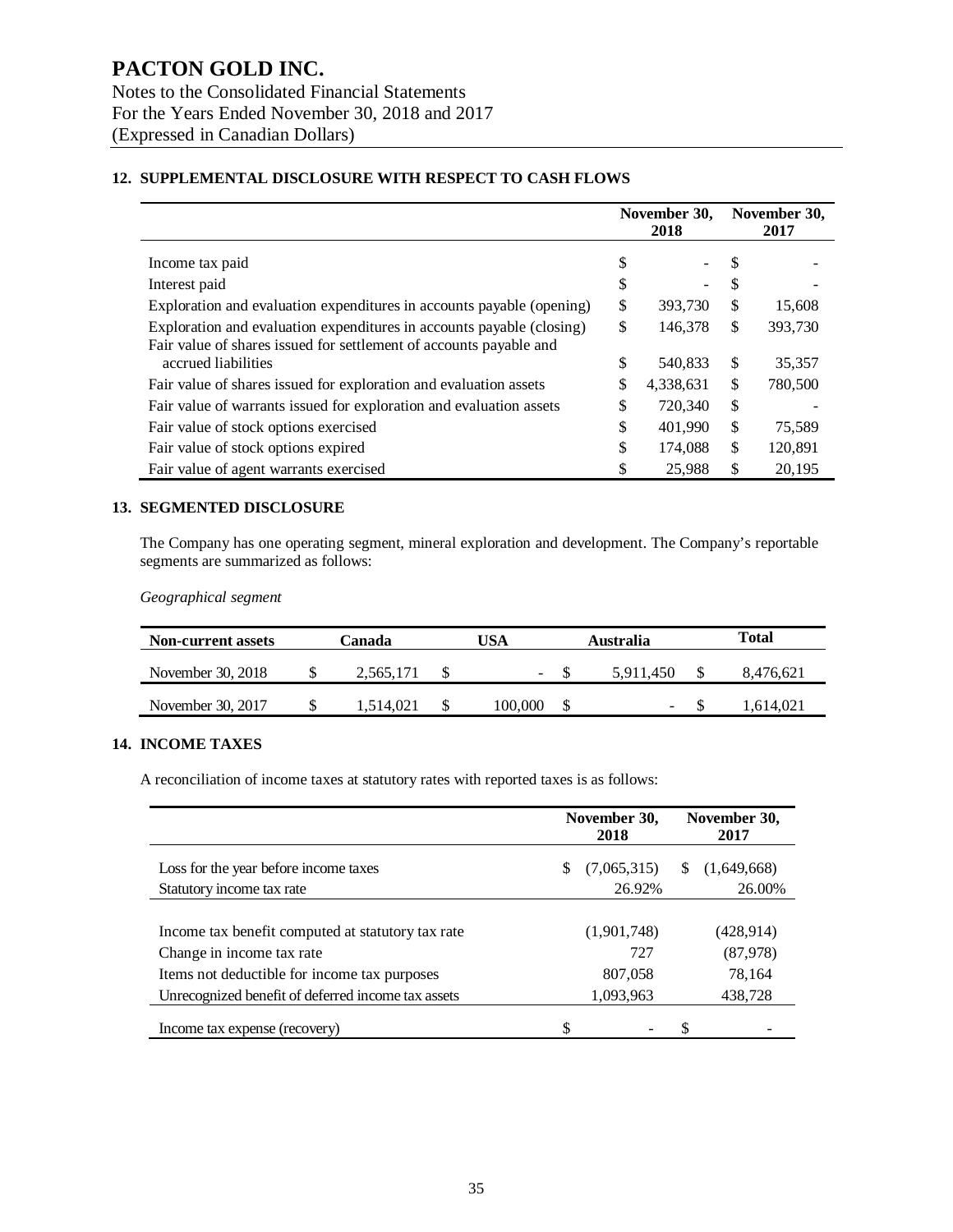Notes to the Consolidated Financial Statements For the Years Ended November 30, 2018 and 2017 (Expressed in Canadian Dollars)

#### **14. INCOME TAXES** (Continued)

The significant components of the Company's deferred income tax assets and deferred income tax liabilities at November 30, 2018 and 2017 are presented below:

|                                                                         | November 30,<br>2018 | November 30,<br>2017 |
|-------------------------------------------------------------------------|----------------------|----------------------|
| Non-capital losses carried forward                                      | \$<br>2,295,000      | \$<br>1,315,000      |
| Capital losses carried forward                                          | 8,000                | 8,000                |
| Equipment<br>Excess of unused exploration expenditures for Canadian tax | 1,000                | 1,000                |
| purposes over carrying value of mineral property interests              | 1,125,000            | 982,000              |
| Share issue costs                                                       | 88,000               | 20,000               |
|                                                                         | 3,517,000            | 2,326,000            |
| Unrecognized deferred income tax assets                                 | (3,517,000)          | (2,326,000)          |
| Net deferred income tax assets                                          | \$                   |                      |

The Company has non-capital losses of \$8,297,000 available for carry-forward to reduce future years' income for income tax purposes. These losses expire as follows:

| 2031 | \$<br>15,000    |
|------|-----------------|
| 2032 | 375,000         |
| 2033 | 785,000         |
| 2034 | 848,000         |
| 2035 | 1,024,000       |
| 2036 | 724,000         |
| 2037 | 1,092,000       |
| 2038 | 3,434,000       |
|      |                 |
|      | \$<br>8,297,000 |

As of November 30, 2018, the Company has unrecognized deferred tax liabilities of approximately \$88,000 (2017 - \$nil) due to temporary differences arising on the initial recognition of the acquisition of all of the issued and outstanding common shares of CTTR, Arrow Pilbara and Drummond East.

#### **15. SUBSEQUENT EVENTS**

- a) On December 5, 2018, the Company issued 7,000,000 common shares valued at \$1,925,000 for the Pilbara Project (note 8(a) – Keras Project).
- b) On December 5, 2018, the Company granted 250,000 stock options to consultants with an exercise price of \$0.24 and a term to expiry of one year.
- c) On December 10, 2018, the Company paid \$175,000 and issued 3,780,613 common shares valued at \$1,323,215 for the Pilbara Project (note 8(a) – Hong Kong Project) and issued 300,000 common shares valued at \$82,500 as a finder's fee on the project.
- d) On December 14, 2018 the Company closed a private placement and issued 5,881,470 flow-through common shares at a price of \$0.35 per share for gross proceeds of \$2,058,515. The Company paid share issue costs of \$11,043.